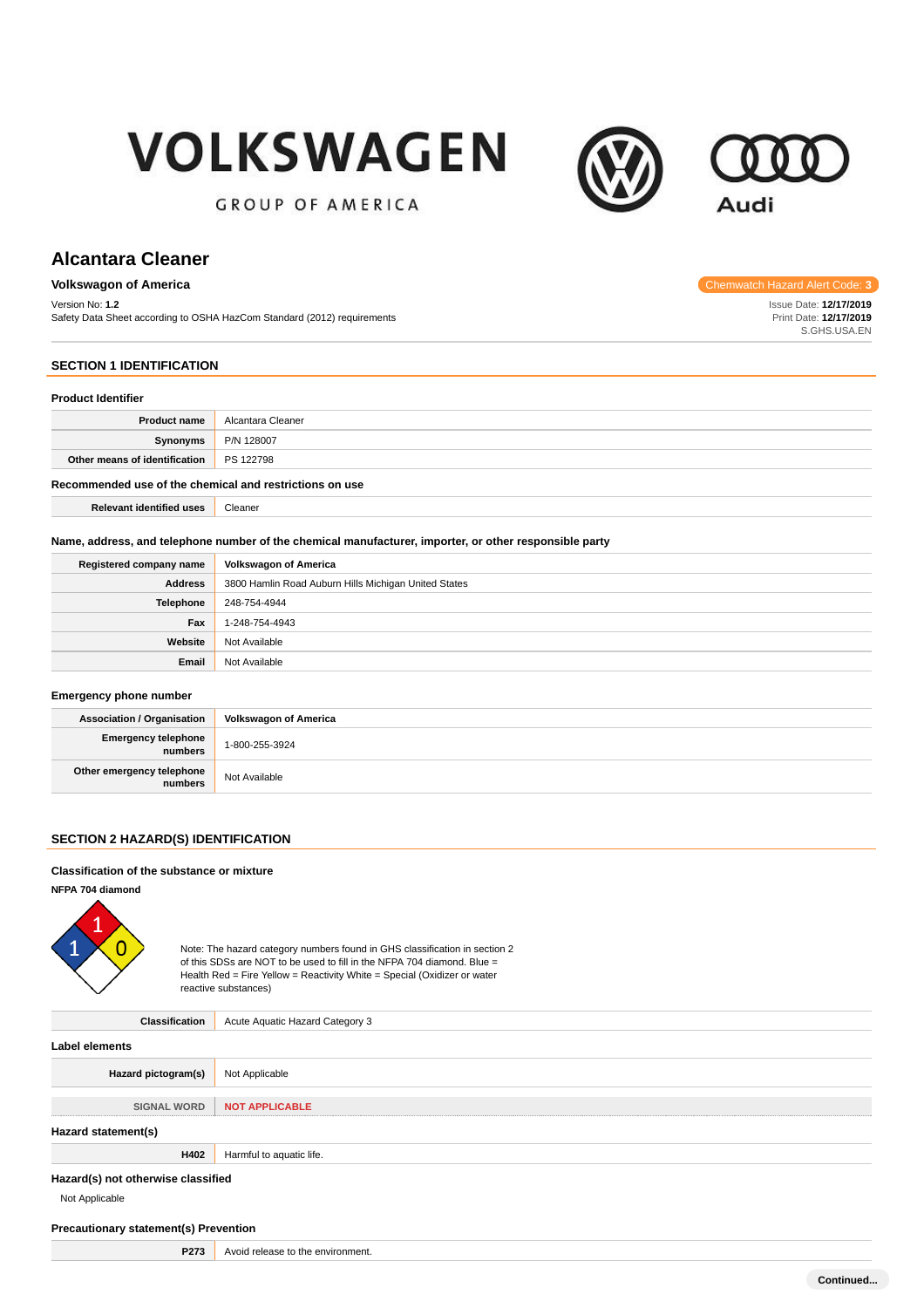# **Precautionary statement(s) Response**

Not Applicable

#### **Precautionary statement(s) Storage**

Not Applicable

#### **Precautionary statement(s) Disposal**

**P501** Dispose of contents/container to authorised hazardous or special waste collection point in accordance with any local regulation.

# **SECTION 3 COMPOSITION / INFORMATION ON INGREDIENTS**

#### **Substances**

See section below for composition of Mixtures

#### **Mixtures**

| <b>CAS No</b> | %[weight]     | Name                                                        |
|---------------|---------------|-------------------------------------------------------------|
| 7732-18-5     | 96.55-97.05   | water                                                       |
| 6440-58-0     | $0.07 - 0.09$ | DMDM-hydantoin                                              |
| 55406-53-6    | < 0.01        | 3-iodo-2-propynyl butyl carbamate                           |
| 100-42-5      | < 0.01        | stvrene                                                     |
| Not Available | $1 - 1.5$     | Anionic Polymers                                            |
| Not Available | $0.05 - 0.5$  | Anionic Surfactants                                         |
| 111-76-2      | $1 - 5$       | ethvlene alvcol monobutyl ether                             |
| 1222-05-5     | 0.01          | galaxolide                                                  |
| 54464-57-2    | 0.01          | 2-acetyl-1,2,3,4,6,7,8-octahydrotetramethylnaphthalene      |
| 2500-83-6     | 0.01          | tricyclodecenyl acetate                                     |
| 80-54-6       | 0.01          | p-tert-butyl-alpha-methylhydrocinnamaldehyde                |
| 101-86-0      | 0.01          | alpha-hexylcinnamaldehyde                                   |
| 17511-60-3    | 0.01          | tricyclodecenyl propionate                                  |
| 106-22-9      | < 0.01        | beta-citronellol                                            |
| 24851-98-7    | < 0.01        | methyl dihydrojasmonate                                     |
| 6259-76-3     | < 0.01        | hexyl salicylate                                            |
| 78-69-3       | < 0.01        | linalool tetrahydride                                       |
| 87-20-7       | < 0.01        | iso-amyl salicylate                                         |
| 111879-80-2   | < 0.01        | (E)-12-musk decenone                                        |
| 18479-58-8    | < 0.01        | dihydromyrcenol                                             |
| 142-19-8      | < 0.01        | allyl heptanoate                                            |
| 106-24-1      | < 0.01        | geraniol                                                    |
| $91 - 64 - 5$ | < 0.01        | coumarin                                                    |
| 33704-61-9    | < 0.01        | 6.7-dihydro-1.1.2.3.3-pentamethyl-4(5H)-indanone            |
| 8008-26-2     | < 0.01        | lime oil                                                    |
| 106-25-2      | < 0.01        | nerol                                                       |
| 23726-93-4    | < 0.01        | alpha-damascone                                             |
| 32210-23-4    | < 0.01        | 4-tert-butylcyclohexyl acetate                              |
| 106185-75-5   | < 0.01        | 2-ethyl-4-(2,2,3-trimethyl-3-cyclopenten-1-yl)-2-buten-1-ol |
| 81782-77-6    | < 0.01        | 4-methyl-3-decen-5-ol                                       |

#### **SECTION 4 FIRST-AID MEASURES**

#### **Description of first aid measures**

| <b>Eye Contact</b>  | If this product comes in contact with the eyes:<br>In Immediately hold eyelids apart and flush the eye continuously with running water.<br>Ensure complete irrigation of the eye by keeping eyelids apart and away from eye and moving the eyelids by occasionally lifting the upper<br>and lower lids.<br>► Continue flushing until advised to stop by the Poisons Information Centre or a doctor, or for at least 15 minutes.<br>F Transport to hospital or doctor without delay.<br>► Removal of contact lenses after an eye injury should only be undertaken by skilled personnel. |
|---------------------|----------------------------------------------------------------------------------------------------------------------------------------------------------------------------------------------------------------------------------------------------------------------------------------------------------------------------------------------------------------------------------------------------------------------------------------------------------------------------------------------------------------------------------------------------------------------------------------|
| <b>Skin Contact</b> | If skin or hair contact occurs:<br>• Quickly but gently, wipe material off skin with a dry, clean cloth.<br>Inmediately remove all contaminated clothing, including footwear.<br>► Wash skin and hair with running water. Continue flushing with water until advised to stop by the Poisons Information Centre.<br>Transport to hospital, or doctor.                                                                                                                                                                                                                                   |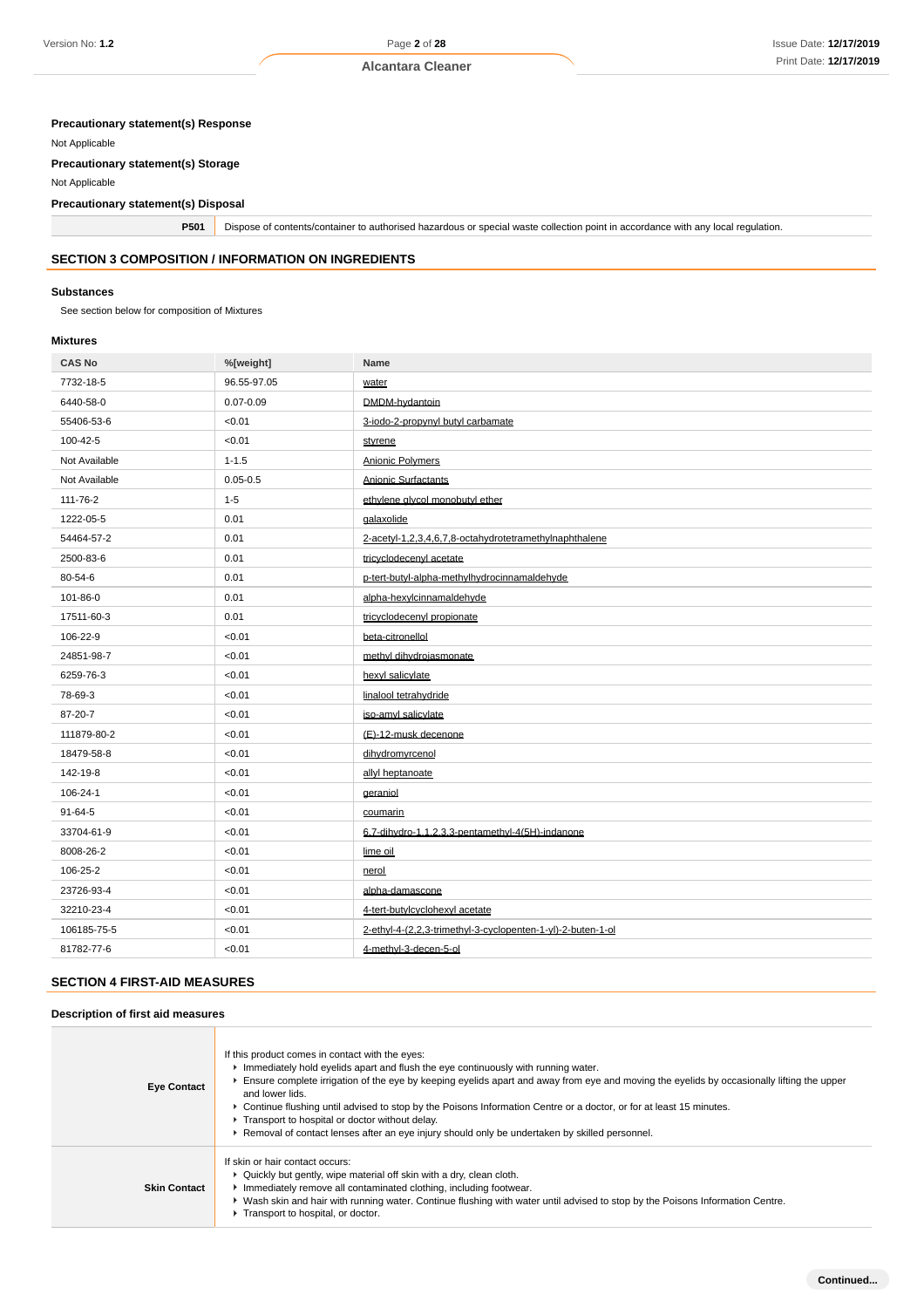| Inhalation | If fumes or combustion products are inhaled remove from contaminated area.<br>Lay patient down. Keep warm and rested.<br>▶ Prostheses such as false teeth, which may block airway, should be removed, where possible, prior to initiating first aid procedures.<br>Apply artificial respiration if not breathing, preferably with a demand valve resuscitator, bag-valve mask device, or pocket mask as trained.<br>Perform CPR if necessary.<br>Transport to hospital, or doctor, without delay. |
|------------|---------------------------------------------------------------------------------------------------------------------------------------------------------------------------------------------------------------------------------------------------------------------------------------------------------------------------------------------------------------------------------------------------------------------------------------------------------------------------------------------------|
| Ingestion  | Immediately give a glass of water.<br>First aid is not generally required. If in doubt, contact a Poisons Information Centre or a doctor.<br>If spontaneous vomiting appears imminent or occurs, hold patient's head down, lower than their hips to help avoid possible aspiration of<br>vomitus.                                                                                                                                                                                                 |

#### **Most important symptoms and effects, both acute and delayed**

See Section 11

#### **Indication of any immediate medical attention and special treatment needed**

Treat symptomatically.

- For acute or short term repeated exposures to ethylene glycol:
- Early treatment of ingestion is important. Ensure emesis is satisfactory.
- Test and correct for metabolic acidosis and hypocalcaemia.
- Apply sustained diuresis when possible with hypertonic mannitol. Evaluate renal status and begin haemodialysis if indicated. [I.L.O]
- ▶ Rapid absorption is an indication that emesis or lavage is effective only in the first few hours. Cathartics and charcoal are generally not effective.
- ▶ Correct acidosis, fluid/electrolyte balance and respiratory depression in the usual manner. Systemic acidosis (below 7.2) can be treated with intravenous sodium bicarbonate solution.
- Ethanol therapy prolongs the half-life of ethylene glycol and reduces the formation of toxic metabolites.
- Pyridoxine and thiamine are cofactors for ethylene glycol metabolism and should be given (50 to 100 mg respectively) intramuscularly, four times per day for 2 days. Magnesium is also a cofactor and should be replenished. The status of 4-methylpyrazole, in the treatment regime, is still uncertain. For clearance of the material and its
- metabolites, haemodialysis is much superior to peritoneal dialysis.

[Ellenhorn and Barceloux: Medical Toxicology]

It has been suggested that there is a need for establishing a new biological exposure limit before a workshift that is clearly below 100 mmol ethoxy-acetic acids per mole creatinine in morning urine of people occupationally exposed to ethylene glycol ethers. This arises from the finding that an increase in urinary stones may be associated with such exposures. Laitinen J., et al: Occupational & Environmental Medicine 1996; 53, 595-600

#### **SECTION 5 FIRE-FIGHTING MEASURES**

#### **Extinguishing media**

The product contains a substantial proportion of water, therefore there are no restrictions on the type of extinguishing media which may be used. Choice of extinguishing media should take into account surrounding areas.

Though the material is non-combustible, evaporation of water from the mixture, caused by the heat of nearby fire, may produce floating layers of combustible substances. In such an event consider:

 $\blacktriangleright$  foam.

- dry chemical powder.
- carbon dioxide.

#### **Special hazards arising from the substrate or mixture**

**Fire Incompatibility** None known.

#### **Special protective equipment and precautions for fire-fighters**

| <b>Fire Fighting</b>         | Alert Fire Brigade and tell them location and nature of hazard.<br>• Wear full body protective clothing with breathing apparatus.<br>▶ Prevent, by any means available, spillage from entering drains or water course.<br>► Use water delivered as a fine spray to control fire and cool adjacent area.<br>Avoid spraying water onto liquid pools.<br>DO NOT approach containers suspected to be hot.<br>▶ Cool fire exposed containers with water spray from a protected location.<br>If safe to do so, remove containers from path of fire. |
|------------------------------|-----------------------------------------------------------------------------------------------------------------------------------------------------------------------------------------------------------------------------------------------------------------------------------------------------------------------------------------------------------------------------------------------------------------------------------------------------------------------------------------------------------------------------------------------|
| <b>Fire/Explosion Hazard</b> | $\cdot$ Combustible.<br>Slight fire hazard when exposed to heat or flame.<br>► Heating may cause expansion or decomposition leading to violent rupture of containers.<br>• On combustion, may emit toxic fumes of carbon monoxide (CO).<br>May emit acrid smoke.<br>Mists containing combustible materials may be explosive.<br>Combustion products include:<br>carbon dioxide (CO2)<br>hydrogen iodide<br>other pyrolysis products typical of burning organic material.<br>May emit poisonous fumes.<br>May emit corrosive fumes.            |

#### **SECTION 6 ACCIDENTAL RELEASE MEASURES**

**Personal precautions, protective equipment and emergency procedures**

See section 8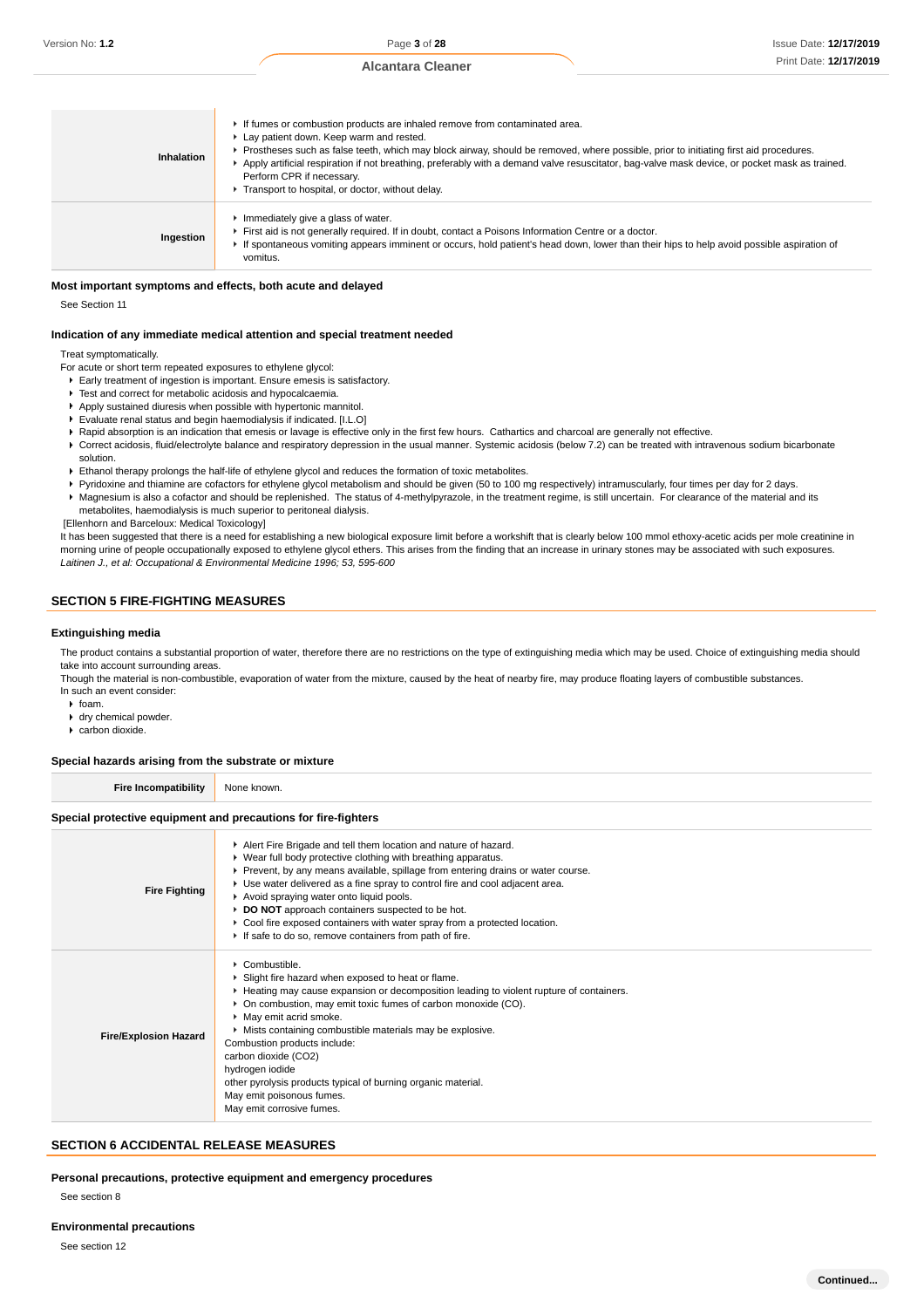# **Methods and material for containment and cleaning up**

| Moderate hazard.<br>Clear area of personnel and move upwind.                                                                                                                                                                                                                                                                                                                                                                                                                                                                                                                                                                                                        | <b>Minor Spills</b> | Remove all ignition sources.<br>• Clean up all spills immediately.<br>Avoid breathing vapours and contact with skin and eyes.<br>► Control personal contact with the substance, by using protective equipment.<br>• Contain and absorb spill with sand, earth, inert material or vermiculite.<br>$\triangleright$ Wipe up.<br>• Place in a suitable, labelled container for waste disposal. |
|---------------------------------------------------------------------------------------------------------------------------------------------------------------------------------------------------------------------------------------------------------------------------------------------------------------------------------------------------------------------------------------------------------------------------------------------------------------------------------------------------------------------------------------------------------------------------------------------------------------------------------------------------------------------|---------------------|---------------------------------------------------------------------------------------------------------------------------------------------------------------------------------------------------------------------------------------------------------------------------------------------------------------------------------------------------------------------------------------------|
| ▶ Wear breathing apparatus plus protective gloves.<br>▶ Prevent, by any means available, spillage from entering drains or water course.<br>▶ No smoking, naked lights or ignition sources.<br>Increase ventilation.<br><b>Major Spills</b><br>Stop leak if safe to do so.<br>Contain spill with sand, earth or vermiculite.<br>• Collect recoverable product into labelled containers for recycling.<br>Absorb remaining product with sand, earth or vermiculite.<br>• Collect solid residues and seal in labelled drums for disposal.<br>▶ Wash area and prevent runoff into drains.<br>If contamination of drains or waterways occurs, advise emergency services. |                     | Alert Fire Brigade and tell them location and nature of hazard.                                                                                                                                                                                                                                                                                                                             |

Personal Protective Equipment advice is contained in Section 8 of the SDS.

#### **SECTION 7 HANDLING AND STORAGE**

| Precautions for safe handling |                                                                                                                                                                                                                                                                                                                                                                                                                                                                                                                                                                                                                                                                                                                                                                                                                                                                                                                                                                                                                                                 |
|-------------------------------|-------------------------------------------------------------------------------------------------------------------------------------------------------------------------------------------------------------------------------------------------------------------------------------------------------------------------------------------------------------------------------------------------------------------------------------------------------------------------------------------------------------------------------------------------------------------------------------------------------------------------------------------------------------------------------------------------------------------------------------------------------------------------------------------------------------------------------------------------------------------------------------------------------------------------------------------------------------------------------------------------------------------------------------------------|
| Safe handling                 | Avoid all personal contact, including inhalation.<br>▶ Wear protective clothing when risk of exposure occurs.<br>Use in a well-ventilated area.<br>Prevent concentration in hollows and sumps.<br>DO NOT enter confined spaces until atmosphere has been checked.<br>DO NOT allow material to contact humans, exposed food or food utensils.<br>Avoid contact with incompatible materials.<br>V When handling, DO NOT eat, drink or smoke.<br>▶ Keep containers securely sealed when not in use.<br>Avoid physical damage to containers.<br>Always wash hands with soap and water after handling.<br>▶ Work clothes should be laundered separately. Launder contaminated clothing before re-use.<br>Use good occupational work practice.<br>▶ Observe manufacturer's storage and handling recommendations contained within this SDS.<br>Atmosphere should be regularly checked against established exposure standards to ensure safe working conditions are maintained.<br>DO NOT allow clothing wet with material to stay in contact with skin |
| Other information             | Store in original containers.<br>▶ Keep containers securely sealed.<br>▶ No smoking, naked lights or ignition sources.<br>Store in a cool, dry, well-ventilated area.<br>Store away from incompatible materials and foodstuff containers.<br>Protect containers against physical damage and check regularly for leaks.<br>▶ Observe manufacturer's storage and handling recommendations contained within this SDS.                                                                                                                                                                                                                                                                                                                                                                                                                                                                                                                                                                                                                              |

#### **Conditions for safe storage, including any incompatibilities**

| Suitable container      | • Metal can or drum<br>Packaging as recommended by manufacturer.<br>• Check all containers are clearly labelled and free from leaks.                                                                                                                                                                                                                                                                                                                                                                                                                                                                                                                                                                                                                                                                                                                                                                                                                                                                                                                                                                                                                                                                                                                                                                                                                                                                                                                                                                                                                                                                                                                                                                                                                                                                                                                                                                                                                                                                                                   |
|-------------------------|----------------------------------------------------------------------------------------------------------------------------------------------------------------------------------------------------------------------------------------------------------------------------------------------------------------------------------------------------------------------------------------------------------------------------------------------------------------------------------------------------------------------------------------------------------------------------------------------------------------------------------------------------------------------------------------------------------------------------------------------------------------------------------------------------------------------------------------------------------------------------------------------------------------------------------------------------------------------------------------------------------------------------------------------------------------------------------------------------------------------------------------------------------------------------------------------------------------------------------------------------------------------------------------------------------------------------------------------------------------------------------------------------------------------------------------------------------------------------------------------------------------------------------------------------------------------------------------------------------------------------------------------------------------------------------------------------------------------------------------------------------------------------------------------------------------------------------------------------------------------------------------------------------------------------------------------------------------------------------------------------------------------------------------|
| Storage incompatibility | Formaldehyde:<br>$\blacktriangleright$ is a strong reducing agent<br>► may polymerise in air unless properly inhibited (usually with methanol up to 15%) and stored at controlled temperatures<br>▶ will polymerize with active organic material such as phenol<br>F reacts violently with strong oxidisers, hydrogen peroxide, potassium permanganate, acrylonitrile, caustics (sodium hydroxide, yielding formic<br>acid and flammable hydrogen), magnesium carbonate, nitromethane, nitrogen oxides (especially a elevated temperatures), peroxyformic<br>acid<br>► is incompatible with strong acids (hydrochloric acid forms carcinogenic bis(chloromethyl)ether*), amines, ammonia, aniline, bisulfides,<br>gelatin, iodine, magnesite, phenol, some monomers, tannins, salts of copper, iron, silver.<br>acid catalysis can produce impurities: methylal, methyl formate<br>Aqueous solutions of formaldehyde:<br>slowly oxidise in air to produce formic acid<br>$\blacktriangleright$ attack carbon steel<br>Concentrated solutions containing formaldehyde are:<br>unstable, both oxidising slowly to form formic acid and polymerising; in dilute aqueous solutions formaldehyde appears as monomeric<br>hydrate (methylene glycol) - the more concentrated the solution the more polyoxymethylene glycol occurs as oligomers and polymers<br>(methanol and amine-containing compounds inhibit polymer formation)<br>Freadily subject to polymerisation, at room temperature, in the presence of air and moisture, to form paraformaldehyde (8-100 units of<br>formaldehyde), a solid mixture of linear polyoxymethylene glycols containing 90-99% formaldehyde; a cyclic trimer, trioxane (CH2O3), may<br>also form<br>Flammable and/or toxic gases are generated by the combination of aldehydes with azo, diazo compounds, dithiocarbamates, nitrides, and<br>strong reducing agents<br>*The empirical equation may be used to determine the concentration of bis(chloromethyl)ether (BCME) formed by reaction with HCI: |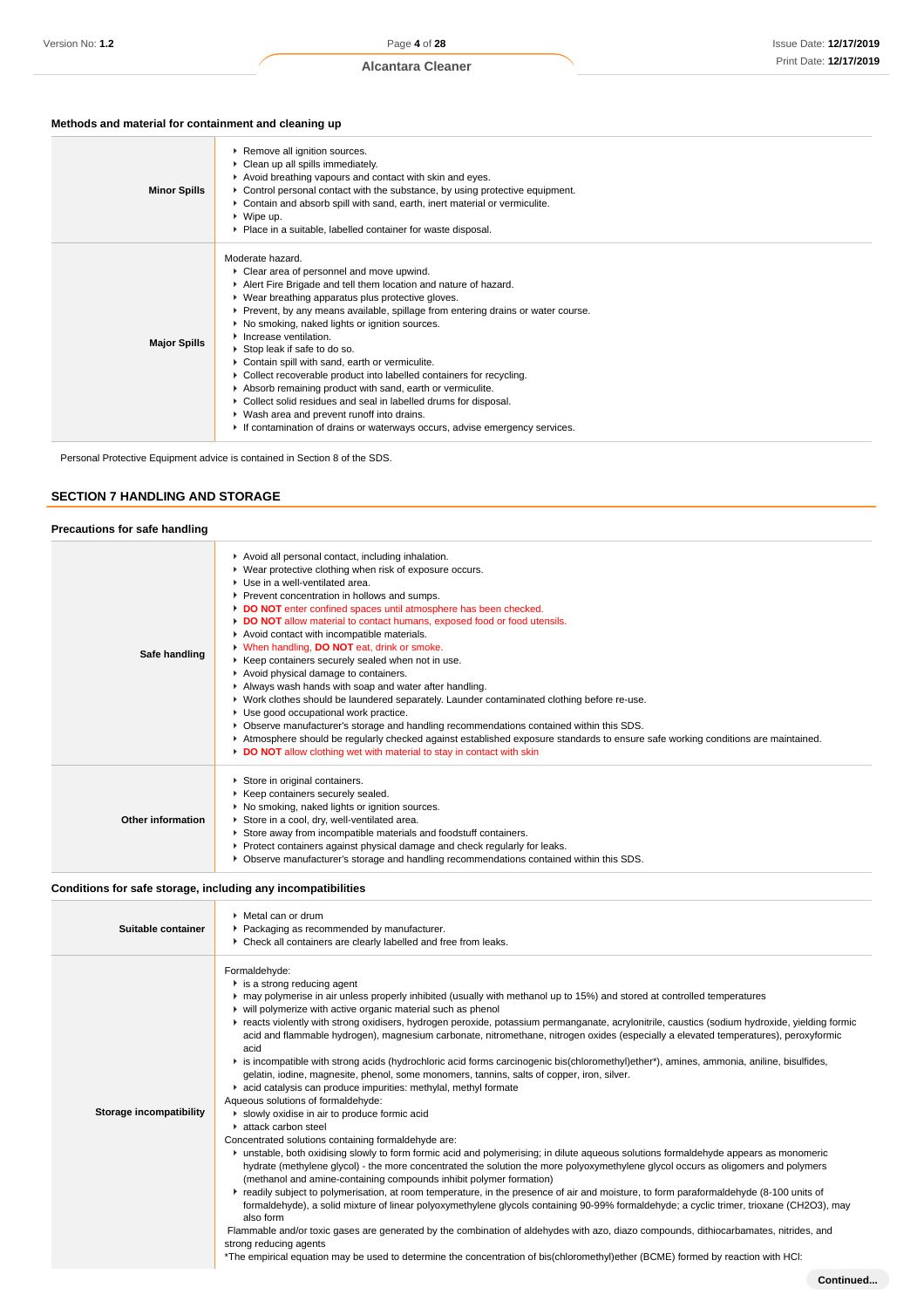log(BCME)ppb = -2.25 + 0.67• log(HCHO) ppm + 0.77• log(HCl)ppm Assume values for formaldehyde, in air, of 1 ppm and for HCl of 5 ppm, resulting BCME concentration, in air, would be 0.02 ppb. None known

# **SECTION 8 EXPOSURE CONTROLS / PERSONAL PROTECTION**

#### **Control parameters**

#### **OCCUPATIONAL EXPOSURE LIMITS (OEL)**

#### **INGREDIENT DATA**

| <b>Source</b>                                            | Ingredient                                                      | <b>Material name</b>                                                                                                                      | <b>TWA</b>                     | <b>STEL</b>              | Peak             | <b>Notes</b>                                                                                                                                                                                                                                                                             |
|----------------------------------------------------------|-----------------------------------------------------------------|-------------------------------------------------------------------------------------------------------------------------------------------|--------------------------------|--------------------------|------------------|------------------------------------------------------------------------------------------------------------------------------------------------------------------------------------------------------------------------------------------------------------------------------------------|
| US OSHA Permissible Exposure<br>Levels (PELs) - Table Z3 | 3-iodo-2-propynyl<br>butyl carbamate                            | Inert or Nuisance Dust                                                                                                                    | $15 \text{ mg/m}$<br>/50 mppcf | Not<br>Available         | Not<br>Available | (Name (((d) All inert or nuisance dusts,<br>whether mineral, inorganic, or organic, not<br>listed specifically by substance name are<br>covered by this limit, which is the same as<br>the Particulates Not Otherwise Regulated<br>(PNOR) limit in Table Z-1.); Total dust))             |
| US OSHA Permissible Exposure<br>Levels (PELs) - Table Z3 | 3-iodo-2-propynyl<br>butyl carbamate                            | Inert or Nuisance Dust                                                                                                                    | $5$ mg/m $3/$<br>15 mppcf      | Not<br>Available         | Not<br>Available | (Name (((d) All inert or nuisance dusts,<br>whether mineral, inorganic, or organic, not<br>listed specifically by substance name are<br>covered by this limit, which is the same as<br>the Particulates Not Otherwise Regulated<br>(PNOR) limit in Table Z-1.); Respirable<br>fraction)) |
| US NIOSH Recommended<br>Exposure Limits (RELs)           | styrene                                                         | Ethenyl benzene,<br>Phenylethylene, Styrene<br>monomer, Styrol, Vinyl<br>benzene                                                          | 50 ppm /<br>215<br>mg/m3       | 425<br>mg/m3/<br>100 ppm | Not<br>Available | Not Available                                                                                                                                                                                                                                                                            |
| US ACGIH Threshold Limit<br>Values (TLV)                 | styrene                                                         | Styrene, monomer                                                                                                                          | 20 ppm                         | 40 ppm                   | Not<br>Available | TLV® Basis: CNS impair; URT irr; peripheral<br>neuropathy; BEI                                                                                                                                                                                                                           |
| US OSHA Permissible Exposure<br>Levels (PELs) - Table Z2 | styrene                                                         | Styrene                                                                                                                                   | $100$ ppm                      | Not<br>Available         | 200 ppm          | $(Z37.15-1969)$                                                                                                                                                                                                                                                                          |
| US OSHA Permissible Exposure<br>Levels (PELs) - Table Z1 | styrene                                                         | Styrene                                                                                                                                   | Not<br>Available               | Not<br>Available         | Not<br>Available | See Table Z-2                                                                                                                                                                                                                                                                            |
| US NIOSH Recommended<br><b>Exposure Limits (RELs)</b>    | ethylene glycol<br>monobutyl ether                              | Butyl Cellosolve <sup>®</sup> , Butyl<br>oxitol, Dowanol® EB, EGBE,<br>Ektasolve EB®, Ethylene<br>glycol monobutyl ether,<br>Jeffersol EB | $5$ ppm $/$<br>24 mg/m3        | <b>Not</b><br>Available  | Not<br>Available | [skin]                                                                                                                                                                                                                                                                                   |
| US ACGIH Threshold Limit<br>Values (TLV)                 | ethylene glycol<br>monobutyl ether                              | 2-Butoxyethanol                                                                                                                           | 20 ppm                         | Not<br>Available         | Not<br>Available | TLV® Basis: Eye & URT irr; BEI                                                                                                                                                                                                                                                           |
| US OSHA Permissible Exposure<br>Levels (PELs) - Table Z1 | ethylene glycol<br>monobutyl ether                              | 2-Butoxyethanol                                                                                                                           | 50 ppm /<br>240<br>mg/m3       | Not<br>Available         | Not<br>Available | Not Available                                                                                                                                                                                                                                                                            |
| US OSHA Permissible Exposure<br>Levels (PELs) - Table Z3 | galaxolide                                                      | Inert or Nuisance Dust                                                                                                                    | $15 \text{ mg/m}$<br>/50 mppcf | Not<br>Available         | Not<br>Available | (Name (((d) All inert or nuisance dusts,<br>whether mineral, inorganic, or organic, not<br>listed specifically by substance name are<br>covered by this limit, which is the same as<br>the Particulates Not Otherwise Regulated<br>(PNOR) limit in Table Z-1.); Total dust))             |
| US OSHA Permissible Exposure<br>Levels (PELs) - Table Z3 | qalaxolide                                                      | Inert or Nuisance Dust                                                                                                                    | $5$ mg/m $3/$<br>15 mppcf      | Not<br>Available         | Not<br>Available | (Name (((d) All inert or nuisance dusts,<br>whether mineral, inorganic, or organic, not<br>listed specifically by substance name are<br>covered by this limit, which is the same as<br>the Particulates Not Otherwise Regulated<br>(PNOR) limit in Table Z-1.); Respirable<br>fraction)) |
| US OSHA Permissible Exposure<br>Levels (PELs) - Table Z3 | coumarin                                                        | Inert or Nuisance Dust                                                                                                                    | $5$ mg/m $3/$<br>15 mppcf      | Not<br>Available         | Not<br>Available | (Name (((d) All inert or nuisance dusts,<br>whether mineral, inorganic, or organic, not<br>listed specifically by substance name are<br>covered by this limit, which is the same as<br>the Particulates Not Otherwise Regulated<br>(PNOR) limit in Table Z-1.); Respirable<br>fraction)) |
| US OSHA Permissible Exposure<br>Levels (PELs) - Table Z3 | coumarin                                                        | Inert or Nuisance Dust                                                                                                                    | $15 \text{ mg/m}$<br>/50 mppcf | Not<br>Available         | Not<br>Available | (Name (((d) All inert or nuisance dusts,<br>whether mineral, inorganic, or organic, not<br>listed specifically by substance name are<br>covered by this limit, which is the same as<br>the Particulates Not Otherwise Regulated<br>(PNOR) limit in Table Z-1.); Total dust))             |
| US OSHA Permissible Exposure<br>Levels (PELs) - Table Z3 | 6,7-dihydro-<br>1, 1, 2, 3, 3<br>pentamethyl-<br>4(5H)-indanone | Inert or Nuisance Dust                                                                                                                    | $15 \text{ mg/m}$<br>/50 mppcf | Not<br>Available         | Not<br>Available | (Name (((d) All inert or nuisance dusts,<br>whether mineral, inorganic, or organic, not<br>listed specifically by substance name are<br>covered by this limit, which is the same as<br>the Particulates Not Otherwise Regulated<br>(PNOR) limit in Table Z-1.); Total dust))             |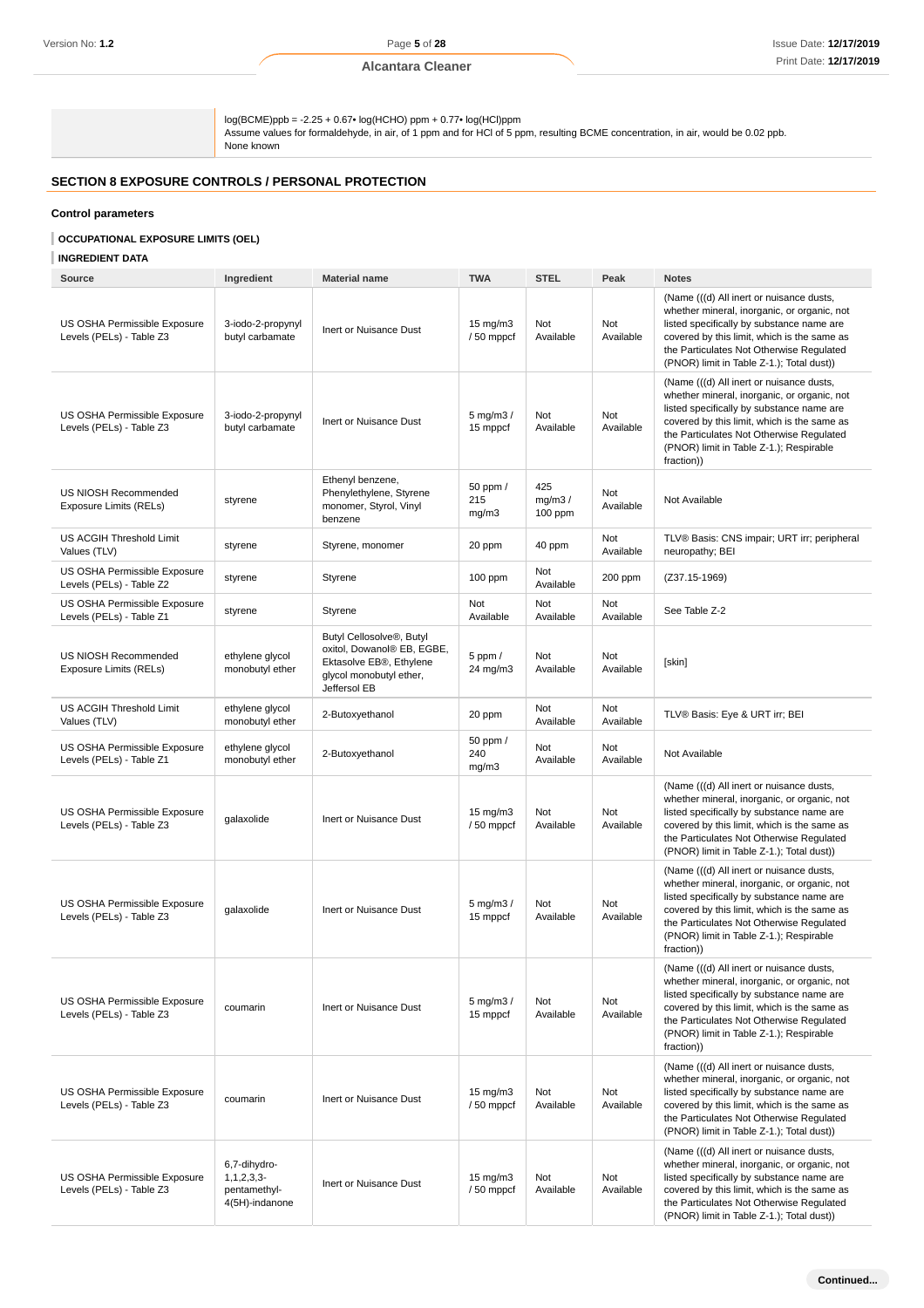| US OSHA Permissible Exposure<br>Levels (PELs) - Table Z3        | 6,7-dihydro-<br>1, 1, 2, 3, 3<br>pentamethyl-<br>4(5H)-indanone | Inert or Nuisance Dust                   | $5$ mg/m $3/$<br>15 mppcf |                | Not<br>Available | Not<br>Available                     |               | (Name (((d) All inert or nuisance dusts,<br>whether mineral, inorganic, or organic, not<br>listed specifically by substance name are<br>covered by this limit, which is the same as<br>the Particulates Not Otherwise Regulated<br>(PNOR) limit in Table Z-1.); Respirable<br>fraction)) |        |  |  |  |
|-----------------------------------------------------------------|-----------------------------------------------------------------|------------------------------------------|---------------------------|----------------|------------------|--------------------------------------|---------------|------------------------------------------------------------------------------------------------------------------------------------------------------------------------------------------------------------------------------------------------------------------------------------------|--------|--|--|--|
| <b>EMERGENCY LIMITS</b>                                         |                                                                 |                                          |                           |                |                  |                                      |               |                                                                                                                                                                                                                                                                                          |        |  |  |  |
| Ingredient                                                      | <b>Material name</b>                                            | TEEL-1                                   |                           |                |                  |                                      | TEEL-2        |                                                                                                                                                                                                                                                                                          | TEEL-3 |  |  |  |
| 3-iodo-2-propynyl butyl<br>carbamate                            | Butyl-3-iodo-2-propynylcarbamate                                |                                          |                           | $3.3$ mg/m $3$ |                  | 36 mg/m3<br>220 mg/m3                |               |                                                                                                                                                                                                                                                                                          |        |  |  |  |
| styrene                                                         | Styrene                                                         |                                          |                           |                | Not Available    | Not Available<br>Not Available       |               |                                                                                                                                                                                                                                                                                          |        |  |  |  |
| ethylene glycol monobutyl ether                                 | Butoxyethanol, 2-; (Glycol ether EB)                            |                                          |                           | 60 ppm         |                  | 120 ppm<br>700 ppm                   |               |                                                                                                                                                                                                                                                                                          |        |  |  |  |
| coumarin                                                        | Coumarin                                                        |                                          |                           |                | $0.88$ mg/m $3$  | 9.7 mg/m3<br>58 mg/m3                |               |                                                                                                                                                                                                                                                                                          |        |  |  |  |
|                                                                 | <b>Original IDLH</b>                                            |                                          |                           |                |                  |                                      |               |                                                                                                                                                                                                                                                                                          |        |  |  |  |
| Ingredient<br>water                                             | Not Available                                                   |                                          |                           |                |                  | <b>Revised IDLH</b><br>Not Available |               |                                                                                                                                                                                                                                                                                          |        |  |  |  |
| DMDM-hydantoin                                                  | Not Available                                                   |                                          |                           |                | Not Available    |                                      |               |                                                                                                                                                                                                                                                                                          |        |  |  |  |
| 3-iodo-2-propynyl butyl                                         |                                                                 |                                          |                           |                |                  |                                      |               |                                                                                                                                                                                                                                                                                          |        |  |  |  |
| carbamate                                                       | Not Available                                                   |                                          |                           |                | Not Available    |                                      |               |                                                                                                                                                                                                                                                                                          |        |  |  |  |
| styrene                                                         | 700 ppm                                                         |                                          |                           |                | Not Available    |                                      |               |                                                                                                                                                                                                                                                                                          |        |  |  |  |
| Anionic Polymers                                                | Not Available                                                   |                                          |                           |                | Not Available    |                                      |               |                                                                                                                                                                                                                                                                                          |        |  |  |  |
| Anionic Surfactants                                             | Not Available                                                   |                                          |                           |                |                  | Not Available                        |               |                                                                                                                                                                                                                                                                                          |        |  |  |  |
| ethylene glycol monobutyl ether                                 | 700 ppm                                                         |                                          |                           |                |                  | Not Available                        |               |                                                                                                                                                                                                                                                                                          |        |  |  |  |
| galaxolide                                                      | Not Available                                                   |                                          |                           |                |                  | Not Available                        |               |                                                                                                                                                                                                                                                                                          |        |  |  |  |
| 2-acetyl-1,2,3,4,6,7,8-<br>octahydrotetramethylnaphthalene      | Not Available                                                   |                                          |                           |                |                  |                                      | Not Available |                                                                                                                                                                                                                                                                                          |        |  |  |  |
| tricyclodecenyl acetate                                         | Not Available                                                   |                                          |                           |                |                  | Not Available                        |               |                                                                                                                                                                                                                                                                                          |        |  |  |  |
| p-tert-butyl-alpha-<br>methylhydrocinnamaldehyde                | Not Available                                                   |                                          |                           |                |                  | Not Available                        |               |                                                                                                                                                                                                                                                                                          |        |  |  |  |
| alpha-hexylcinnamaldehyde                                       | Not Available                                                   |                                          |                           |                | Not Available    |                                      |               |                                                                                                                                                                                                                                                                                          |        |  |  |  |
| tricyclodecenyl propionate                                      | Not Available                                                   |                                          |                           |                |                  | Not Available                        |               |                                                                                                                                                                                                                                                                                          |        |  |  |  |
| beta-citronellol                                                | Not Available                                                   |                                          |                           |                |                  | Not Available                        |               |                                                                                                                                                                                                                                                                                          |        |  |  |  |
| methyl dihydrojasmonate                                         | Not Available                                                   |                                          |                           |                |                  | Not Available                        |               |                                                                                                                                                                                                                                                                                          |        |  |  |  |
| hexyl salicylate                                                | Not Available                                                   |                                          |                           |                | Not Available    |                                      |               |                                                                                                                                                                                                                                                                                          |        |  |  |  |
| linalool tetrahydride                                           | Not Available                                                   |                                          |                           |                |                  | Not Available                        |               |                                                                                                                                                                                                                                                                                          |        |  |  |  |
| iso-amyl salicylate                                             | Not Available                                                   |                                          |                           |                |                  | Not Available                        |               |                                                                                                                                                                                                                                                                                          |        |  |  |  |
| (E)-12-musk decenone                                            | Not Available                                                   |                                          |                           |                |                  | Not Available                        |               |                                                                                                                                                                                                                                                                                          |        |  |  |  |
| dihydromyrcenol                                                 | Not Available                                                   |                                          |                           |                | Not Available    |                                      |               |                                                                                                                                                                                                                                                                                          |        |  |  |  |
| allyl heptanoate                                                | Not Available                                                   |                                          |                           |                |                  | Not Available                        |               |                                                                                                                                                                                                                                                                                          |        |  |  |  |
| geraniol                                                        | Not Available                                                   |                                          |                           |                |                  | Not Available                        |               |                                                                                                                                                                                                                                                                                          |        |  |  |  |
| coumarin                                                        | Not Available                                                   |                                          |                           |                |                  | Not Available                        |               |                                                                                                                                                                                                                                                                                          |        |  |  |  |
| 6,7-dihydro-1,1,2,3,3-<br>pentamethyl-4(5H)-indanone            | Not Available                                                   |                                          |                           |                | Not Available    |                                      |               |                                                                                                                                                                                                                                                                                          |        |  |  |  |
| lime oil                                                        | Not Available                                                   |                                          |                           |                |                  | Not Available                        |               |                                                                                                                                                                                                                                                                                          |        |  |  |  |
| nerol                                                           | Not Available                                                   |                                          |                           |                |                  | Not Available                        |               |                                                                                                                                                                                                                                                                                          |        |  |  |  |
| alpha-damascone                                                 | Not Available                                                   |                                          |                           |                |                  | Not Available                        |               |                                                                                                                                                                                                                                                                                          |        |  |  |  |
| 4-tert-butylcyclohexyl acetate                                  | Not Available                                                   |                                          |                           |                |                  | Not Available                        |               |                                                                                                                                                                                                                                                                                          |        |  |  |  |
| 2-ethyl-4-(2,2,3-trimethyl-<br>3-cyclopenten-1-yl)-2-buten-1-ol | Not Available                                                   |                                          |                           |                | Not Available    |                                      |               |                                                                                                                                                                                                                                                                                          |        |  |  |  |
| 4-methyl-3-decen-5-ol                                           | Not Available                                                   |                                          |                           |                | Not Available    |                                      |               |                                                                                                                                                                                                                                                                                          |        |  |  |  |
| OCCUPATIONAL EXPOSURE BANDING                                   |                                                                 |                                          |                           |                |                  |                                      |               |                                                                                                                                                                                                                                                                                          |        |  |  |  |
| Ingredient                                                      |                                                                 | <b>Occupational Exposure Band Rating</b> |                           |                |                  |                                      |               | <b>Occupational Exposure Band Limit</b>                                                                                                                                                                                                                                                  |        |  |  |  |
| DMDM-hydantoin<br>Ε                                             |                                                                 |                                          |                           |                |                  | $\leq$ 0.01 mg/m <sup>3</sup>        |               |                                                                                                                                                                                                                                                                                          |        |  |  |  |

| DMDM-hydantoin                                             | E | $\leq$ 0.01 mg/m <sup>3</sup> |
|------------------------------------------------------------|---|-------------------------------|
| 2-acetyl-1,2,3,4,6,7,8-<br>octahydrotetramethylnaphthalene | Ε | $\leq 0.1$ ppm                |
| p-tert-butyl-alpha-<br>methylhydrocinnamaldehyde           | E | $\leq 0.1$ ppm                |
| alpha-hexylcinnamaldehyde                                  | Ε | $\leq 0.1$ ppm                |
| tricyclodecenyl propionate                                 | E | $\leq 0.1$ ppm                |
| beta-citronellol                                           |   | $\leq 0.1$ ppm                |
| methyl dihydrojasmonate                                    | E | $\leq 0.1$ ppm                |
| hexyl salicylate                                           |   | $\leq 0.1$ ppm                |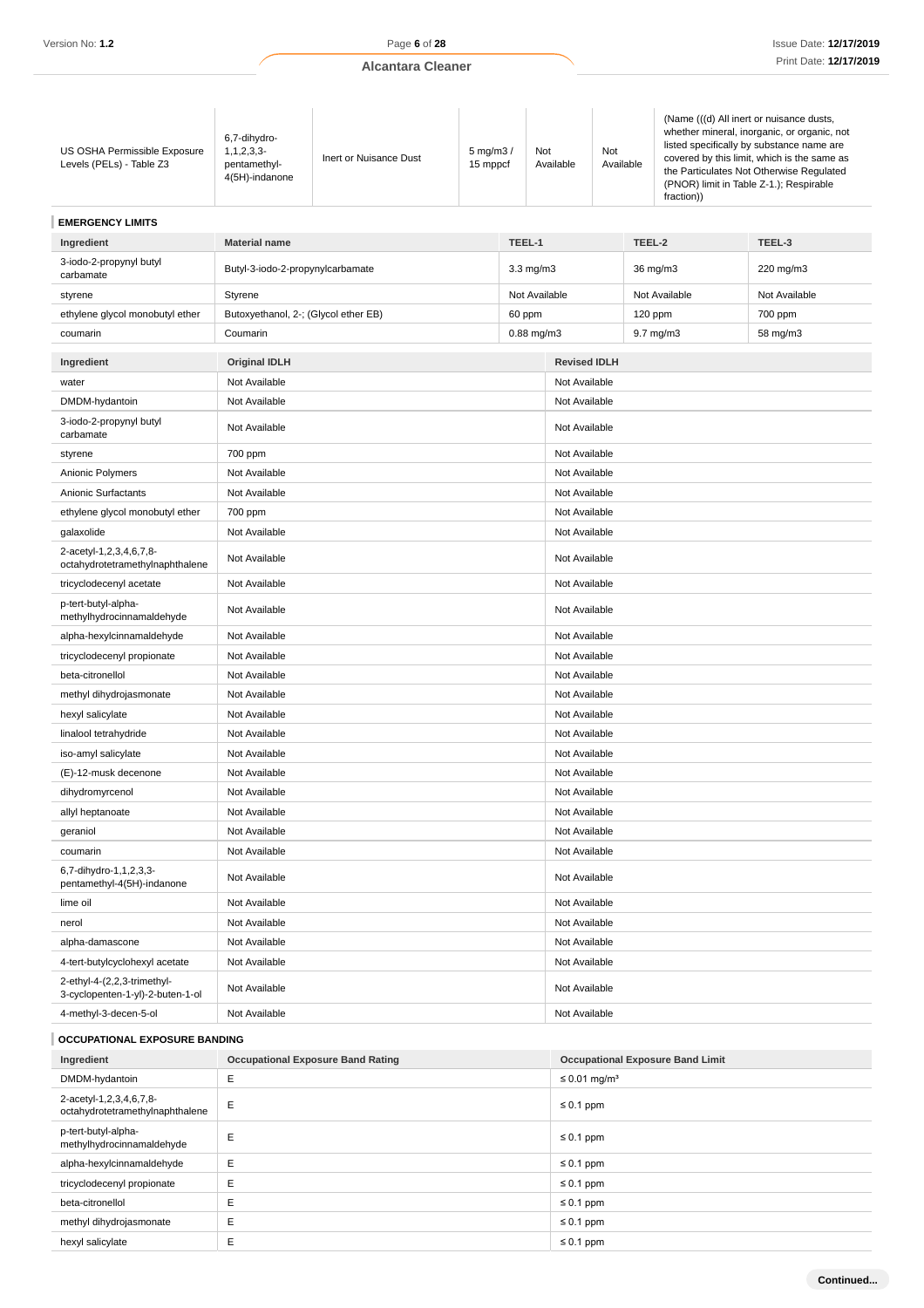| linalool tetrahydride                                           | Е                                                                                                                                                                                                                                                                                                                                                                        | $\leq 0.1$ ppm          |
|-----------------------------------------------------------------|--------------------------------------------------------------------------------------------------------------------------------------------------------------------------------------------------------------------------------------------------------------------------------------------------------------------------------------------------------------------------|-------------------------|
| iso-amyl salicylate                                             | E                                                                                                                                                                                                                                                                                                                                                                        | $\leq 0.1$ ppm          |
| dihydromyrcenol                                                 | E                                                                                                                                                                                                                                                                                                                                                                        | $\leq 0.1$ ppm          |
| allyl heptanoate                                                | E                                                                                                                                                                                                                                                                                                                                                                        | $\leq 0.1$ ppm          |
| geraniol                                                        | E                                                                                                                                                                                                                                                                                                                                                                        | $\leq 0.1$ ppm          |
| lime oil                                                        | E                                                                                                                                                                                                                                                                                                                                                                        | $\leq 0.1$ ppm          |
| nerol                                                           | E                                                                                                                                                                                                                                                                                                                                                                        | $\leq 0.1$ ppm          |
| alpha-damascone                                                 | D                                                                                                                                                                                                                                                                                                                                                                        | $> 0.1$ to $\leq 1$ ppm |
| 4-tert-butylcyclohexyl acetate                                  | E                                                                                                                                                                                                                                                                                                                                                                        | $\leq 0.1$ ppm          |
| 2-ethyl-4-(2,2,3-trimethyl-<br>3-cyclopenten-1-yl)-2-buten-1-ol | E                                                                                                                                                                                                                                                                                                                                                                        | $\leq 0.1$ ppm          |
| 4-methyl-3-decen-5-ol                                           | E                                                                                                                                                                                                                                                                                                                                                                        | $\leq 0.1$ ppm          |
| Notes:                                                          | Occupational exposure banding is a process of assigning chemicals into specific categories or bands based on a chemical's potency and the<br>adverse health outcomes associated with exposure. The output of this process is an occupational exposure band (OEB), which corresponds to a<br>range of exposure concentrations that are expected to protect worker health. |                         |

# **Exposure controls**

|                            | Engineering controls are used to remove a hazard or place a barrier between the worker and the hazard. Well-designed engineering controls can<br>be highly effective in protecting workers and will typically be independent of worker interactions to provide this high level of protection.<br>The basic types of engineering controls are:<br>Process controls which involve changing the way a job activity or process is done to reduce the risk.<br>Enclosure and/or isolation of emission source which keeps a selected hazard "physically" away from the worker and ventilation that strategically<br>"adds" and "removes" air in the work environment. Ventilation can remove or dilute an air contaminant if designed properly. The design of a<br>ventilation system must match the particular process and chemical or contaminant in use.<br>Employers may need to use multiple types of controls to prevent employee overexposure.<br>Local exhaust ventilation usually required. If risk of overexposure exists, wear approved respirator. Correct fit is essential to obtain adequate<br>protection. Supplied-air type respirator may be required in special circumstances. Correct fit is essential to ensure adequate protection.<br>An approved self contained breathing apparatus (SCBA) may be required in some situations.<br>Provide adequate ventilation in warehouse or closed storage area. Air contaminants generated in the workplace possess varying "escape"<br>velocities which, in turn, determine the "capture velocities" of fresh circulating air required to effectively remove the contaminant. |  |  |                                     |
|----------------------------|-------------------------------------------------------------------------------------------------------------------------------------------------------------------------------------------------------------------------------------------------------------------------------------------------------------------------------------------------------------------------------------------------------------------------------------------------------------------------------------------------------------------------------------------------------------------------------------------------------------------------------------------------------------------------------------------------------------------------------------------------------------------------------------------------------------------------------------------------------------------------------------------------------------------------------------------------------------------------------------------------------------------------------------------------------------------------------------------------------------------------------------------------------------------------------------------------------------------------------------------------------------------------------------------------------------------------------------------------------------------------------------------------------------------------------------------------------------------------------------------------------------------------------------------------------------------------------------------------------------------------------------|--|--|-------------------------------------|
|                            | Type of Contaminant:                                                                                                                                                                                                                                                                                                                                                                                                                                                                                                                                                                                                                                                                                                                                                                                                                                                                                                                                                                                                                                                                                                                                                                                                                                                                                                                                                                                                                                                                                                                                                                                                                |  |  | Air Speed:                          |
|                            | solvent, vapours, degreasing etc., evaporating from tank (in still air).                                                                                                                                                                                                                                                                                                                                                                                                                                                                                                                                                                                                                                                                                                                                                                                                                                                                                                                                                                                                                                                                                                                                                                                                                                                                                                                                                                                                                                                                                                                                                            |  |  | $0.25 - 0.5$ m/s<br>(50-100 f/min.) |
| Appropriate engineering    | aerosols, fumes from pouring operations, intermittent container filling, low speed conveyer transfers, welding, spray<br>drift, plating acid fumes, pickling (released at low velocity into zone of active generation)                                                                                                                                                                                                                                                                                                                                                                                                                                                                                                                                                                                                                                                                                                                                                                                                                                                                                                                                                                                                                                                                                                                                                                                                                                                                                                                                                                                                              |  |  | 0.5-1 m/s (100-200<br>f/min.)       |
| controls                   | direct spray, spray painting in shallow booths, drum filling, conveyer loading, crusher dusts, gas discharge (active<br>generation into zone of rapid air motion)                                                                                                                                                                                                                                                                                                                                                                                                                                                                                                                                                                                                                                                                                                                                                                                                                                                                                                                                                                                                                                                                                                                                                                                                                                                                                                                                                                                                                                                                   |  |  | 1-2.5 m/s (200-500<br>f/min.)       |
|                            | grinding, abrasive blasting, tumbling, high speed wheel generated dusts (released at high initial velocity into zone of<br>very high rapid air motion).                                                                                                                                                                                                                                                                                                                                                                                                                                                                                                                                                                                                                                                                                                                                                                                                                                                                                                                                                                                                                                                                                                                                                                                                                                                                                                                                                                                                                                                                             |  |  | 2.5-10 m/s<br>(500-2000 f/min.)     |
|                            | 1: Room air currents minimal or favourable to capture<br>1: Disturbing room air currents<br>2: Contaminants of low toxicity or of nuisance value only.<br>2: Contaminants of high toxicity<br>3: Intermittent, low production.<br>3: High production, heavy use<br>4: Large hood or large air mass in motion<br>4: Small hood-local control only<br>Simple theory shows that air velocity falls rapidly with distance away from the opening of a simple extraction pipe. Velocity generally decreases<br>with the square of distance from the extraction point (in simple cases). Therefore the air speed at the extraction point should be adjusted,<br>accordingly, after reference to distance from the contaminating source. The air velocity at the extraction fan, for example, should be a minimum of<br>1-2 m/s (200-400 f/min) for extraction of solvents generated in a tank 2 meters distant from the extraction point. Other mechanical considerations,<br>producing performance deficits within the extraction apparatus, make it essential that theoretical air velocities are multiplied by factors of 10 or<br>more when extraction systems are installed or used.                                                                                                                                                                                                                                                                                                                                                                                                                                                  |  |  |                                     |
| <b>Personal protection</b> |                                                                                                                                                                                                                                                                                                                                                                                                                                                                                                                                                                                                                                                                                                                                                                                                                                                                                                                                                                                                                                                                                                                                                                                                                                                                                                                                                                                                                                                                                                                                                                                                                                     |  |  |                                     |
| Eye and face protection    | Safety glasses with side shields.<br>Chemical goggles.<br>▶ Contact lenses may pose a special hazard; soft contact lenses may absorb and concentrate irritants. A written policy document, describing<br>the wearing of lenses or restrictions on use, should be created for each workplace or task. This should include a review of lens absorption<br>and adsorption for the class of chemicals in use and an account of injury experience. Medical and first-aid personnel should be trained in<br>their removal and suitable equipment should be readily available. In the event of chemical exposure, begin eye irrigation immediately and<br>remove contact lens as soon as practicable. Lens should be removed at the first signs of eye redness or irritation - lens should be removed in<br>a clean environment only after workers have washed hands thoroughly. [CDC NIOSH Current Intelligence Bulletin 59], [AS/NZS 1336 or<br>national equivalent]                                                                                                                                                                                                                                                                                                                                                                                                                                                                                                                                                                                                                                                                     |  |  |                                     |
| <b>Skin protection</b>     | See Hand protection below                                                                                                                                                                                                                                                                                                                                                                                                                                                                                                                                                                                                                                                                                                                                                                                                                                                                                                                                                                                                                                                                                                                                                                                                                                                                                                                                                                                                                                                                                                                                                                                                           |  |  |                                     |
| Hands/feet protection      | ▶ Wear chemical protective gloves, e.g. PVC.<br>▶ Wear safety footwear or safety gumboots, e.g. Rubber                                                                                                                                                                                                                                                                                                                                                                                                                                                                                                                                                                                                                                                                                                                                                                                                                                                                                                                                                                                                                                                                                                                                                                                                                                                                                                                                                                                                                                                                                                                              |  |  |                                     |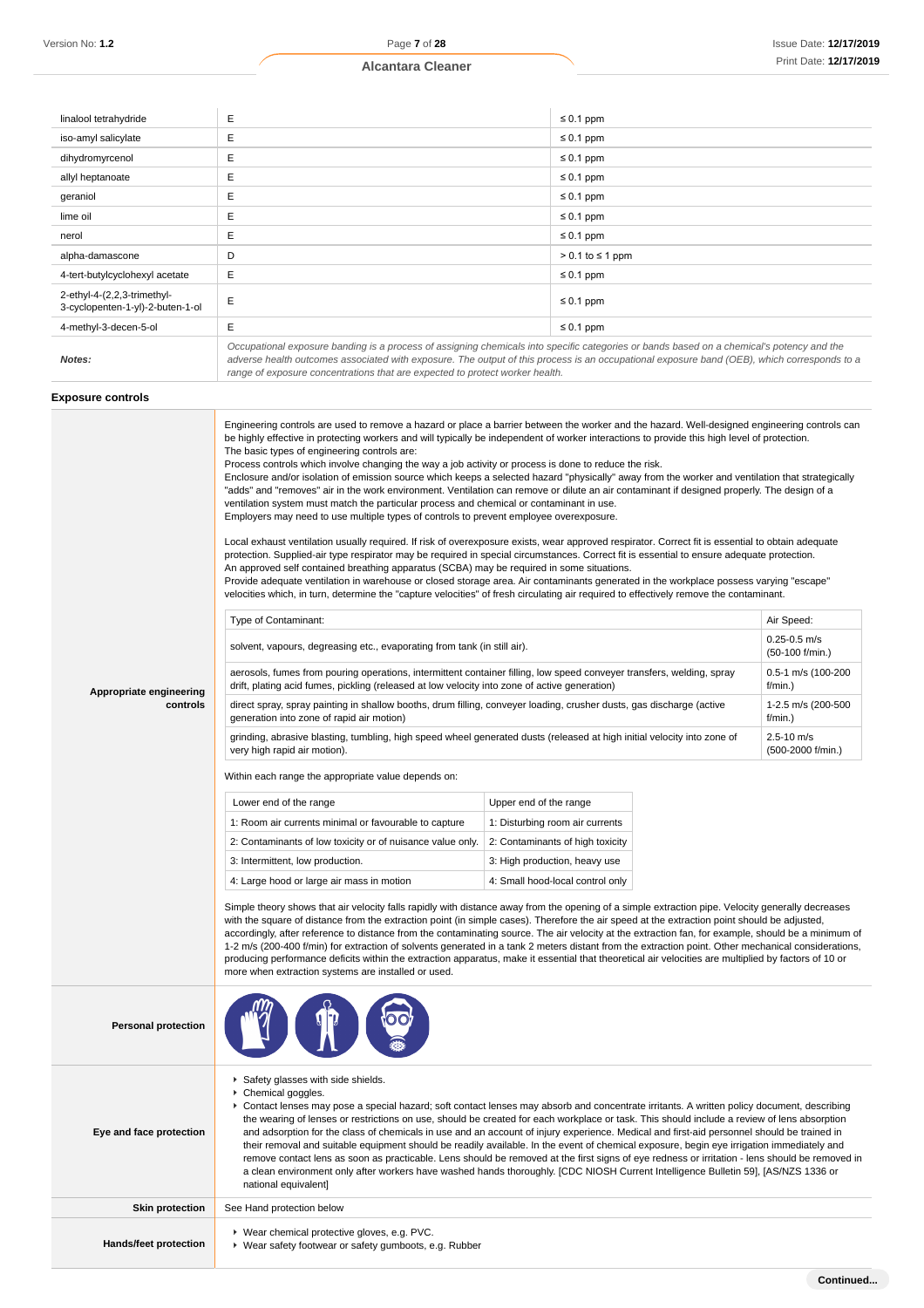|                        | The selection of suitable gloves does not only depend on the material, but also on further marks of quality which vary from manufacturer to<br>manufacturer. Where the chemical is a preparation of several substances, the resistance of the glove material can not be calculated in advance |
|------------------------|-----------------------------------------------------------------------------------------------------------------------------------------------------------------------------------------------------------------------------------------------------------------------------------------------|
|                        | and has therefore to be checked prior to the application.                                                                                                                                                                                                                                     |
|                        | The exact break through time for substances has to be obtained from the manufacturer of the protective gloves and has to be observed when                                                                                                                                                     |
|                        | making a final choice.                                                                                                                                                                                                                                                                        |
|                        | Personal hygiene is a key element of effective hand care. Gloves must only be worn on clean hands. After using gloves, hands should be                                                                                                                                                        |
|                        | washed and dried thoroughly. Application of a non-perfumed moisturiser is recommended.                                                                                                                                                                                                        |
|                        | Suitability and durability of glove type is dependent on usage. Important factors in the selection of gloves include:                                                                                                                                                                         |
|                        | frequency and duration of contact,                                                                                                                                                                                                                                                            |
|                        | chemical resistance of glove material,                                                                                                                                                                                                                                                        |
|                        | glove thickness and                                                                                                                                                                                                                                                                           |
|                        | dexterity                                                                                                                                                                                                                                                                                     |
|                        | Select gloves tested to a relevant standard (e.g. Europe EN 374, US F739, AS/NZS 2161.1 or national equivalent).                                                                                                                                                                              |
|                        | When prolonged or frequently repeated contact may occur, a glove with a protection class of 5 or higher (breakthrough time                                                                                                                                                                    |
|                        | greater than 240 minutes according to EN 374, AS/NZS 2161.10.1 or national equivalent) is recommended.                                                                                                                                                                                        |
|                        | When only brief contact is expected, a glove with a protection class of 3 or higher (breakthrough time greater than 60 minutes                                                                                                                                                                |
|                        | according to EN 374, AS/NZS 2161.10.1 or national equivalent) is recommended.                                                                                                                                                                                                                 |
|                        | Some glove polymer types are less affected by movement and this should be taken into account when considering gloves for                                                                                                                                                                      |
|                        | long-term use.                                                                                                                                                                                                                                                                                |
|                        | Contaminated gloves should be replaced.                                                                                                                                                                                                                                                       |
|                        | As defined in ASTM F-739-96 in any application, gloves are rated as:                                                                                                                                                                                                                          |
|                        | Excellent when breakthrough time > 480 min                                                                                                                                                                                                                                                    |
|                        | Good when breakthrough time > 20 min                                                                                                                                                                                                                                                          |
|                        | Fair when breakthrough time < 20 min                                                                                                                                                                                                                                                          |
|                        | Poor when glove material degrades                                                                                                                                                                                                                                                             |
|                        | For general applications, gloves with a thickness typically greater than 0.35 mm, are recommended.                                                                                                                                                                                            |
|                        | It should be emphasised that glove thickness is not necessarily a good predictor of glove resistance to a specific chemical, as the permeation                                                                                                                                                |
|                        | efficiency of the glove will be dependent on the exact composition of the glove material. Therefore, glove selection should also be based on                                                                                                                                                  |
|                        | consideration of the task requirements and knowledge of breakthrough times.<br>Glove thickness may also vary depending on the glove manufacturer, the glove type and the glove model. Therefore, the manufacturers'                                                                           |
|                        |                                                                                                                                                                                                                                                                                               |
|                        | technical data should always be taken into account to ensure selection of the most appropriate glove for the task.                                                                                                                                                                            |
|                        | Note: Depending on the activity being conducted, gloves of varying thickness may be required for specific tasks. For example:<br>Thinner gloves (down to 0.1 mm or less) may be required where a high degree of manual dexterity is needed. However, these                                    |
|                        | gloves are only likely to give short duration protection and would normally be just for single use applications, then disposed of.                                                                                                                                                            |
|                        | Thicker gloves (up to 3 mm or more) may be required where there is a mechanical (as well as a chemical) risk i.e. where there is                                                                                                                                                              |
|                        | abrasion or puncture potential                                                                                                                                                                                                                                                                |
|                        | Gloves must only be worn on clean hands. After using gloves, hands should be washed and dried thoroughly. Application of a non-perfumed                                                                                                                                                       |
|                        | moisturiser is recommended.                                                                                                                                                                                                                                                                   |
| <b>Body protection</b> | See Other protection below                                                                                                                                                                                                                                                                    |
|                        |                                                                                                                                                                                                                                                                                               |
|                        | • Overalls.                                                                                                                                                                                                                                                                                   |
|                        | P.V.C. apron.                                                                                                                                                                                                                                                                                 |
| Other protection       | Barrier cream.                                                                                                                                                                                                                                                                                |
|                        | Skin cleansing cream.                                                                                                                                                                                                                                                                         |
|                        | $\blacktriangleright$ Eye wash unit.                                                                                                                                                                                                                                                          |

#### **Recommended material(s)**

**GLOVE SELECTION INDEX**

Glove selection is based on a modified presentation of the:

 **"Forsberg Clothing Performance Index".**

 The effect(s) of the following substance(s) are taken into account in the **computergenerated** selection:

#### Alcantara Cleaner

| <b>Material</b>       | <b>CPI</b> |
|-----------------------|------------|
| <b>BUTYL</b>          | C          |
| NAT+NEOPR+NITRILE     | C          |
| <b>NATURAL RUBBER</b> | C          |
| <b>NEOPRENE</b>       | C          |
| <b>NITRILE</b>        | C          |
| NITRILE+PVC           | C          |
| PE/EVAL/PE            | C          |
| <b>PVA</b>            | C          |
| <b>PVC</b>            | C          |
| SARANEX-23            | C          |
| <b>TEFLON</b>         | C          |
| <b>VITON</b>          | C          |

\* CPI - Chemwatch Performance Index

A: Best Selection

B: Satisfactory; may degrade after 4 hours continuous immersion

C: Poor to Dangerous Choice for other than short term immersion

**NOTE**: As a series of factors will influence the actual performance of the glove, a final selection must be based on detailed observation. -

\* Where the glove is to be used on a short term, casual or infrequent basis, factors such as "feel" or convenience (e.g. disposability), may dictate a choice of gloves which might otherwise be unsuitable following long-term or frequent use. A qualified practitioner should be consulted.

#### **Respiratory protection**

**Type A Filter of sufficient capacity. (AS/NZS 1716 & 1715, EN 143:2000 & 149:2001, ANSI Z88 or national equivalent)**

**Where the concentration of gas/particulates in the breathing zone, approaches or exceeds the "Exposure Standard" (or ES), respiratory protection is required. Degree of protection varies with both face-piece and Class of filter; the nature of protection varies with Type of filter.**

| Required Minimum<br><b>Protection Factor</b> | <b>Half-Face</b><br>Respirator | <b>Full-Face</b><br>Respirator | <b>Powered Air</b><br>Respirator |
|----------------------------------------------|--------------------------------|--------------------------------|----------------------------------|
| up to 10 x ES                                | <b>A-AUS</b>                   | $\blacksquare$                 | A-PAPR-AUS /<br>Class 1          |
| up to 50 x ES                                | ٠                              | A-AUS / Class 1 -              |                                  |
| up to 100 x ES                               | $\blacksquare$                 | A-2                            | A-PAPR-2 ^                       |

#### **^ - Full-face**

**A(All classes) = Organic vapours, B AUS or B1 = Acid gasses, B2 = Acid gas or hydrogen cyanide(HCN), B3 = Acid gas or hydrogen cyanide(HCN), E = Sulfur dioxide(SO2), G = Agricultural chemicals, K = Ammonia(NH3), Hg = Mercury, NO = Oxides of nitrogen, MB = Methyl bromide, AX = Low boiling point organic compounds(below 65 degC)**

- **Cartridge respirators should never be used for emergency ingress or in areas of unknown vapour concentrations or oxygen content.**
- **The wearer must be warned to leave the contaminated area immediately on detecting any odours through the respirator. The odour may indicate that the mask is not functioning properly, that the vapour concentration is too high, or that the mask is not properly fitted. Because of these limitations, only restricted use of cartridge respirators is considered appropriate.**
- **Cartridge performance is affected by humidity. Cartridges should be changed after 2 hr of continuous use unless it is determined that the humidity is less than 75%, in which case, cartridges can be used for 4 hr. Used cartridges should be discarded daily, regardless of the length of time used**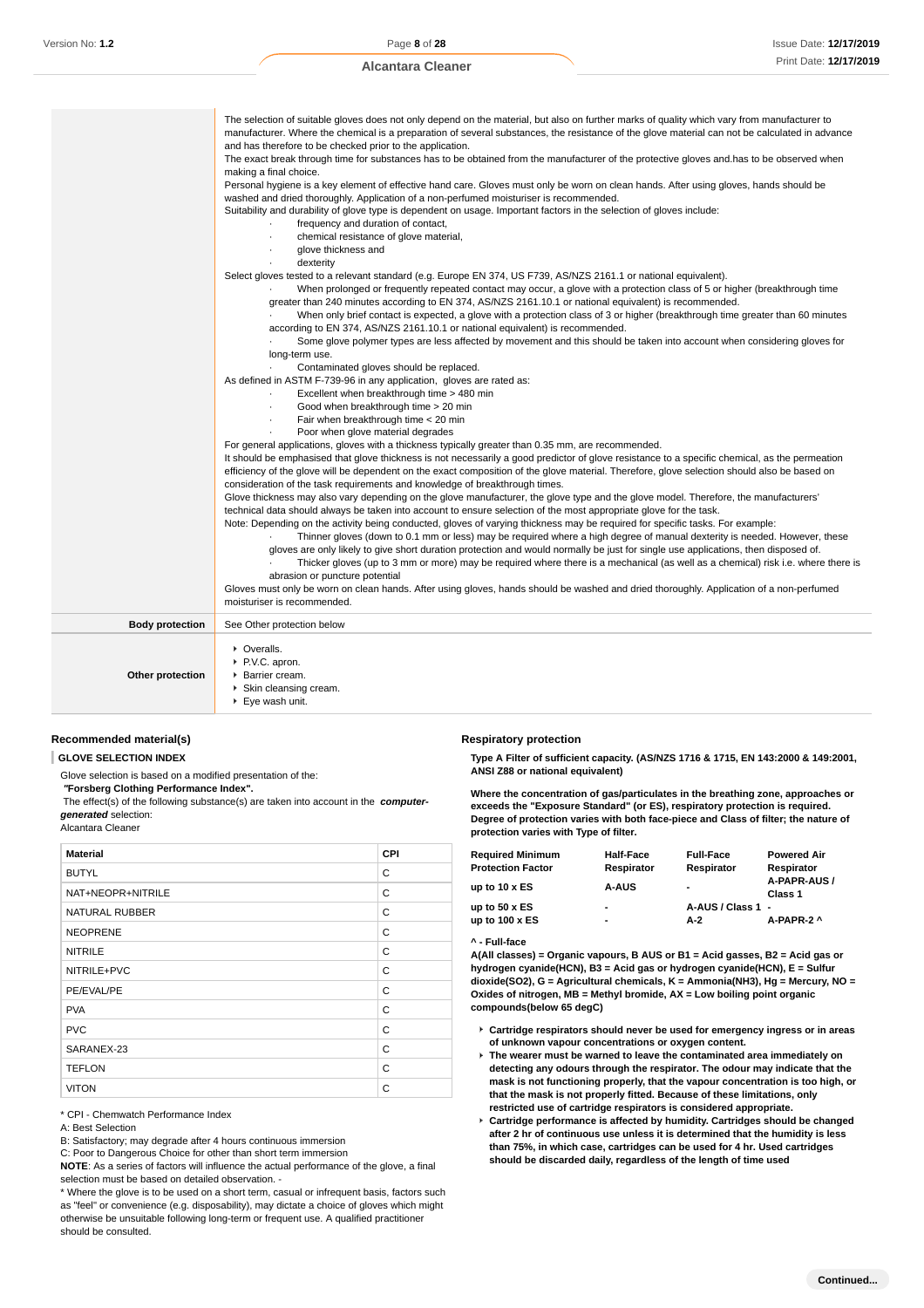# **SECTION 9 PHYSICAL AND CHEMICAL PROPERTIES**

#### **Information on basic physical and chemical properties**

| Appearance                                      | Light sensitive.<br>Yellow to coloress |                                            |               |
|-------------------------------------------------|----------------------------------------|--------------------------------------------|---------------|
| <b>Physical state</b>                           | Liquid                                 | Relative density (Water = $1$ )            | 1.0070        |
| Odour                                           | Not Available                          | Partition coefficient n-octanol<br>/ water | Not Available |
| <b>Odour threshold</b>                          | Not Available                          | Auto-ignition temperature (°C)             | Not Available |
| pH (as supplied)                                | 8.21                                   | <b>Decomposition temperature</b>           | Not Available |
| Melting point / freezing point<br>(°C)          | Not Available                          | Viscosity (cSt)                            | 2.979         |
| Initial boiling point and boiling<br>range (°C) | Not Available                          | Molecular weight (g/mol)                   | Not Available |
| Flash point (°C)                                | >93.33                                 | <b>Taste</b>                               | Not Available |
| <b>Evaporation rate</b>                         | Not Available                          | <b>Explosive properties</b>                | Not Available |
| Flammability                                    | Not Applicable                         | <b>Oxidising properties</b>                | Not Available |
| Upper Explosive Limit (%)                       | Not Available                          | Surface Tension (dyn/cm or<br>$mN/m$ )     | Not Available |
| Lower Explosive Limit (%)                       | Not Available                          | <b>Volatile Component (%vol)</b>           | Not Available |
| Vapour pressure (kPa)                           | Not Available                          | Gas group                                  | Not Available |
| Solubility in water                             | Miscible                               | pH as a solution (1%)                      | Not Available |
| Vapour density (Air = 1)                        | Not Available                          | VOC g/L                                    | Not Available |

# **SECTION 10 STABILITY AND REACTIVITY**

| Reactivity                                 | See section 7                                                                                                                        |
|--------------------------------------------|--------------------------------------------------------------------------------------------------------------------------------------|
| <b>Chemical stability</b>                  | • Unstable in the presence of incompatible materials.<br>▶ Product is considered stable.<br>Hazardous polymerisation will not occur. |
| Possibility of hazardous<br>reactions      | See section 7                                                                                                                        |
| <b>Conditions to avoid</b>                 | See section 7                                                                                                                        |
| Incompatible materials                     | See section 7                                                                                                                        |
| <b>Hazardous decomposition</b><br>products | See section 5                                                                                                                        |

# **SECTION 11 TOXICOLOGICAL INFORMATION**

#### **Information on toxicological effects**

| Inhaled                  | Inhalation of vapours or aerosols (mists, fumes), generated by the material during the course of normal handling, may produce toxic effects.<br>The material is not thought to produce respiratory irritation (as classified by EC Directives using animal models). Nevertheless inhalation of<br>vapours, fumes or aerosols, especially for prolonged periods, may produce respiratory discomfort and occasionally, distress.                                                                                                                                        |                   |  |
|--------------------------|-----------------------------------------------------------------------------------------------------------------------------------------------------------------------------------------------------------------------------------------------------------------------------------------------------------------------------------------------------------------------------------------------------------------------------------------------------------------------------------------------------------------------------------------------------------------------|-------------------|--|
| Ingestion                | The material is not thought to produce adverse health effects following ingestion (as classified by EC Directives using animal models).<br>Nevertheless, adverse systemic effects have been produced following exposure of animals by at least one other route and good hygiene practice<br>requires that exposure be kept to a minimum.<br>Swallowing of the liquid may cause aspiration into the lungs with the risk of chemical pneumonitis; serious consequences may result.<br>(ICSC13733)                                                                       |                   |  |
| <b>Skin Contact</b>      | Skin contact with the material may produce toxic effects; systemic effects may result following absorption.<br>There is some evidence to suggest that this material can cause inflammation of the skin on contact in some persons.<br>Open cuts, abraded or irritated skin should not be exposed to this material<br>Entry into the blood-stream, through, for example, cuts, abrasions or lesions, may produce systemic injury with harmful effects. Examine the skin<br>prior to the use of the material and ensure that any external damage is suitably protected. |                   |  |
| Eye                      | Although the liquid is not thought to be an irritant (as classified by EC Directives), direct contact with the eye may produce transient discomfort<br>characterised by tearing or conjunctival redness (as with windburn).                                                                                                                                                                                                                                                                                                                                           |                   |  |
| Chronic                  | Ample evidence from experiments exists that there is a suspicion this material directly reduces fertility.<br>There has been concern that this material can cause cancer or mutations, but there is not enough data to make an assessment.                                                                                                                                                                                                                                                                                                                            |                   |  |
|                          | <b>TOXICITY</b>                                                                                                                                                                                                                                                                                                                                                                                                                                                                                                                                                       | <b>IRRITATION</b> |  |
| <b>Alcantara Cleaner</b> | Not Available                                                                                                                                                                                                                                                                                                                                                                                                                                                                                                                                                         | Not Available     |  |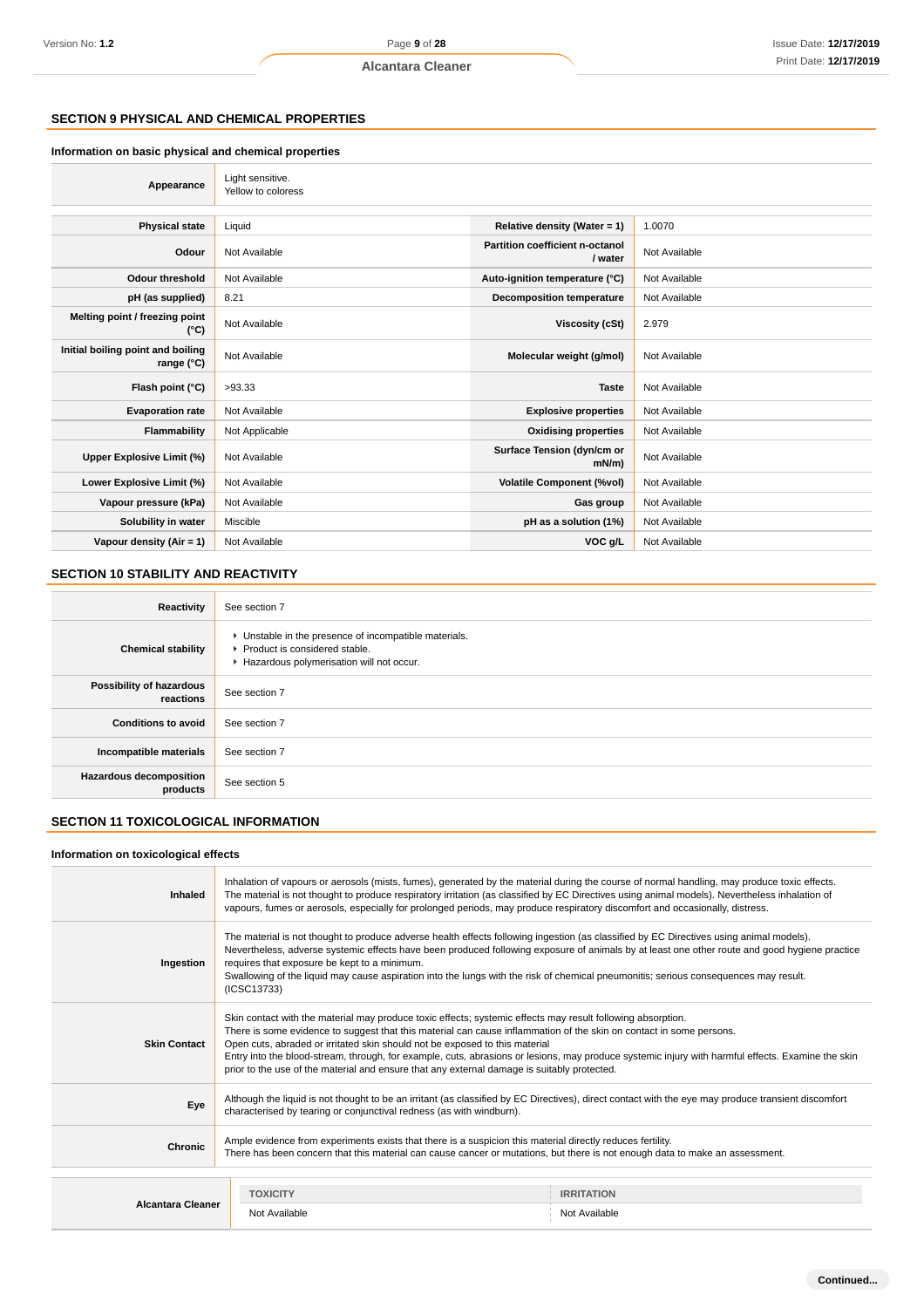$\overline{1}$ 

|                                                  | <b>TOXICITY</b>                                  | <b>IRRITATION</b>                                     |
|--------------------------------------------------|--------------------------------------------------|-------------------------------------------------------|
| water                                            | Oral (rat) LD50: >90000 mg/kg <sup>[2]</sup>     | Not Available                                         |
|                                                  | <b>TOXICITY</b>                                  | <b>IRRITATION</b>                                     |
| DMDM-hydantoin                                   | Dermal (rabbit) LD50: >2000 mg/kg <sup>[1]</sup> | Not Available                                         |
|                                                  | Oral (rat) LD50: 2000 mg/kg[2]                   |                                                       |
|                                                  | <b>TOXICITY</b>                                  | <b>IRRITATION</b>                                     |
|                                                  | dermal (rat) LD50: >2000 mg/kg <sup>[2]</sup>    | Eye: adverse effect observed (irreversible damage)[1] |
| 3-iodo-2-propynyl butyl<br>carbamate             | Inhalation (rat) LC50: 0.680 mg/l/4h*g[2]        | Eye: Irritating                                       |
|                                                  | Oral (rat) LD50: 1056 mg/kg[2]                   | Skin: no adverse effect observed (not irritating)[1]  |
|                                                  |                                                  | Skin: Slight irritant                                 |
|                                                  | <b>TOXICITY</b>                                  | <b>IRRITATION</b>                                     |
|                                                  | dermal (rat) LD50: >2000 mg/kg[1]                | Eye (rabbit): 100 mg/24h - moderate                   |
| styrene                                          | Inhalation (rat) LC50: 11.8 mg/l/4H[2]           | Eye (rabbit): 100 mg/24h - moderate                   |
|                                                  | Oral (rat) LD50: =1000 mg/kg <sup>[2]</sup>      | Skin (rabbit): 500 mg - mild                          |
|                                                  |                                                  | Skin (rabbit): 500 mg - mild                          |
|                                                  | <b>TOXICITY</b>                                  | <b>IRRITATION</b>                                     |
| <b>Anionic Polymers</b>                          | Not Available                                    | Not Available                                         |
|                                                  |                                                  |                                                       |
| <b>Anionic Surfactants</b>                       | <b>TOXICITY</b>                                  | <b>IRRITATION</b>                                     |
|                                                  | Not Available                                    | Not Available                                         |
|                                                  | <b>TOXICITY</b>                                  | <b>IRRITATION</b>                                     |
|                                                  | dermal (rat) LD50: >2000 mg/kg <sup>[1]</sup>    | Eye (rabbit): 100 mg SEVERE                           |
|                                                  | Inhalation (rat) LC50: 449.48655 mg/l/4H[2]      | Eye (rabbit): 100 mg/24h-moderate                     |
| ethylene glycol monobutyl ether                  | Oral (rat) LD50: 250 mg/kg <sup>[2]</sup>        | Eye: adverse effect observed (irritating)[1]          |
|                                                  |                                                  | Skin (rabbit): 500 mg, open; mild                     |
|                                                  |                                                  | Skin: adverse effect observed (irritating)[1]         |
|                                                  |                                                  | Skin: no adverse effect observed (not irritating)[1]  |
|                                                  | <b>TOXICITY</b>                                  | <b>IRRITATION</b>                                     |
| galaxolide                                       | dermal (rat) LD50: >5000 mg/kg $^{2}$            | Skin (rabbit): 500 mg/24h - mod                       |
|                                                  | Oral (rat) LD50: >3250 mg/kg <sup>[2]</sup>      |                                                       |
| 2-acetyl-1,2,3,4,6,7,8-                          | <b>TOXICITY</b>                                  | <b>IRRITATION</b>                                     |
| octahydrotetramethylnaphthalene                  | Not Available                                    | Not Available                                         |
|                                                  | <b>TOXICITY</b>                                  | <b>IRRITATION</b>                                     |
| tricyclodecenyl acetate                          | Dermal (rabbit) LD50: >5000 mg/kg <sup>[2]</sup> | Not Available                                         |
|                                                  | Oral (rat) LD50: >5000 mg/kg <sup>[2]</sup>      |                                                       |
|                                                  |                                                  |                                                       |
|                                                  | <b>TOXICITY</b>                                  | <b>IRRITATION</b>                                     |
| p-tert-butyl-alpha-<br>methylhydrocinnamaldehyde | Dermal (rabbit) LD50: >5000 mg/kg <sup>[2]</sup> | Skin (rabbit): 500 mg/24h - mod                       |
|                                                  | Oral (rat) LD50: >1000 mg/kg <sup>[2]</sup>      |                                                       |
|                                                  | <b>TOXICITY</b>                                  | <b>IRRITATION</b>                                     |
|                                                  | Dermal (rabbit) LD50: >3000 mg/kg[2]             | Skin (g.pig): 100 mg/24h-SEVERE                       |
| alpha-hexylcinnamaldehyde                        | Oral (rat) LD50: 3100 mg/kg <sup>[2]</sup>       | Skin (rabbit): 100 mg/24h -SEVERE                     |
|                                                  |                                                  | Skin (rabbit): 500 mg/24h - mod                       |
|                                                  | <b>TOXICITY</b>                                  | <b>IRRITATION</b>                                     |
| tricyclodecenyl propionate                       | dermal (rat) LD50: >5000 mg/kg <sup>[2]</sup>    | Skin (rabbit): 500 mg/4h-moderate                     |
|                                                  | Oral (rat) LD50: >5000 mg/kg <sup>[2]</sup>      |                                                       |
|                                                  | <b>TOXICITY</b>                                  | <b>IRRITATION</b>                                     |
|                                                  | Dermal (rabbit) LD50: 2650 mg/kg <sup>[2]</sup>  | Eye: adverse effect observed (irritating)[1]          |
| beta-citronellol                                 | Oral (rat) LD50: 3450 mg/kg[2]                   | Skin (guin.pig): 100mg/24h-SEVERE                     |
|                                                  |                                                  |                                                       |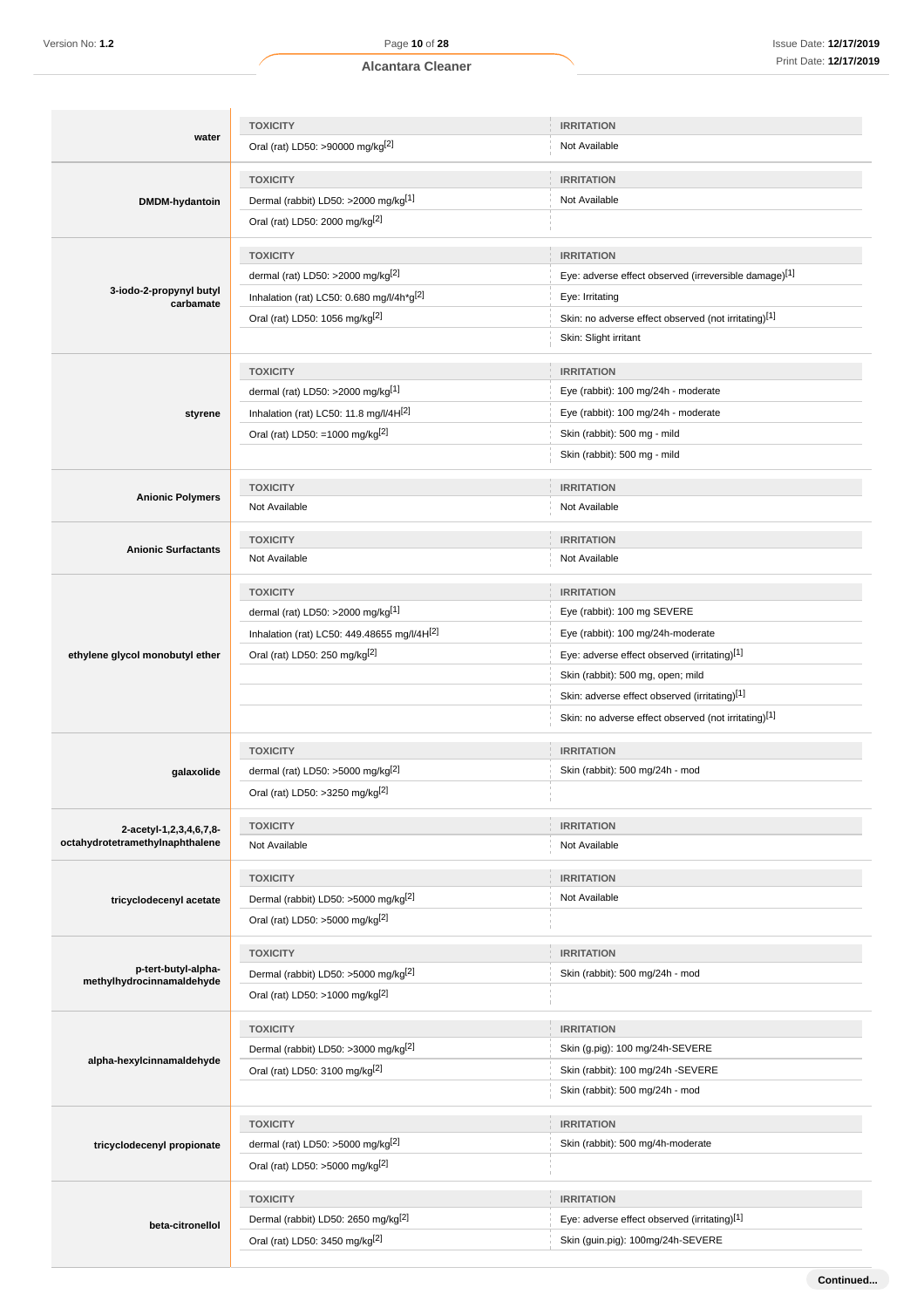|                            |                                                                     | Skin (man): 16 mg/48h - mod                                                      |
|----------------------------|---------------------------------------------------------------------|----------------------------------------------------------------------------------|
|                            |                                                                     | Skin (rabbit): 100 mg/24h-SEVERE                                                 |
|                            |                                                                     | Skin: adverse effect observed (irritating)[1]                                    |
|                            | <b>TOXICITY</b>                                                     | <b>IRRITATION</b>                                                                |
| methyl dihydrojasmonate    | Oral (rat) LD50: >5000 mg/kg <sup>[2]</sup>                         | Not Available                                                                    |
|                            |                                                                     |                                                                                  |
|                            | <b>TOXICITY</b><br>dermal (rat) LD50: $>5000$ mg/kg <sup>[2]</sup>  | <b>IRRITATION</b><br>Eye: no adverse effect observed (not irritating)[1]         |
| hexyl salicylate           | Oral (rat) LD50: >5000 mg/kg <sup>[2]</sup>                         | Skin (rabbit): 100% irritant *                                                   |
|                            |                                                                     | Skin: no adverse effect observed (not irritating)[1]                             |
|                            |                                                                     |                                                                                  |
|                            | <b>TOXICITY</b>                                                     | <b>IRRITATION</b>                                                                |
| linalool tetrahydride      | Dermal (rabbit) LD50: >5000 mg/kg <sup>[2]</sup>                    | Skin (rabbit): 500 mg/24h - mod                                                  |
|                            | Oral (rat) LD50: >5000 mg/kg <sup>[2]</sup>                         |                                                                                  |
|                            | <b>TOXICITY</b>                                                     | <b>IRRITATION</b>                                                                |
| iso-amyl salicylate        | Oral (rat) LD50: 2000 mg/kg[1]                                      | Eye: no adverse effect observed (not irritating)[1]                              |
|                            |                                                                     | Skin: no adverse effect observed (not irritating)[1]                             |
|                            |                                                                     |                                                                                  |
|                            | <b>TOXICITY</b>                                                     | <b>IRRITATION</b>                                                                |
| (E)-12-musk decenone       | dermal (rat) LD50: >2000 mg/kg[1]                                   | Eye: Not irritating                                                              |
|                            | Oral (rat) LD50: >2000 mg/kg <sup>[2]</sup>                         | Skin: Not irritating                                                             |
|                            | <b>TOXICITY</b>                                                     | <b>IRRITATION</b>                                                                |
|                            | Dermal (rabbit) LD50: >5000 mg/kg <sup>[2]</sup>                    | Eye: adverse effect observed (irritating)[1]                                     |
| dihydromyrcenol            | Oral (rat) LD50: 3600 mg/kg <sup>[2]</sup>                          | Skin (rabbit): 500 mg/24h - mild                                                 |
|                            |                                                                     | Skin: adverse effect observed (irritating)[1]                                    |
|                            | <b>TOXICITY</b>                                                     | <b>IRRITATION</b>                                                                |
|                            | Dermal (rabbit) LD50: 810 mg/kg <sup>[2]</sup>                      | Eye: no adverse effect observed (not irritating)[1]                              |
| allyl heptanoate           | Oral (rat) LD50: 238 mg/kg[1]                                       | Skin (human): 20 mg/48h - mild                                                   |
|                            |                                                                     | Skin: no adverse effect observed (not irritating)[1]                             |
|                            | <b>TOXICITY</b>                                                     | <b>IRRITATION</b>                                                                |
|                            | Dermal (rabbit) LD50: >5000 mg/kg <sup>[2]</sup>                    | Eye: adverse effect observed (irritating)[1]                                     |
|                            | Oral (rat) LD50: 2100 mg/kg <sup>[2]</sup>                          | Skin (guinea pig):100mg/24hSEVERE                                                |
| geraniol                   |                                                                     | Skin (man): 16 mg/24h - SEVERE                                                   |
|                            |                                                                     | Skin (rabbit): 100 mg/24h-SEVERE                                                 |
|                            |                                                                     | Skin: adverse effect observed (irritating)[1]                                    |
|                            | <b>TOXICITY</b>                                                     | <b>IRRITATION</b>                                                                |
| coumarin                   | Oral (rat) LD50: ~290 mg/kg[1]                                      | Not Available                                                                    |
| 6,7-dihydro-1,1,2,3,3-     | <b>TOXICITY</b>                                                     | <b>IRRITATION</b>                                                                |
| pentamethyl-4(5H)-indanone | Oral (rat) LD50: 2901 mg/kg <sup>[2]</sup>                          | Not Available                                                                    |
|                            | <b>TOXICITY</b>                                                     | <b>IRRITATION</b>                                                                |
|                            | dermal (rat) LD50: >5000 mg/kg <sup>[2]</sup>                       | Eye: no adverse effect observed (not irritating)[1]                              |
| lime oil                   | Oral (rat) LD50: >5000 mg/kg[2]                                     | Skin (rabbit): 500 mg/24h - mild                                                 |
|                            |                                                                     | Skin: adverse effect observed (irritating)[1]                                    |
|                            |                                                                     |                                                                                  |
|                            | <b>TOXICITY</b><br>Dermal (rabbit) LD50: >5000 mg/kg <sup>[2]</sup> | <b>IRRITATION</b><br>Eye: adverse effect observed (irritating)[1]                |
| nerol                      |                                                                     |                                                                                  |
|                            | Oral (rat) LD50: 4500 mg/kg <sup>[2]</sup>                          | Skin (rabbit): 500 mg/24h - mod<br>Skin: adverse effect observed (irritating)[1] |
|                            |                                                                     |                                                                                  |
|                            | <b>TOXICITY</b>                                                     | <b>IRRITATION</b>                                                                |
| alpha-damascone            | Oral (rat) LD50: >2000 mg/kg[1]                                     | Eye: no adverse effect observed (not irritating)[1]                              |
|                            |                                                                     | Skin: no adverse effect observed (not irritating)[1]                             |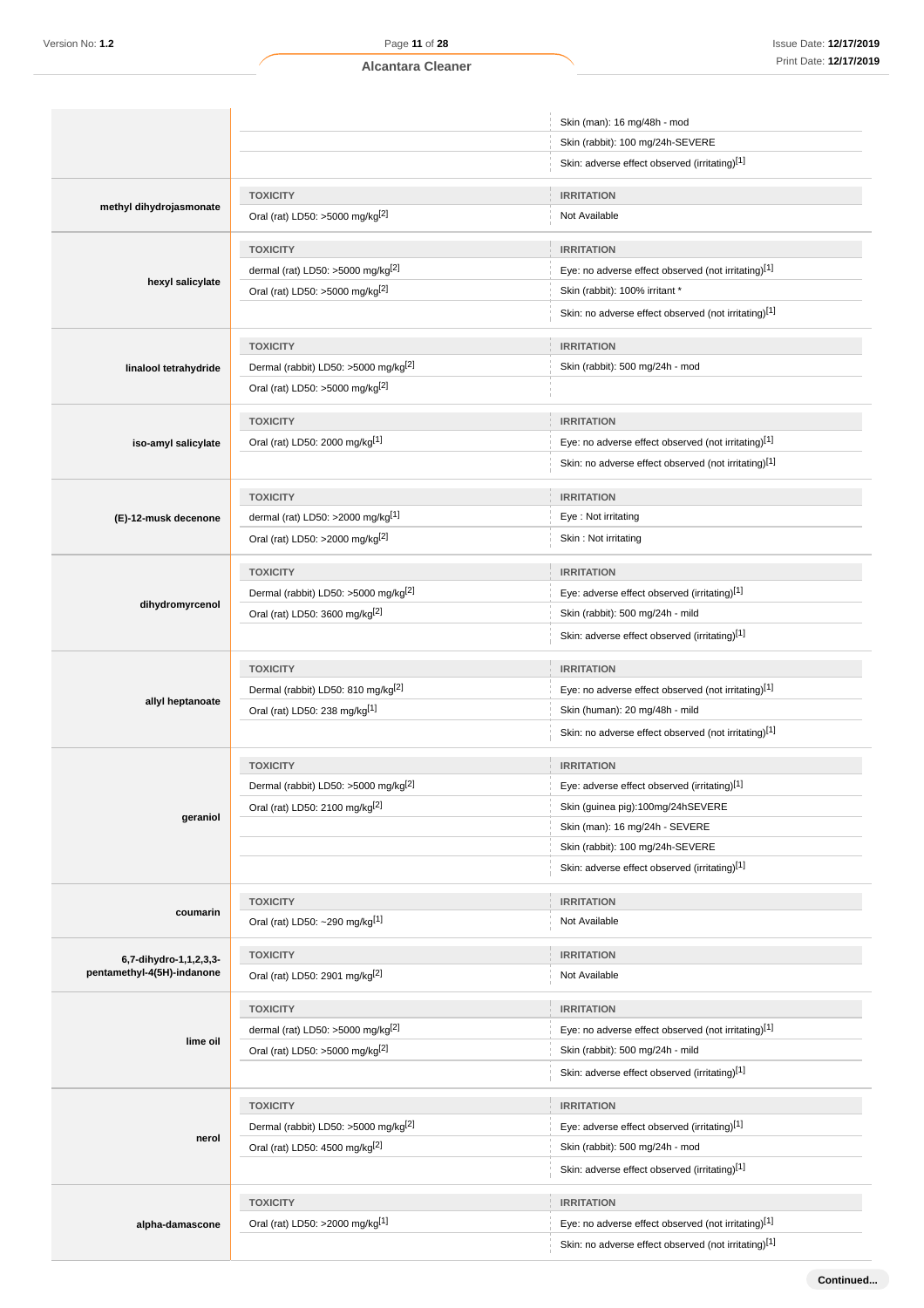|                                  | <b>TOXICITY</b>                                                                                                                                                                                                                 | <b>IRRITATION</b>                                    |
|----------------------------------|---------------------------------------------------------------------------------------------------------------------------------------------------------------------------------------------------------------------------------|------------------------------------------------------|
|                                  | Dermal (rabbit) LD50: >5000 mg/kg <sup>[2]</sup>                                                                                                                                                                                | Skin (rabbit): 500 mg/24h mod                        |
| 4-tert-butylcyclohexyl acetate   | Inhalation (rat) LC50: >9.6 mg/l/8H $^{[2]}$                                                                                                                                                                                    |                                                      |
|                                  | Oral (rat) LD50: >300-2000 mg/kg[1]                                                                                                                                                                                             |                                                      |
|                                  | <b>TOXICITY</b>                                                                                                                                                                                                                 | <b>IRRITATION</b>                                    |
|                                  |                                                                                                                                                                                                                                 |                                                      |
| 2-ethyl-4-(2,2,3-trimethyl-      | dermal (rat) LD50: >4590 mg/kg $[1]$                                                                                                                                                                                            | Eye: adverse effect observed (irritating)[1]         |
| 3-cyclopenten-1-yl)-2-buten-1-ol | Oral (rat) LD50: >2000 mg/kg[1]                                                                                                                                                                                                 | Skin (human): Not irritating *                       |
|                                  |                                                                                                                                                                                                                                 | Skin: no adverse effect observed (not irritating)[1] |
|                                  |                                                                                                                                                                                                                                 |                                                      |
|                                  | <b>TOXICITY</b>                                                                                                                                                                                                                 | <b>IRRITATION</b>                                    |
| 4-methyl-3-decen-5-ol            | Oral (rat) LD50: 5000 mg/kg <sup>[2]</sup>                                                                                                                                                                                      | Eye: no adverse effect observed (not irritating)[1]  |
|                                  |                                                                                                                                                                                                                                 | Skin: no adverse effect observed (not irritating)[1] |
| Legend:                          | 1. Value obtained from Europe ECHA Registered Substances - Acute toxicity 2.* Value obtained from manufacturer's SDS. Unless otherwise<br>specified data extracted from RTECS - Register of Toxic Effect of chemical Substances |                                                      |

| <b>DMDM-HYDANTOIN</b>             | DMDMH is of low to moderate acute toxicity in mammals. The acute oral LD50 is reported in two different studies as 1572 and<br>2046 mg/kg respectively while the dermal LD50 is above 1052 mg/kg. Testing by the inhalation route is not scientifically justified.<br>The hydrolysis product DMH is of low acute toxicity in mammals. The acute oral LD50 is 10000 - 20000 mg/kg and the dermal<br>LD50 is above 20000 mg/kg. Both DMDMH and DMH are not skin sensitisers. In the case of long term testing, the data on DMH<br>is considered more relevant. In a 90 day study with DMH the NOAEL was 1000 mg/kg and in 90 day dermal study the NOEL was<br>390 mg/kg (limited by solubility). The results from the various repeat dose studies on both DMDMH and DMH do not meet the<br>criteria for classification. DMDMH gave mainly negative results with in vitro bacterial mutation assays though one of the four<br>available assays was positive. It gave positive results with in vitro cytogenetics, in vitro mammalian gene mutation and in vitro<br>UDS assays. However it gave negative results with an in vivo micronucleus assay and an alkaline elution assay. DMH gave<br>negative results in all the in vitro studies performed (bacterial mutation, cytogenetics, mammalian gene mutation and UDS). DMH<br>did not demonstrate a carcinogenic response in either the rat or the mouse. DMH was tested in three developmental toxicity<br>studies and did not demonstrate developmental toxicity. The structurally related substance EMH was also tested in three<br>developmental toxicity studies and also did not demonstrate developmental toxicity.<br>In light of potential adverse effects, and to ensure a harmonised risk assessment and management, the EU regulatory framework<br>for biocides has been established with the objective of ensuring a high level of protection of human and animal health and the<br>environment. To this aim, it is required that risk assessment of biocidal products is carried out before they can be placed on the<br>market. A central element in the risk assessment of the biocidal products are the utilization instructions that defines the dosage,<br>application method and amount of applications and thus the exposure of humans and the environment to the biocidal substance.<br>Humans may be exposed to biocidal products in different ways in both occupational and domestic settings. Many biocidal<br>products are intended for industrial sectors or professional uses only, whereas other biocidal products are commonly available for<br>private use by non-professional users. In addition, potential exposure of non-users of biocidal products (i.e. the general public)<br>may occur indirectly via the environment, for example through drinking water, the food chain, as well as through atmospheric and<br>residential exposure. Particular attention should be paid to the exposure of vulnerable sub-populations, such as the elderly,<br>pregnant women, and children. Also pets and other domestic animals can be exposed indirectly following the application of<br>biocidal products. Furthermore, exposure to biocides may vary in terms of route (inhalation, dermal contact, and ingestion) and<br>pathway (food, drinking water, residential, occupational) of exposure, level, frequency and duration.<br>Formaldehyde generators (releasers) are often used as preservatives. The maximum authorised concentration of free<br>formaldehyde is 0.2% and must be labelled with the warning sign "contains formaldehyde" where the concentration exceeds<br>0.05%. The use of formaldehyde-releasing preservatives ensures that the level of free formaldehyde in the products is always low<br>but sufficient to inhibit microbial growth - it disrupts metabolism to cause death of the organism. However there is a concern that<br>formaldehyde generators can produce amines capable of causing cancers (nitrosamines) when used in formulations containing<br>amines. |
|-----------------------------------|-----------------------------------------------------------------------------------------------------------------------------------------------------------------------------------------------------------------------------------------------------------------------------------------------------------------------------------------------------------------------------------------------------------------------------------------------------------------------------------------------------------------------------------------------------------------------------------------------------------------------------------------------------------------------------------------------------------------------------------------------------------------------------------------------------------------------------------------------------------------------------------------------------------------------------------------------------------------------------------------------------------------------------------------------------------------------------------------------------------------------------------------------------------------------------------------------------------------------------------------------------------------------------------------------------------------------------------------------------------------------------------------------------------------------------------------------------------------------------------------------------------------------------------------------------------------------------------------------------------------------------------------------------------------------------------------------------------------------------------------------------------------------------------------------------------------------------------------------------------------------------------------------------------------------------------------------------------------------------------------------------------------------------------------------------------------------------------------------------------------------------------------------------------------------------------------------------------------------------------------------------------------------------------------------------------------------------------------------------------------------------------------------------------------------------------------------------------------------------------------------------------------------------------------------------------------------------------------------------------------------------------------------------------------------------------------------------------------------------------------------------------------------------------------------------------------------------------------------------------------------------------------------------------------------------------------------------------------------------------------------------------------------------------------------------------------------------------------------------------------------------------------------------------------------------------------------------------------------------------------------------------------------------------------------------------------------------------------------------------------------------------------------------------------------------------------------------------------------------------------------------------------------------------------------------------------------------------------------------------------------------------------------------------------------------------------------------------------------------------------------------------------------------------------------------------------------------------------------------------------------------------------------------------------------------------------------------------------------------------------------------------------------------------------------------------------------------------|
| 3-IODO-2-PROPYNYL BUTYL CARBAMATE | For 3-iodo-2-propynyl butyl carbamate (IPBC):<br>Acute toxicity studies with IPBC show low toxicity except severe eye irritation. Animal testing showed that extended exposure may<br>cause decreased weight gain and increased red cell and eosinophil counts. One study showed the possibility of increased breast<br>cancer on extended contact.<br>IPBC may cause defects in bone development at very high levels. It does not reduce fertility, but it does cause reduced body<br>weight in infants. While it is toxic to the cell at high doses, it does not seem to cause mutations or genetic damage.<br>#551isofen<br>For isofenphos:<br>Isofenphos suppresses cholinesterase activity in the bloodstream. It has the potential to adversely affect the nervous system. It<br>can potentially cause abnormalities associated with toxicity to the embryo, however it has not been shown to cause birth defects,<br>mutations or cancer. It is eliminated mostly in the urine.                                                                                                                                                                                                                                                                                                                                                                                                                                                                                                                                                                                                                                                                                                                                                                                                                                                                                                                                                                                                                                                                                                                                                                                                                                                                                                                                                                                                                                                                                                                                                                                                                                                                                                                                                                                                                                                                                                                                                                                                                                                                                                                                                                                                                                                                                                                                                                                                                                                                                                                                                                                                                                                                                                                                                                                                                                                                                                                                                                                                                                                                                            |
| <b>STYRENE</b>                    | <b>WARNING:</b> This substance has been classified by the IARC as Group 2B: Possibly Carcinogenic to Humans.                                                                                                                                                                                                                                                                                                                                                                                                                                                                                                                                                                                                                                                                                                                                                                                                                                                                                                                                                                                                                                                                                                                                                                                                                                                                                                                                                                                                                                                                                                                                                                                                                                                                                                                                                                                                                                                                                                                                                                                                                                                                                                                                                                                                                                                                                                                                                                                                                                                                                                                                                                                                                                                                                                                                                                                                                                                                                                                                                                                                                                                                                                                                                                                                                                                                                                                                                                                                                                                                                                                                                                                                                                                                                                                                                                                                                                                                                                                                                                      |
| ETHYLENE GLYCOL MONOBUTYL ETHER   | NOTE: Changes in kidney, liver, spleen and lungs are observed in animals exposed to high concentrations of this substance by all<br>routes. ** ASCC (NZ) SDS<br>For ethylene glycol monoalkyl ethers and their acetates (EGMAEs):<br>Typical members of this category are ethylene glycol propylene ether (EGPE), ethylene glycol butyl ether (EGBE) and ethylene<br>glycol hexyl ether (EGHE) and their acetates.<br>EGMAEs are substrates for alcohol dehydrogenase isozyme ADH-3, which catalyzes the conversion of their terminal alcohols to<br>aldehydes (which are transient metabolites). Further, rapid conversion of the aldehydes by aldehyde dehydrogenase produces<br>alkoxyacetic acids, which are the predominant urinary metabolites of mono substituted glycol ethers.<br>Acute Toxicity: Oral LD50 values in rats for all category members range from 739 (EGHE) to 3089 mg/kg bw (EGPE), with<br>values increasing with decreasing molecular weight. Four to six hour acute inhalation toxicity studies were conducted for these<br>chemicals in rats at the highest vapour concentrations practically achievable. Values range from LC0 > 85 ppm (508 mg/m3) for<br>EGHE, LC50 > 400ppm (2620 mg/m3) for EGBEA to LC50 > 2132 ppm (9061 mg/m3) for EGPE. No lethality was observed for<br>any of these materials under these conditions. Dermal LD50 values in rabbits range from 435 mg/kg bw (EGBE) to 1500 mg/kg<br>bw (EGBEA). Overall these category members can be considered to be of low to moderate acute toxicity. All category members<br>cause reversible irritation to skin and eyes, with EGBEA less irritating and EGHE more irritating than the other category members.<br>EGPE and EGBE are not sensitisers in experimental animals or humans. Signs of acute toxicity in rats, mice and rabbits are                                                                                                                                                                                                                                                                                                                                                                                                                                                                                                                                                                                                                                                                                                                                                                                                                                                                                                                                                                                                                                                                                                                                                                                                                                                                                                                                                                                                                                                                                                                                                                                                                                                                                                                                                                                                                                                                                                                                                                                                                                                                                                                                                                                                                                         |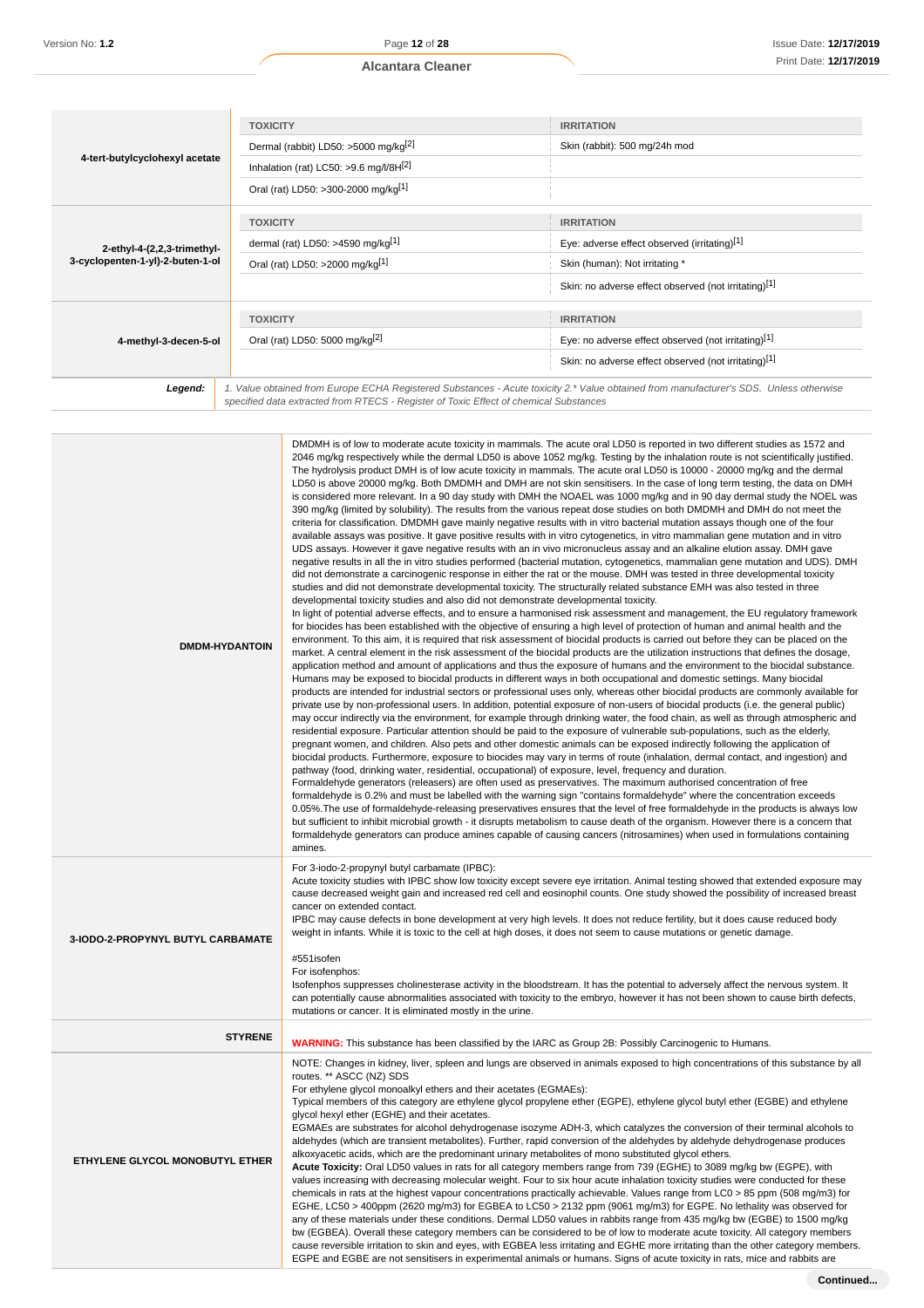consistent with haemolysis (with the exception of EGHE) and non-specific CNS depression typical of organic solvents in general. Alkoxyacetic acid metabolites, propoxyacetic acid (PAA) and butoxyacetic acid (BAA), are responsible for the red blood cell hemolysis. Signs of toxicity in humans deliberately ingesting cleaning fluids containing 9-22% EGBE are similar to those of rats, with the exception of haemolysis. Although decreased blood haemoglobin and/or haemoglobinuria were observed in some of the human cases, it is not clear if this was due to haemolysis or haemodilution as a result of administration of large volumes of fluid. Red blood cells of humans are many-fold more resistant to toxicity from EGPE and EGBE in vitro than those of rats. **Repeat dose toxicity:** The fact that the NOAEL for repeated dose toxicity of EGBE is less than that of EGPE is consistent with red blood cells being more sensitive to EGBE than EGPE. Blood from mice, rats, hamsters, rabbits and baboons were sensitive to the effects of BAA in vitro and displayed similar responses, which included erythrocyte swelling (increased haematocrit and mean

corpuscular hemoglobin), followed by hemolysis. Blood from humans, pigs, dogs, cats, and guinea pigs was less sensitive to haemolysis by BAA in vitro. **Mutagenicity:** In the absence and presence of metabolic activation, EGBE tested negative for mutagenicity in Ames tests conducted in S. typhimurium strains TA97, TA98, TA100, TA1535 and TA1537 and EGHE tested negative in strains TA98, TA100, TA1535, TA1537 and TA1538. In vitro cytogenicity and sister chromatid exchange assays with EGBE and EGHE in Chinese Hamster Ovary Cells with and without metabolic activation and in vivo micronucleus tests with EGBE in rats and mice were

negative, indicating that these glycol ethers are not genotoxic. **Carcinogenicity:** In a 2-year inhalation chronic toxicity and carcinogenicity study with EGBE in rats and mice a significant

increase in the incidence of liver haemangiosarcomas was seen in male mice and forestomach tumours in female mice. It was decided that based on the mode of action data available, there was no significant hazard for human carcinogenicity **Reproductive and developmental toxicity**. The results of reproductive and developmental toxicity studies indicate that the glycol ethers in this category are not selectively toxic to the reproductive system or developing fetus, developmental toxicity is secondary to maternal toxicity. The repeated dose toxicity studies in which reproductive organs were examined indicate that the members of this category are not associated with toxicity to reproductive organs (including the testes).

Results of the developmental toxicity studies conducted via inhalation exposures during gestation periods on EGPE (rabbits -125, 250, 500 ppm or 531, 1062, or 2125 mg/m3 and rats - 100, 200, 300, 400 ppm or 425, 850, 1275, or 1700 mg/m3), EGBE (rat and rabbit - 25, 50, 100, 200 ppm or 121, 241, 483, or 966 mg/m3), and EGHE (rat and rabbit - 20.8, 41.4, 79.2 ppm or 124, 248, or 474 mg/m3) indicate that the members of the category are not teratogenic.

The NOAELs for developmental toxicity are greater than 500 ppm or 2125 mg/m3 (rabbit-EGPE), 100 ppm or 425 mg/m3 (rat-EGPE), 50 ppm or 241 mg/m3 (rat EGBE) and 100 ppm or 483 mg/m3 (rabbit EGBE) and greater than 79.2 ppm or 474 mg/m3 (rat and rabbit-EGHE).

Animal testing showed that exposure to ethylene glycol monobutyl ether resulted in toxicity to both the mother and the embryo. Reproductive effects were thought to be less than that of other monoalkyl ethers of ethylene glycol.

Chronic exposure may cause anaemia, with enlargement and fragility of red blood cells. It is thought that in animals butoxyethanol may cause generalized clotting and bone infarction. In animals, 2-butoxyethanol also increased the rate of some cancers, including liver cancer.

For ethylene glycol:

Ethylene glycol is quickly and extensively absorbed throughout the gastrointestinal tract. Limited information suggests that it is also absorbed through the airways; absorption through skin is apparently slow. Following absorption, it is distributed throughout the body. In humans, it is initially metabolized by alcohol dehydrogenase to form glycoaldehyde, which is rapidly converted to glycolic acid and glyoxal. These breakdown products are oxidized to glyoxylate, which may be further metabolized to formic acid, oxalic acid, and glycine. Breakdown of both glycine and formic acid can generate carbon dioxide, which is one of the major elimination products of ethylene glycol. In addition to exhaled carbon dioxide, ethylene glycol is eliminated in the urine as both the parent compound and glycolic acid. Elimination is rapid and occurs within a few hours.

Respiratory effects: Respiratory system involvement occurs 12-24 hours after swallowing sufficient amounts of ethylene glycol. Symptoms include hyperventilation, shallow rapid breathing, and generalized swelling of the lungs with calcium oxalate deposits occasionally appearing in the lungs. Respiratory system involvement appears to be dose-dependent and occurs at the same time as cardiovascular changes. Later, there may be other changes compatible with adult respiratory distress syndrome (ARDS). Swelling of the lung can be a result of heart failure, ARDS, or aspiration of stomach contents. Symptoms related to acidosis such as fast or excessive breathing are frequently observed; however, major symptoms such as swelling of the lung and inflammation of the bronchi and lungs are relatively rare, and are usually seen only in extreme poisoning.

Cardiovascular effects: Cardiovascular system involvement in humans occurs at the same time as respiratory system involvement, during the second phase of ethylene glycol poisoning by swallowing, which is 12-24 hours after acute exposure. The symptoms of poisoning involving the heart include increased heart rate, heart enlargement and ventricular gallop. There may also be high or low blood pressure, which may progress to cardiogenic shock. In lethal cases, inflammation of the heart muscle has been observed at autopsy. Cardiovascular involvement appears to be rare and usually seen after swallowing higher doses of ethylene glycol. In summary, acute exposure to high levels of ethylene glycol can cause serious cardiovascular effects in humans. The effects of a long-term, low-dose exposure are unknown.

Gastrointestinal effects: Common early acute effects of swallowing ethylene glycol include nausea, vomiting with or without blood, heartburn and abdominal cramping and pain. One patient showed intermittent diarrhea and pain, and after surgery, deposition of oxalate crystals was shown to have occurred.

Musculoskeletal effects: Reported musculoskeletal effects in cases of acute ethylene glycol poisoning include diffuse muscle tenderness and pain, associated with high levels of creatinine in the blood, and jerks and contractions associated with low calcium.

Liver effects: Autopsies carried out on people who died following acute ethylene glycol poisoning showed deposition of calcium oxalate in the liver as well as hydropic and fatty degeneration and cell death (necrosis) of the liver.

Kidney effects: Adverse kidney effects are seen during the third stage of ethylene glycol poisoning, 2-3 days after acute exposure. Calcium oxalate crystals are deposited in the tubules and are seen in the urine. There may also be degeneration and death of tubule cells, and inflammation of the tubule interstitium. If untreated, the degree of kidney damage progresses and leads to blood and protein in the urine, decreased kidney function, reduction in urine output and ultimately, kidney failure. With adequate supportive therapy, kidney function can return to normal or near normal.

Metabolic effects: Metabolic changes can occur within 12 hours of exposure to ethylene glycol. There may be metabolic acidosis, caused by accumulation of glycolic acid in the blood and therefore a reduction in blood pH. The anion gap is increased, due to increased unmeasured anions (mainly glycolate).

Effects on the nervous system: Adverse reactions involving the nervous system are among the first symptoms to appear in humans after ethylene glycol is swallowed. These early effects are also the only symptoms caused by unmetabolised ethylene glycol. Together with metabolic effects (see above), they occur from 0.5-12 hours after exposure and are considered to be part of the first stage in ethylene glycol poisoning. Inco-ordination, slurred speech, confusion and sleepiness are common in the early stages, as are irritation, restlessness and disorientation. Later, there may be effects on cranial nerves (which may be reversible over many months). Swelling of the brain (cerebrum) and crystal deposits of calcium oxalate in the walls of the small blood vessels of the brain were found at autopsy in people who died after acute ethylene glycol poisoning.

Reproductive effects: Animal testing showed that ethylene glycol may affect fertility, survival of fetuses and the male reproductive organs.

Effects on development: Animal studies indicate that birth defects may occur after exposure in pregnancy; there may also be reduction in foetal weight.

Cancer: No studies are known regarding cancer effects in humans or animal, after skin exposure to ethylene glycol. Genetic toxicity: No human studies available, but animal testing results are consistently negative.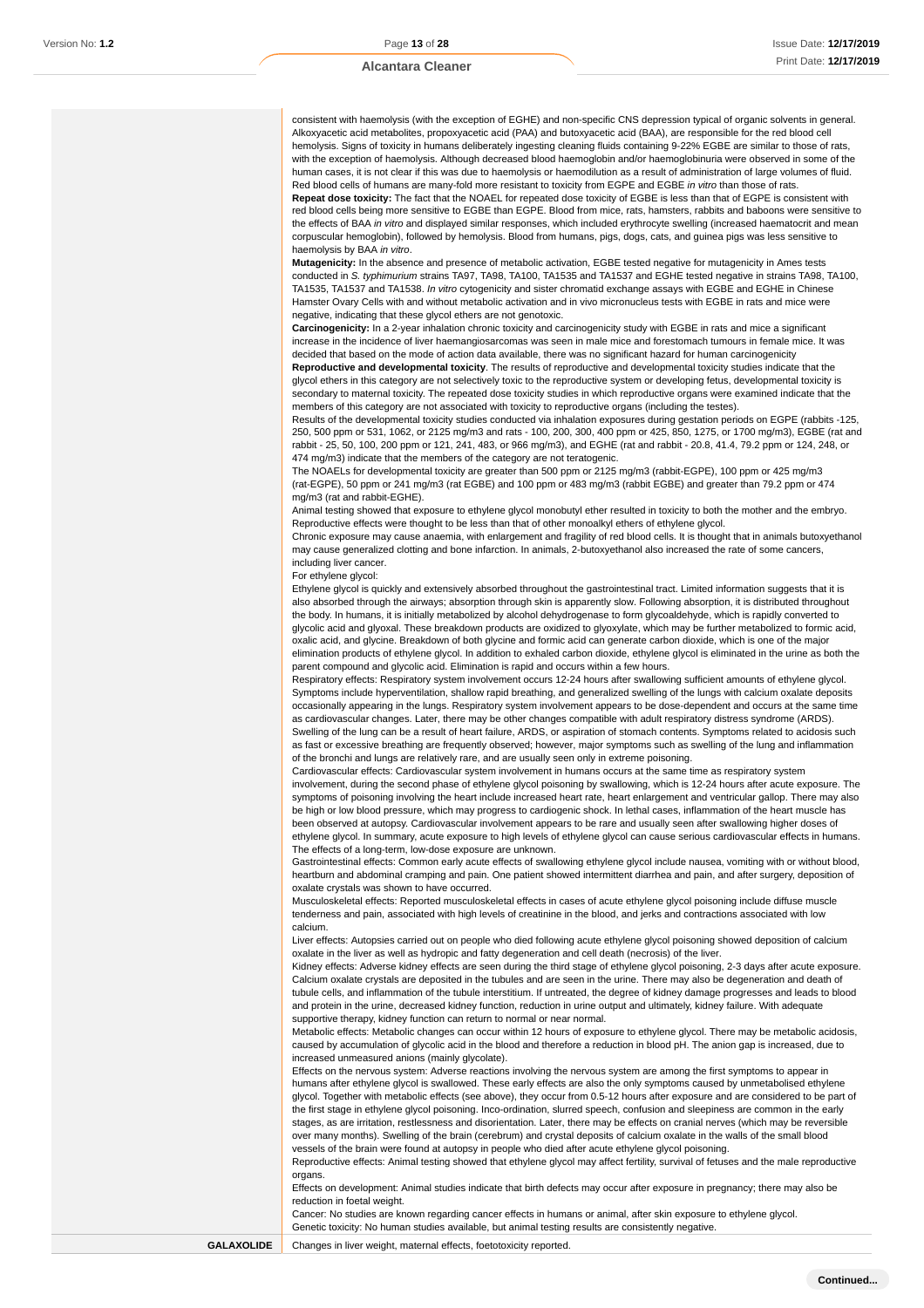| 2-ACETYL-1,2,3,4,6,7,8-<br>OCTAHYDROTETRAMETHYLNAPHTHALENE | The substance is an individual isomer of the fragrance ingredient OTNE [predominant isomer: 1-(1,2,3,4,5,6,7,8-octahydro-<br>2,3,8,8-tetramethyl-2-naphthyl)ethan-1- one; synonyms - tetramethylacetyloctahydronaphthalene, Iso-E Super; other isomers:<br>1-(1,2,3,4,5,6,7,8-octahydro2,3,8,8,-tetramethyl-2-naphthyl)ethan-1-one, and 1,2,3,4,5,6,7,8-octahydro-2,3,8,8-tetramethyl-<br>2-acetonaphthalenone].<br>A synthetic terpenoid considered to be a petroleum-derived aroma chemical<br>No data were available regarding chemical disposition, metabolism, or toxicokinetics; acute, short term, subchronic, or chronic<br>toxicity; synergistic or antagonistic activity; reproductive or teratological effects; carcinogenicity; genotoxicity; or immunotoxicity<br>of OTNE<br>Several compounds were considered as structural analogues of OTNE. Data are provided for the tetralin derivatives AHTN<br>(CAS RN: 21145-77-7; Tonalide, 1-(5,6,7,8-tetrahydro-3,5,5,6,8,8 hexamethyl-2-naphthalenyl)ethanone) and AETT, (*CAS RN:<br>88-29-9; Versalide, 1-(3-ethyl-5,6,7,8-tetrahydro-5,5,8,8 tetramethyl-2-naphthalenyl)ethanone) which are also polycyclic synthetic<br>musks. Both compounds have been detected in human adipose tissue and human milk. In one rat study, AHTN produced<br>acute hepatic damage but in another had no adverse effects when administered to lactating rats beginning the third week of<br>pregnancy at doses producing levels in the milk ~1000 times those reported in human milk.<br>Administered by gavage at 50 mg/kg/day on gestation days 7 through 17, AHTN produced clinical signs and reduced weight<br>gain and feed consumption in dams but had no adverse effect on embryo-fetal viability, growth, or morphology. In female<br>rats, AETT induced classic degenerative changes in the liver and effects on the nucleolus and was neurotoxic. Effects included<br>demyelination, hyperirritability, limb weakness, and gait abnormality that became severe ataxia.<br>AHTN gave negative results in several genotoxicity studies (e.g., the Salmonella typhimurium/Escherichia coli plate<br>incorporation and liquid preincubation assays and in vivo mouse micronucleus assays)<br>Human Data is available ISO-E super (CAS RN: 54464-57-2): In dermatological patients, two cases of an allergic reaction<br>towards Iso-E Super were observed on day 3 or 4 of application (patch test); however, this was not proved to be clinically<br>relevant.<br>Chronic exposure may result in permanent hypersensitivity] In a study with female mice, Iso E Super was positive in the local<br>lymph node assay (LLNA) and irritancy assay (IRR), but negative in the mouse ear swelling test (MEST).<br>The alkyl cyclic ketone (ACK) fragrance ingredients are a diverse group of structures with similar metabolic and toxicity profiles.<br>ACK fragrance materials have low acute toxicity. Repeated exposure causes some adverse effects in biochemical tests and blood<br>cell counts. They are not considered to be irritating to the skin of humans. In animals, mild to moderate eye irritation was seen;<br>however, full recovery usually occurred. Human studies showed that ACK fragrance ingredients have low potential for<br>sensitization. Phototoxicity and photosensitization were not demonstrated in humans. Developmental toxicity occurred only when |
|------------------------------------------------------------|-------------------------------------------------------------------------------------------------------------------------------------------------------------------------------------------------------------------------------------------------------------------------------------------------------------------------------------------------------------------------------------------------------------------------------------------------------------------------------------------------------------------------------------------------------------------------------------------------------------------------------------------------------------------------------------------------------------------------------------------------------------------------------------------------------------------------------------------------------------------------------------------------------------------------------------------------------------------------------------------------------------------------------------------------------------------------------------------------------------------------------------------------------------------------------------------------------------------------------------------------------------------------------------------------------------------------------------------------------------------------------------------------------------------------------------------------------------------------------------------------------------------------------------------------------------------------------------------------------------------------------------------------------------------------------------------------------------------------------------------------------------------------------------------------------------------------------------------------------------------------------------------------------------------------------------------------------------------------------------------------------------------------------------------------------------------------------------------------------------------------------------------------------------------------------------------------------------------------------------------------------------------------------------------------------------------------------------------------------------------------------------------------------------------------------------------------------------------------------------------------------------------------------------------------------------------------------------------------------------------------------------------------------------------------------------------------------------------------------------------------------------------------------------------------------------------------------------------------------------------------------------------------------------------------------------------------------------------------------------------------------------------------------------------------------------------------------------------------------------------------------------------------------------------------------------------------------------------------------------------------------------------------------------------------------------------------------------------------------------------------------------------------------------------------------------|
| TRICYCLODECENYL ACETATE                                    | toxicity also appeared in the mother. Tests showed that this group of substances did not cause genetic toxicity.<br>8% Solution produces no irritation or sensitisation in humans. The Good Scents Company MSDS                                                                                                                                                                                                                                                                                                                                                                                                                                                                                                                                                                                                                                                                                                                                                                                                                                                                                                                                                                                                                                                                                                                                                                                                                                                                                                                                                                                                                                                                                                                                                                                                                                                                                                                                                                                                                                                                                                                                                                                                                                                                                                                                                                                                                                                                                                                                                                                                                                                                                                                                                                                                                                                                                                                                                                                                                                                                                                                                                                                                                                                                                                                                                                                                                     |
| P-TERT-BUTYL-ALPHA-                                        | Paternal effects recorded                                                                                                                                                                                                                                                                                                                                                                                                                                                                                                                                                                                                                                                                                                                                                                                                                                                                                                                                                                                                                                                                                                                                                                                                                                                                                                                                                                                                                                                                                                                                                                                                                                                                                                                                                                                                                                                                                                                                                                                                                                                                                                                                                                                                                                                                                                                                                                                                                                                                                                                                                                                                                                                                                                                                                                                                                                                                                                                                                                                                                                                                                                                                                                                                                                                                                                                                                                                                           |
| METHYLHYDROCINNAMALDEHYDE                                  | These substances are generally regarded as safe. Cinnamyl derivatives are natural components of certain foods, and are found in                                                                                                                                                                                                                                                                                                                                                                                                                                                                                                                                                                                                                                                                                                                                                                                                                                                                                                                                                                                                                                                                                                                                                                                                                                                                                                                                                                                                                                                                                                                                                                                                                                                                                                                                                                                                                                                                                                                                                                                                                                                                                                                                                                                                                                                                                                                                                                                                                                                                                                                                                                                                                                                                                                                                                                                                                                                                                                                                                                                                                                                                                                                                                                                                                                                                                                     |
| ALPHA-HEXYLCINNAMALDEHYDE                                  | greater amounts there than in flavouring substances. They are rapidly absorbed, broken down and eliminated in the human body,<br>and do not have significant potential to cause genetic toxicity and mutations.                                                                                                                                                                                                                                                                                                                                                                                                                                                                                                                                                                                                                                                                                                                                                                                                                                                                                                                                                                                                                                                                                                                                                                                                                                                                                                                                                                                                                                                                                                                                                                                                                                                                                                                                                                                                                                                                                                                                                                                                                                                                                                                                                                                                                                                                                                                                                                                                                                                                                                                                                                                                                                                                                                                                                                                                                                                                                                                                                                                                                                                                                                                                                                                                                     |
| <b>METHYL DIHYDROJASMONATE</b>                             | Current opinion holds that there are no safety concerns for the cyclopentanones and cyclopentenones at reported levels of use<br>and exposure as fragrance ingredients.<br>The cyclopentanones and cyclopentenones have low levels of toxicity and no significant toxicity in repeat dose studies. Minimal<br>evidence of skin irritation in humans is associated with current levels of use. Some of these substances irritate the eye; however,<br>the risk of sensitization under current levels of use is generally small. No evidence of light-mediated toxicity or sensitization has<br>been found. Developmental toxicity was not observed, and in testing using cells from bacteria and mammals, no mutation-causing<br>activity or genetic toxicity was seen.                                                                                                                                                                                                                                                                                                                                                                                                                                                                                                                                                                                                                                                                                                                                                                                                                                                                                                                                                                                                                                                                                                                                                                                                                                                                                                                                                                                                                                                                                                                                                                                                                                                                                                                                                                                                                                                                                                                                                                                                                                                                                                                                                                                                                                                                                                                                                                                                                                                                                                                                                                                                                                                              |
| <b>HEXYL SALICYLATE</b>                                    | Bedoukian Research Inc.                                                                                                                                                                                                                                                                                                                                                                                                                                                                                                                                                                                                                                                                                                                                                                                                                                                                                                                                                                                                                                                                                                                                                                                                                                                                                                                                                                                                                                                                                                                                                                                                                                                                                                                                                                                                                                                                                                                                                                                                                                                                                                                                                                                                                                                                                                                                                                                                                                                                                                                                                                                                                                                                                                                                                                                                                                                                                                                                                                                                                                                                                                                                                                                                                                                                                                                                                                                                             |
| LINALOOL TETRAHYDRIDE                                      | A member or analogue of a group of aliphatic and alicyclic terpenoid tertiary alcohols and structurally related substances<br>generally regarded as safe.<br>Animal testing suggests that the acute toxicity of tertiary alcohols and related esters is extremely low.<br>Genetic toxicity: Tests on bacterial and animal cells showed no evidence of genetic toxicity or potential to cause mutations.<br>The Branched Chain Saturated Alcohol (BCSA) group of fragrance ingredients was evaluated for safety. The fifteen materials<br>tested have low acute toxicity. Following repeated application, seven materials had low whole-body toxicity.<br>In humans, no evidence of skin irritation was found at concentrations of 2-10%. Undiluted, 11 materials evaluated caused<br>moderate to severe eye irritation. As current levels encountered during use are low, eye irritation is unlikely during routine use.<br>The materials have no or low potential to cause sensitization. For individuals who are already sensitized, an elicitation reaction is<br>possible. The BCSA are not expected to cause light-mediated toxicity or allergy.<br>Testing has not shown this group of materials to cause genetic toxicity. Whether this group has a cancer-promoting effect is<br>unclear.                                                                                                                                                                                                                                                                                                                                                                                                                                                                                                                                                                                                                                                                                                                                                                                                                                                                                                                                                                                                                                                                                                                                                                                                                                                                                                                                                                                                                                                                                                                                                                                                                                                                                                                                                                                                                                                                                                                                                                                                                                                                                                                                   |
| <b>ISO-AMYL SALICYLATE</b>                                 | A member or analogue of a group of hydroxy and alkoxy-substituted benzyl derivatives generally regarded as safe (GRAS) based<br>in part on their self-limiting properties as flavouring substances in food; their rapid absorption, metabolic detoxification, and<br>excretion in humans and other animals, their low level of flavour use, the wide margin of safety between the conservative<br>estimates of intake and the no-observed-adverse effect levels determined from chronic and subchronic studies and the lack of<br>significant genotoxic and mutagenic potential. This evidence of safety is supported by the fact that the intake of benzyl derivatives<br>as natural components of traditional foods is greater than the intake as intentionally added flavouring substances.<br>All members of this group are aromatic primary alcohols, aldehydes, carboxylic acids or their corresponding esters or acetals. The<br>structural features common to all members of the group is a primary oxygenated functional group bonded directly to a benzene<br>ring. The ring also contains hydroxy or alkoxy substituents.<br>The hydroxy- and alkoxy- substituted benzyl derivatives are raidly absorbed by the gastrointestinal tract, metabolised in the liver<br>to yield benzoic acid derivatives and excreted primarily in the urine either unchanged or conjugated.<br>It is expected than aromatic esters and acetals will be hydrolysed in vivo through the catalytic activity of carboxylesterases,<br>(A-esterases), Acetals hydrolyse uncatalysed in gastric juices and intestinal fluids to yield acetaldehydes. Substituted benzyl<br>esters and benzaldehyde acetals are hydrolysed to the corresponding alcoholic alcohols and carboxylic acid.<br>In general hydroxy- and alkoxy- derivatives of benzaldehyde and benzyl alcohol are oxidised to the corresponding benzoic aid<br>derivatives and, to a lesser extent reduced to corresponding benzyl alcohol derivatives. Following conjugation these are excreted<br>in the urine. Benzyl alcohol derivatives may also be reduced in gut microflora to toluene derivatives.<br>Flavor and Extract Manufacturers Association (FEMA)                                                                                                                                                                                                                                                                                                                                                                                                                                                                                                                                                                                                                                                                                                                                                                                                                                                                                                                                                                                                                                                                                                                                                                                                                     |
| (E)-12-MUSK DECENONE                                       | Current opinion holds that there are no safety concerns for the Macrocyclic Lactone and Lactide (MLs, natural and synthetic<br>musks) derivatives at reported levels of use and exposure as fragrance ingredients.<br>The MLs had low acute toxicity and no significant toxicity in repeat dose oral or dermal toxicity studies. Effects on<br>blood biochemistry were reversible after 2 weeks of no treatment<br>Human dermatological studies show MLs are generally not irritating after one application. Minor irritation was<br>observed in a few individuals following multiple applications. For high end users, calculated maximum dermal exposures<br>vary from 0.47% to 11.15%; systemic exposures vary from 0.0008 to 0.25 mg/kg/day<br>In animal studies, the MLs are not sensitizers at lower exposures from consumer products. Eleven ML materials<br>were evaluated for human sensitization. Of these, only ethylene brassylate showed evidence of sensitization in 2/27                                                                                                                                                                                                                                                                                                                                                                                                                                                                                                                                                                                                                                                                                                                                                                                                                                                                                                                                                                                                                                                                                                                                                                                                                                                                                                                                                                                                                                                                                                                                                                                                                                                                                                                                                                                                                                                                                                                                                                                                                                                                                                                                                                                                                                                                                                                                                                                                                                             |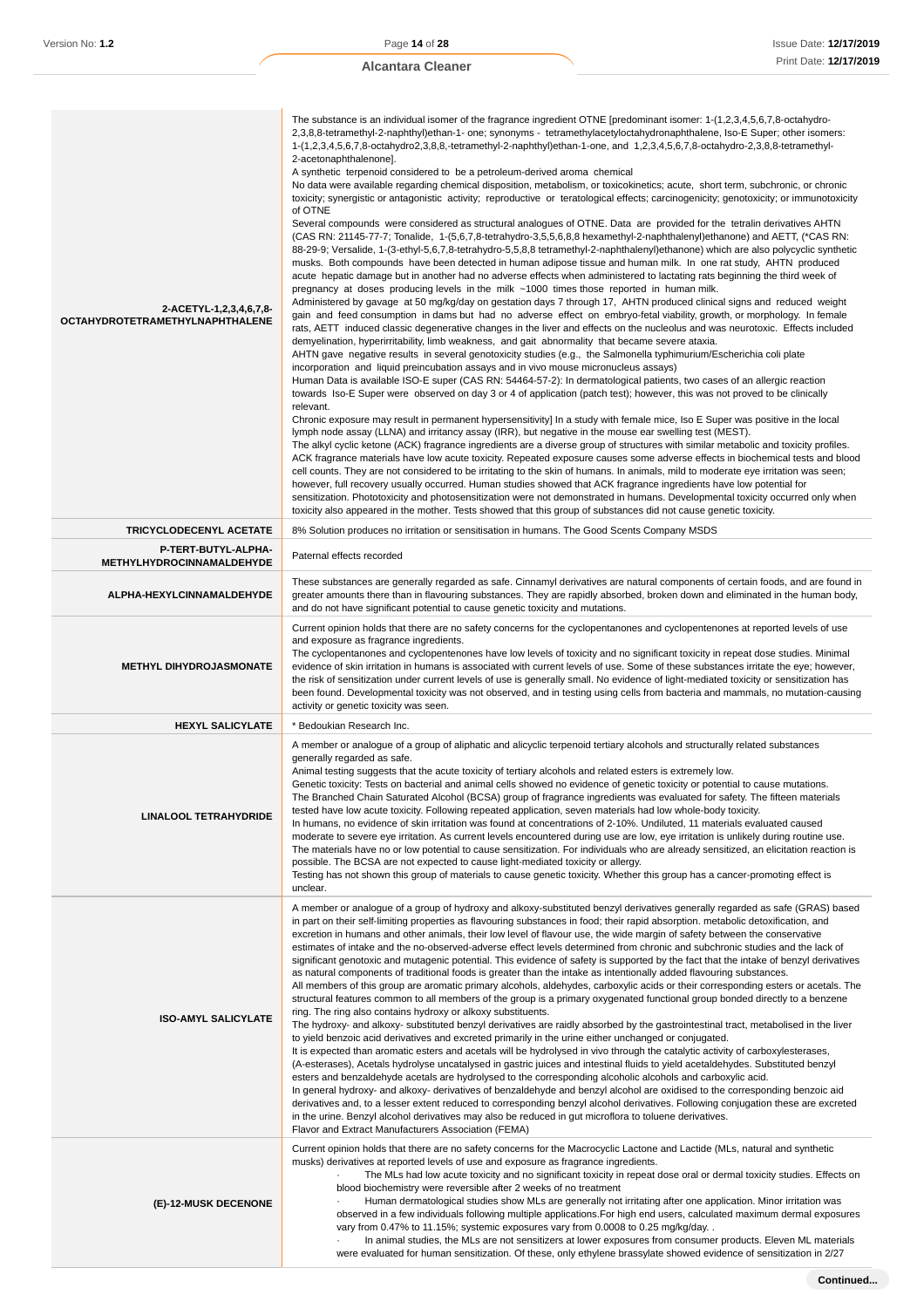| <b>ALLYL HEPTANOATE</b><br><b>GERANIOL</b>                      | studies (sensitization frequency 4/2059 total).<br>At rates consistent with reported levels for current human exposure, no phototoxicity or photosensitization was<br>observed.<br>No mutagenic or genotoxic activity in bacteria and mammalian cell line assays was observed.<br>The common structural element of the ML group of fragrance ingredients is a mono- or diester-lactone group, R–C $(=0)$ O–R',<br>contained within a macrocyclic ring of C14 to C16 carbon chain length. The naturally occurring macrocyclic lactones are<br>generally derived from various plant, rather than animal, sources<br>The macrocyclic lactone fragrance ingredients are generally lipophilic and log Kow increases with increasing ring size.<br>log Kow values range from 6.7 for the mono C16 saturated lactone oxacycloheptadec-10-ene-2-one (CAS RN 28645-51-4) to<br>3.65 for the saturated C14 diester ethylene dodecanedioate (CAS RN 54982-83.-1). As a class, the macrocyclic lactone fragrance<br>ingredients have a low volatility and are not appreciably water soluble.<br>The initial and primary metabolism would be hydrolysis of the lactone functionality to generate the corresponding long chain open<br>carboxylic acid and alcohol which should undergo fatty acid type beta-oxidation. It is believed that all the materials in this group<br>have similar metabolism and are detoxified in the same manner. Their toxicological profiles would, then, be similar<br>The Research Institute for Fragrance Materials (RIFM) Expert Panel<br>Irritation (dermal)(OECD 404): non irritating Irritation (ocular)(OECD 405): non irritating Sensitization (OECD 406: GPMT): non<br>sensitizing Human Repeated Insult Patch Test @ 15% Diethyl phthalate: no sensitization Sub-acute toxicity (28-day, gav.,<br>rat)(OECD 407): NOAEL: 1000 mg/kg Mutagenicity (Metaphase analysis, human lymphocyte)(OECD 473): non mutagenic Mouse<br>lymphoma assay (OECD 476): non mutagenic * Vignon MSDS<br>Oral (mouse): 630 mg/kg Skin (rabbit): 500 mg/24h - mod Somnolence, liver changes recorded.<br>Geraniol does have sensitising properties, but the response it exhibits tends to be weak and variable. Animal testing revealed an<br>oral semi-lethal dose of more than 3.6 g/kg in rats and an acute semi-lethal dose via skin absorption of over 5.0 g/kg.                                                                                                                                                                                                                                                                                                                                                                                                                                                                      |
|-----------------------------------------------------------------|-------------------------------------------------------------------------------------------------------------------------------------------------------------------------------------------------------------------------------------------------------------------------------------------------------------------------------------------------------------------------------------------------------------------------------------------------------------------------------------------------------------------------------------------------------------------------------------------------------------------------------------------------------------------------------------------------------------------------------------------------------------------------------------------------------------------------------------------------------------------------------------------------------------------------------------------------------------------------------------------------------------------------------------------------------------------------------------------------------------------------------------------------------------------------------------------------------------------------------------------------------------------------------------------------------------------------------------------------------------------------------------------------------------------------------------------------------------------------------------------------------------------------------------------------------------------------------------------------------------------------------------------------------------------------------------------------------------------------------------------------------------------------------------------------------------------------------------------------------------------------------------------------------------------------------------------------------------------------------------------------------------------------------------------------------------------------------------------------------------------------------------------------------------------------------------------------------------------------------------------------------------------------------------------------------------------------------------------------------------------------------------------------------------------------------------------------------------------------------------------------------------------------------------------------------------------------------------------------------------------------------------------------------------------------------------------------------------------------------------------------------------------------------------------------------------------------------------------------|
| <b>COUMARIN</b>                                                 | The substance is classified by IARC as Group 3:<br><b>NOT</b> classifiable as to its carcinogenicity to humans.<br>Evidence of carcinogenicity may be inadequate or limited in animal testing.                                                                                                                                                                                                                                                                                                                                                                                                                                                                                                                                                                                                                                                                                                                                                                                                                                                                                                                                                                                                                                                                                                                                                                                                                                                                                                                                                                                                                                                                                                                                                                                                                                                                                                                                                                                                                                                                                                                                                                                                                                                                                                                                                                                                                                                                                                                                                                                                                                                                                                                                                                                                                                                  |
| 6,7-DIHYDRO-1,1,2,3,3-PENTAMETHYL-<br>4(5H)-INDANONE            | * IFF MSDS                                                                                                                                                                                                                                                                                                                                                                                                                                                                                                                                                                                                                                                                                                                                                                                                                                                                                                                                                                                                                                                                                                                                                                                                                                                                                                                                                                                                                                                                                                                                                                                                                                                                                                                                                                                                                                                                                                                                                                                                                                                                                                                                                                                                                                                                                                                                                                                                                                                                                                                                                                                                                                                                                                                                                                                                                                      |
| <b>LIME OIL</b>                                                 | The essential oils, oleoresins (solvent-free), and natural extractives (including distillates) derived from citrus fruits are generally<br>recognized as safe (GRAS) for their intended use in foods for human consumption.<br>Botanicals such as citrus are comprised of hundreds of ingredients, some of which have the potential to cause toxic effects; for<br>example, bergapten (5-methoxypsoralen; 5-MOP) is a naturally occurring furocoumarin (psoralen) in bergamot oil that causes<br>light-mediated toxicity.<br>Acute toxicity: Animal testing shows that the acute toxicity of these substances is generally low via skin contact.<br>Skin irritation: In animal testing, undiluted citrus essential oils caused varying degrees of irritation. In humans, no irritation was<br>observed after applying a variety of these oils to skin.<br>Eye irritation: There appeared to be no significant eye irritation in testing with these substances.<br>Sensitisation: Testing in humans have shown that these substances generally do not cause sensitisation. However, among<br>professional food handlers, some proportion (under 10%) had positive reactions to orange and lemon peel.<br>Light-mediated toxicity and sensitization: Testing for this group of substances has yielded mixed results. Light-mediated toxicity<br>and sensitization have been seen in several people exposed to bergamot oil or limes/lime juice.<br>Cancer-causing potential: Animal testing showed that essential oils of citrus fruits promoted tumours. However, most were benign.<br>d-Limonene is readily absorbed by inhalation and swallowing. Absorption through the skin is reported to the lower than by<br>inhalation. It is rapidly distributed to different tissues in the body, readily metabolized and eliminated, primary through the urine.<br>Limonene shows low acute toxicity by all three routes in animals. Limonene is a skin irritant in both experimental animals and<br>humans. Limited data is available on the potential to cause eye and airway irritation. Autooxidised products of d-limonene have<br>the potential to sensitise the skin. Limited data is available on the potential to cause respiratory sensitization in humans.<br>Limonene will automatically oxidize in the presence of light in air, forming a variety of oxygenated monocyclic terpenes. When<br>contact with these oxidation products occurs, the risk of skin sensitization is high.<br>Limonene does not cause genetic toxicity of birth defects, and it is not toxic to the reproductive system.<br>NOTE: Substance has been shown to be mutagenic in at least one assay, or belongs to a family of chemicals producing damage<br>or change to cellular DNA.<br>Gastrointestinal tumours recorded Equivocal tumorigen by RTECS criteria |
| <b>NEROL</b>                                                    | The terpenoid hydrocarbons are found in needle trees and deciduous plants. This category of chemicals shows very low acute<br>toxicity. They are ecreted in the urine. They are unlikely to cause genetic damage, but animal testing shows that they do cause<br>increased rates of kidney cancer. They have low potential to cause reproductive and developmental toxicity.                                                                                                                                                                                                                                                                                                                                                                                                                                                                                                                                                                                                                                                                                                                                                                                                                                                                                                                                                                                                                                                                                                                                                                                                                                                                                                                                                                                                                                                                                                                                                                                                                                                                                                                                                                                                                                                                                                                                                                                                                                                                                                                                                                                                                                                                                                                                                                                                                                                                    |
| <b>ALPHA-DAMASCONE</b>                                          | A member or analogue of a group of aliphatic and alicyclic terpenoid tertiary alcohols and structurally related substances<br>generally regarded as safe.<br>Most alicyclic substances used as flavour ingredients are mono- and bicyclic terpenes which occur naturally in a wide variety of<br>foods.<br>With the exception of pulegone, alicyclic substances show very low oral acute toxicity. In most subchronic studies performed on<br>animals, no adverse effects were observed at any dose level.<br>These should not be used as fragrance ingredients at concentrations more than 0.02%, individually or in combination with other<br>isomers of damascone. This is based on data showing potential for sensitisation and evidence of cross-reactivity.<br>Beta-ionone is absorbed after oral exposure. Metabolism takes place mainly in the liver, and beta-ionone is excreted via urine. It<br>produces abnormal liver, kidney and thyroid changes, and may cause depression and tremors. It causes dose dependent eye and<br>skin irritation but no evidence of cancer-causing effect, nerve or genetic toxicity was observed.<br>For ionones and rose ketones, when used as fragrance ingredients:<br>Ionones have low to moderate toxicity if swallowed. Acute toxicity by skin contact is low. Animal testing has not shown subchronic<br>toxicity. Under intended conditions of use as fragrance ingredients, they do not have significant potential for genetic, reproductive<br>or developmental toxicity.<br>lonones are non-irritating when used as fragrance ingredients, while the rose ketones have limited irritation potential in sensitive<br>subjects. The ionones are considered to be without significant potential to sensitise the skin, while the rose ketones are<br>sensitisers when present at concentrations greater than 0.2%. The safety margin is considered to be high.                                                                                                                                                                                                                                                                                                                                                                                                                                                                                                                                                                                                                                                                                                                                                                                                                                                                                                                                |
| 2-ETHYL-4-(2,2,3-TRIMETHYL-<br>3-CYCLOPENTEN-1-YL)-2-BUTEN-1-OL | Did not cause sensitisation on laboratory animals. Test substance 5% In a GLP acute oral toxicity study (limit test) performed<br>according to OECD guideline 401, no mortality and no clinical signs related to treatment were observed, therefore LD50 was<br>higher than 2000 mg/kg bw. In an older study, also performed according to OECD guideline 401, the test item tested at 5000<br>mg/kg bw led to the following clinical signs without death: pilo-erection, abnormal body carriage (hunched posture), abnormal gait<br>(waddling), diarrhea and increased salivation. LD50 was higher than 5000 mg/kg bw. n a Magnusson & Kligman maximisation<br>study performed according to OECD guideline 406 and in compliance with GLP, groups of 20 female guinea pigs were induced<br>intradermally at 10% w/v and then topically with undiluted material. When challenged at 75 % v/v, no positive response was<br>observed in induced animals. In an acute dermal toxicity study (limit test), no mortality was observed in rats exposed to 5 mL/kg<br>bw (corresponding to 4.6 g/kg bw). In an oral repeated dose toxicity range-finding experiment, male and female rats exposed for                                                                                                                                                                                                                                                                                                                                                                                                                                                                                                                                                                                                                                                                                                                                                                                                                                                                                                                                                                                                                                                                                                                                                                                                                                                                                                                                                                                                                                                                                                                                                                                                                                                   |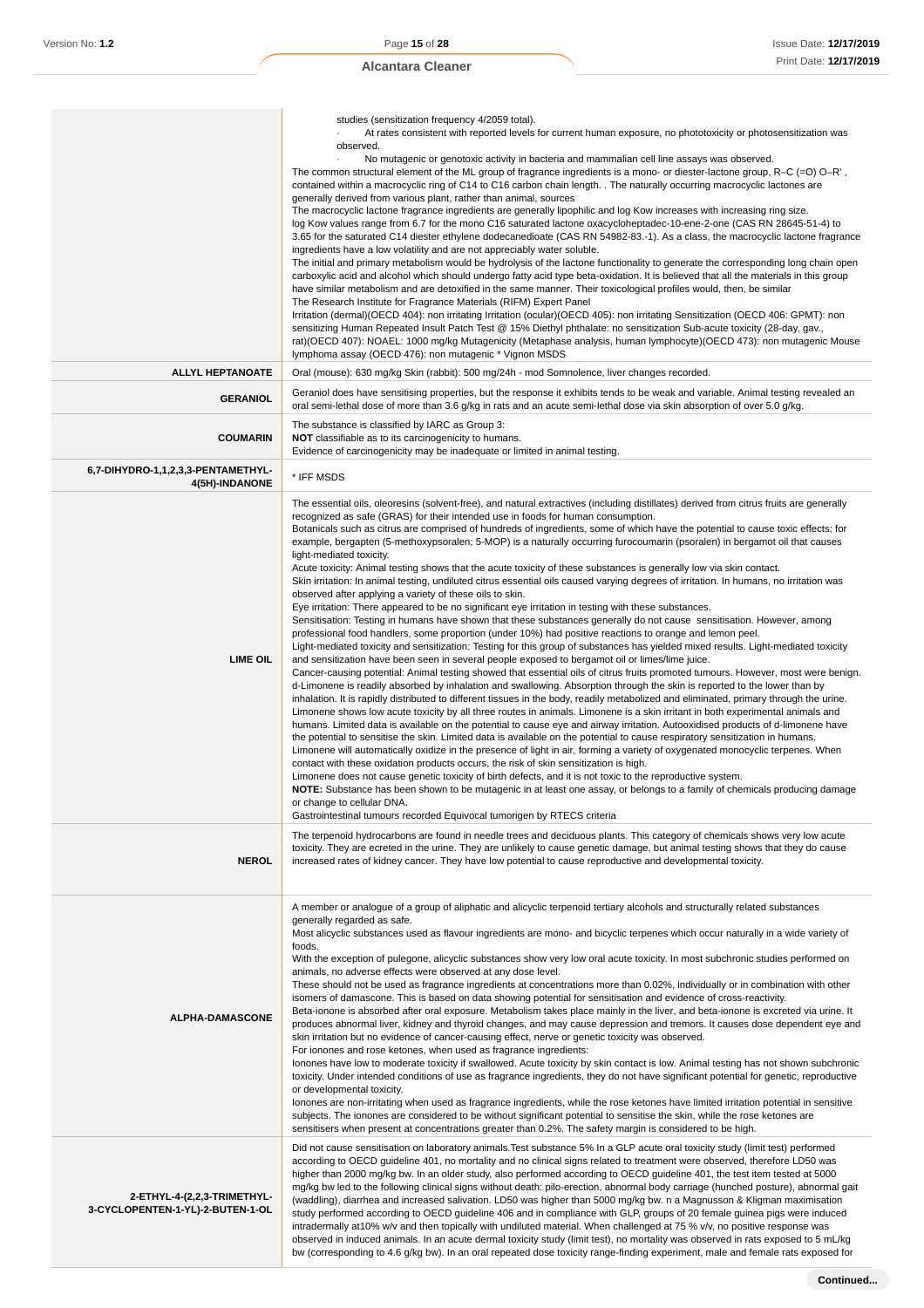**SALICYLATE & GERANIOL & COUMARIN &**

#### **Alcantara Cleaner**

|                                                                                                                                                                                                                                                                                                                                                                                                                               | 14 days showed increased liver weight in both sexes and a slight increase in kidney weight in females. These effects show clear<br>signs of oral bioavailability of the test material. In a 28-day repeated dose toxicity study conducted according to OECD guideline<br>422, biochemical changes in females at 1000 mg/kg bw/day, such as increased alanine aminophosphatase, alanine<br>aminotransferase, cholesterol and bilirubin levels also confirmed that the metabolic function of the liver was affected by<br>administration of (2E)-ethyl-4-(2,2,3-trimethyl-3-cyclopenten-1-yl) but-2-en-1-ol. Also, in a 13-week repeated dose toxicity study<br>conducted acording to OECD guideline 408, males and/or females exposed by diet to the substance showed slight non-adverse<br>and reversible changes in haematological parameters (erythrocyte and haemoglobin concentrations, prothrombin time and<br>haematocrit), biochemical parameters (urea, blood urea nitrogen and creatinine concentrations, glucose, alkaline phosphatase,<br>albumin concentrations and albumin/globulin ratio), associated with increases in liver and/or kidney weights. These observations<br>are thought to be indicative of adaptations of metabolism/excretion in the liver and kidneys, with absence of degenerative or<br>functional change in liver or kidneys. Taken together, these observations clearly show absorption, systemic exposure and<br>metabolism/excretion by liver and kidneys via oral route. As the test item is negative in two Ames tests, in a chromosome<br>aberration test in CHO cells and in a gene mutation test (HPRT) in MLA L5178Y tk+/- cells, it is not classified according to<br>Directive 67/548/EEC and CLP Regulation (EC) n° 1272/2008. rln epeated dose toxicity studies (OECD guideline 422 and 408<br>studies), only slight adaptative and reversible systemic toxicity changes were observed in males and females rats exposed to the<br>registered substance up to the highest dose tested. Furthermore, no effects on fertility, on or via lactation or on reproduction<br>parameters were reported in the combined repeated dose and reproductive/developmental toxicity screening test and no effects<br>on reproductive organs were detected in the 90-day repeated dose toxicity study. The only adverse effects were observed in<br>gestating females at 750 mg/kg bw/day in a OECD guideline 414 study and at 1000 mg/kg bw/day in an OECD guideline 422<br>study, therefore the NOAEL for maternal toxicity was set at 300 mg/kg bw/day                                                                                                                                                                                                                                                                                                                                                                                                                                                                                                                                                                                                                                                                                                                                                                                                                                                                                                                                                                                                                                                                                                                                                                                                                                                                                                                                                                                                                                                                                                              |
|-------------------------------------------------------------------------------------------------------------------------------------------------------------------------------------------------------------------------------------------------------------------------------------------------------------------------------------------------------------------------------------------------------------------------------|---------------------------------------------------------------------------------------------------------------------------------------------------------------------------------------------------------------------------------------------------------------------------------------------------------------------------------------------------------------------------------------------------------------------------------------------------------------------------------------------------------------------------------------------------------------------------------------------------------------------------------------------------------------------------------------------------------------------------------------------------------------------------------------------------------------------------------------------------------------------------------------------------------------------------------------------------------------------------------------------------------------------------------------------------------------------------------------------------------------------------------------------------------------------------------------------------------------------------------------------------------------------------------------------------------------------------------------------------------------------------------------------------------------------------------------------------------------------------------------------------------------------------------------------------------------------------------------------------------------------------------------------------------------------------------------------------------------------------------------------------------------------------------------------------------------------------------------------------------------------------------------------------------------------------------------------------------------------------------------------------------------------------------------------------------------------------------------------------------------------------------------------------------------------------------------------------------------------------------------------------------------------------------------------------------------------------------------------------------------------------------------------------------------------------------------------------------------------------------------------------------------------------------------------------------------------------------------------------------------------------------------------------------------------------------------------------------------------------------------------------------------------------------------------------------------------------------------------------------------------------------------------------------------------------------------------------------------------------------------------------------------------------------------------------------------------------------------------------------------------------------------------------------------------------------------------------------------------------------------------------------------------------------------------------------------------------------------------------------------------------------------------------------------------------------------------------------------------------------------------------------------------------------------------------------------------------------------------------------------------------------------------------------------------------------------------------------------------------------------------------------------------------------------------------------------------------------------------------------------------------------------------------------------------------------------------------------------------------------------------------------------------------------------------------------------------------------------------------------|
| 4-METHYL-3-DECEN-5-OL                                                                                                                                                                                                                                                                                                                                                                                                         | * The Good Scents Company MSDS                                                                                                                                                                                                                                                                                                                                                                                                                                                                                                                                                                                                                                                                                                                                                                                                                                                                                                                                                                                                                                                                                                                                                                                                                                                                                                                                                                                                                                                                                                                                                                                                                                                                                                                                                                                                                                                                                                                                                                                                                                                                                                                                                                                                                                                                                                                                                                                                                                                                                                                                                                                                                                                                                                                                                                                                                                                                                                                                                                                                                                                                                                                                                                                                                                                                                                                                                                                                                                                                                                                                                                                                                                                                                                                                                                                                                                                                                                                                                                                                                                                                          |
| Alcantara Cleaner & GALAXOLIDE &<br>2-ACETYL-1,2,3,4,6,7,8-<br><b>OCTAHYDROTETRAMETHYLNAPHTHALENE</b><br>& P-TERT-BUTYL-ALPHA-<br><b>METHYLHYDROCINNAMALDEHYDE &amp;</b><br>ALPHA-HEXYLCINNAMALDEHYDE &<br><b>BETA-CITRONELLOL &amp; METHYL</b><br>DIHYDROJASMONATE & LINALOOL<br><b>TETRAHYDRIDE &amp; ISO-AMYL SALICYLATE</b><br>& DIHYDROMYRCENOL & GERANIOL &<br>COUMARIN & LIME OIL & NEROL & ALPHA-<br><b>DAMASCONE</b> | Adverse reactions to fragrances in perfumes and fragranced cosmetic products include allergic contact dermatitis, irritant contact<br>dermatitis, sensitivity to light, immediate contact reactions, and pigmented contact dermatitis. Airborne and connubial contact<br>dermatitis occurs. Contact allergy is a lifelong condition, so symptoms may occur on re-exposure. Allergic contact dermatitis can<br>be severe and widespread, with significant impairment of quality of life and potential consequences for fitness for work.<br>If the perfume contains a sensitizing component, intolerance to perfumes by inhalation may occur. Symptoms may include general<br>unwellness, coughing, phlegm, wheezing, chest tightness, headache, shortness of breath with exertion, acute respiratory illness,<br>hayfever, asthma and other respiratory diseases. Perfumes can induce excess reactivity of the airway without producing allergy or<br>airway obstruction. Breathing through a carbon filter mask had no protective effect.<br>Occupational asthma caused by perfume substances, such as isoamyl acetate, limonene, cinnamaldehyde and benzaldehyde,<br>tend to give persistent symptoms, even though the exposure is below occupational exposure limits. Prevention of contact<br>sensitization to fragrances is an important objective of public health risk management.<br>Hands: Contact sensitization may be the primary cause of hand eczema or a complication of irritant or atopic hand eczema.<br>However hand eczema is a disease involving many factors, and the clinical significance of fragrance contact allergy in severe,<br>chronic hand eczema may not be clear.<br>Underarm: Skin inflammation of the armpits may be caused by perfume in deodorants and, if the reaction is severe, it may spread<br>down the arms and to other areas of the body. In individuals who consulted a skin specialist, a history of such first-time symptoms<br>was significantly related to the later diagnosis of perfume allergy.<br>Face: An important manifestation of fragrance allergy from the use of cosmetic products is eczema of the face. In men,<br>after-shave products can cause eczema around the beard area and the adjacent part of the neck. Men using wet shaving as<br>opposed to dry have been shown to have an increased risk of allergic to fragrances.<br>Irritant reactions: Some individual fragrance ingredients, such as citral, are known to be irritant. Fragrances may cause a<br>dose-related contact urticaria (hives) which is not allergic; cinnamal, cinnamic alcohol and Myroxylon pereirae are known to<br>cause hives, but others, including menthol, vanillin and benzaldehyde have also been reported.<br>Pigmentary anomalies: Type IV allergy is responsible for "pigmented cosmetic dermatitis", referring to increased pigmentation on<br>the face and neck. Testing showed a number of fragrance ingredients were associated, including jasmine absolute, ylang-ylang<br>oil, cananga oil, benzyl salicylate, hydroxycitronellal, sandalwood oil, geraniol and geranium oil.<br>Light reactions: Musk ambrette produced a number of allergic reactions mediated by light and was later banned from use in<br>Europe. Furocoumarins (psoralens) in some plant-derived fragrances have caused phototoxic reactions, with redness. There are<br>now limits for the amount of furocoumarins in fragrances. Phototoxic reactions still occur, but are rare.<br>General/respiratory: Fragrances are volatile, and therefore, in addition to skin exposure, a perfume also exposes the eyes and the<br>nose / airway. It is estimated that 2-4% of the adult population is affected by respiratory or eye symptoms by such an exposure. It<br>is known that exposure to fragrances may exacerbate pre-existing asthma. Asthma-like symptoms can be provoked by sensory<br>mechanisms. A significant association was found between respiratory complaints related to fragrances and contact allergy to<br>fragrance ingredients and hand eczema. |
| Alcantara Cleaner & 2-ACETYL-1,2,3,4,6,7,8-<br><b>OCTAHYDROTETRAMETHYLNAPHTHALENE</b><br>& BETA-CITRONELLOL & LINALOOL<br><b>TETRAHYDRIDE &amp; DIHYDROMYRCENOL &amp;</b><br><b>GERANIOL &amp; LIME OIL &amp; NEROL &amp; ALPHA-</b><br><b>DAMASCONE</b>                                                                                                                                                                      | Fragrance allergens act as haptens, which are small molecules that cause an immune reaction only when attached to a carrier<br>protein. However, not all sensitizing fragrance chemicals are directly reactive, but some require previous activation. A prehapten<br>is a chemical that itself causes little or no sensitization, but it is transformed into a hapten outside the skin by a chemical reaction<br>(oxidation in air or reaction with light) without the requirement of an enzyme.<br>For prehaptens, it is possible to prevent activation outside the body to a certain extent by different measures, for example,<br>prevention of air exposure during handling and storage of the ingredients and the final product, and by the addition of suitable<br>antioxidants. When antioxidants are used, care should be taken that they will not be activated themselves, and thereby form new<br>sensitisers.<br>Prehaptens: Most terpenes with oxidisable allylic positions can be expected to self-oxidise on air exposure. Depending on the<br>stability of the oxidation products that are formed, the oxidized products will have differing levels of sensitization potential. Tests<br>shows that air exposure of lavender oil increased the potential for sensitization.<br>Prohaptens: Compounds that are bioactivated in the skin and thereby form haptens are referred to prohaptens. The possibility of<br>a prohapten being activated cannot be avoided by outside measures. Activation processes increase the risk for cross-reactivity<br>between fragrance substances. Various enzymes play roles in both activating and deactivating prohaptens. Skin-sensitizing<br>prohaptens can be recognized and grouped into chemical classes based on knowledge of xenobiotic bioactivation reactions,<br>clinical observations and/or studies of sensitization.<br>QSAR prediction: Prediction of sensitization activity of these substances is complex, especially for those substances that can act<br>both as pre- and prohaptens.                                                                                                                                                                                                                                                                                                                                                                                                                                                                                                                                                                                                                                                                                                                                                                                                                                                                                                                                                                                                                                                                                                                                                                                                                                                                                                                                                                                                                                                                                                                                                                                                                                                                                                                                                                                                                                                                                                                                                                                                                                                |
| WATER & DMDM-HYDANTOIN & 2-ACETYL-<br>1,2,3,4,6,7,8<br><b>OCTAHYDROTETRAMETHYLNAPHTHALENE</b><br>& ISO-AMYL SALICYLATE & LIME OIL                                                                                                                                                                                                                                                                                             | No significant acute toxicological data identified in literature search.                                                                                                                                                                                                                                                                                                                                                                                                                                                                                                                                                                                                                                                                                                                                                                                                                                                                                                                                                                                                                                                                                                                                                                                                                                                                                                                                                                                                                                                                                                                                                                                                                                                                                                                                                                                                                                                                                                                                                                                                                                                                                                                                                                                                                                                                                                                                                                                                                                                                                                                                                                                                                                                                                                                                                                                                                                                                                                                                                                                                                                                                                                                                                                                                                                                                                                                                                                                                                                                                                                                                                                                                                                                                                                                                                                                                                                                                                                                                                                                                                                |
| <b>DMDM-HYDANTOIN &amp; GALAXOLIDE &amp;</b><br>2-ACETYL-1,2,3,4,6,7,8-<br><b>OCTAHYDROTETRAMETHYLNAPHTHALENE</b><br>& P-TERT-BUTYL-ALPHA-<br><b>METHYLHYDROCINNAMALDEHYDE &amp;</b><br>ALPHA-HEXYLCINNAMALDEHYDE &<br><b>BETA-CITRONELLOL &amp; METHYL</b><br>DIHYDROJASMONATE & ISO-AMYL                                                                                                                                    | The following information refers to contact allergens as a group and may not be specific to this product.<br>Contact allergies quickly manifest themselves as contact eczema, more rarely as urticaria or Quincke's oedema. The<br>pathogenesis of contact eczema involves a cell-mediated (T lymphocytes) immune reaction of the delayed type. Other allergic<br>skin reactions, e.g. contact urticaria, involve antibody-mediated immune reactions. The significance of the contact allergen is not<br>simply determined by its sensitisation potential: the distribution of the substance and the opportunities for contact with it are<br>equally important. A weakly sensitising substance which is widely distributed can be a more important allergen than one with<br>stronger sensitising potential with which few individuals come into contact. From a clinical point of view, substances are                                                                                                                                                                                                                                                                                                                                                                                                                                                                                                                                                                                                                                                                                                                                                                                                                                                                                                                                                                                                                                                                                                                                                                                                                                                                                                                                                                                                                                                                                                                                                                                                                                                                                                                                                                                                                                                                                                                                                                                                                                                                                                                                                                                                                                                                                                                                                                                                                                                                                                                                                                                                                                                                                                                                                                                                                                                                                                                                                                                                                                                                                                                                                                                                |

noteworthy if they produce an allergic test reaction in more than 1% of the persons tested.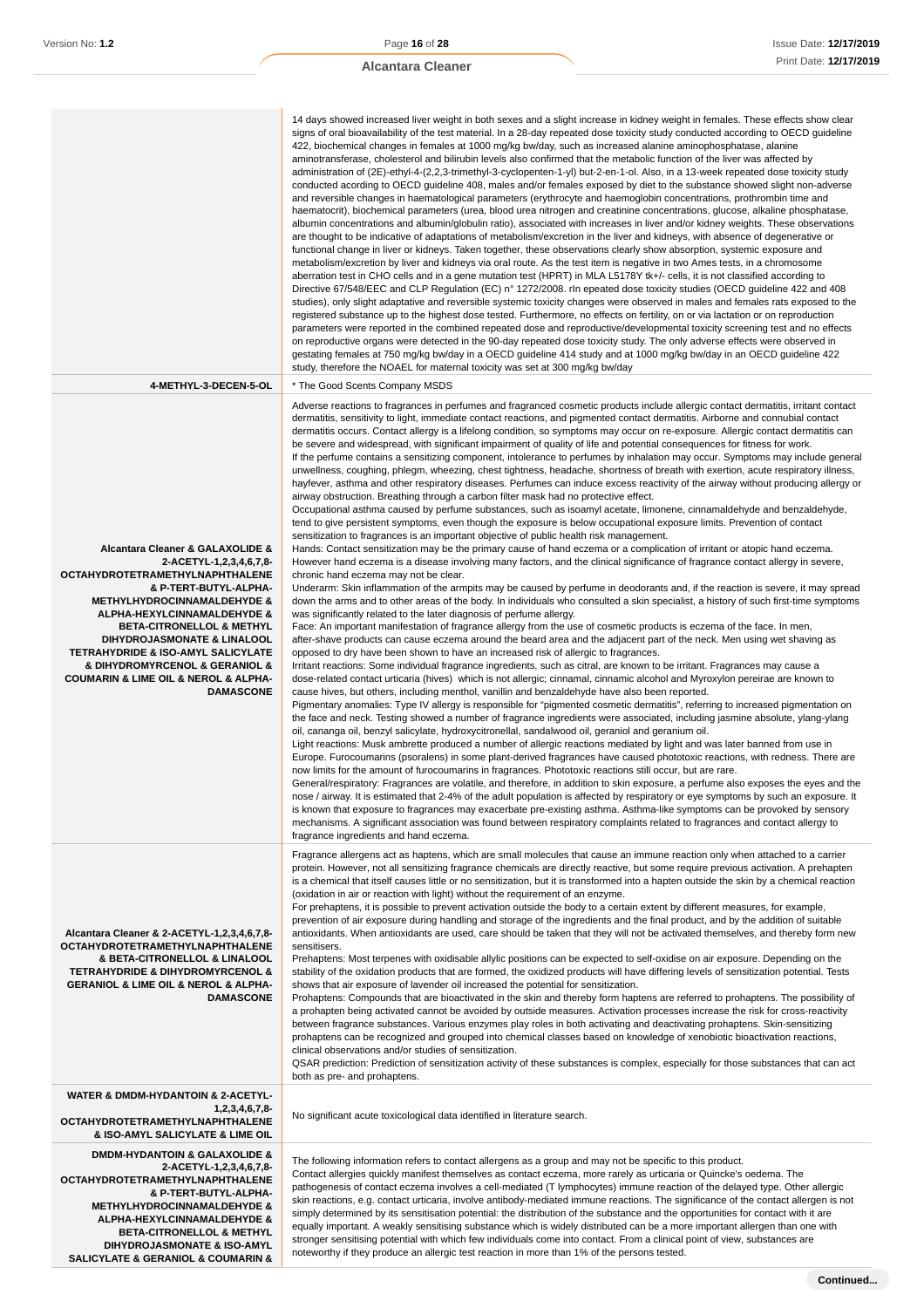| 6,7-DIHYDRO-1,1,2,3,3-PENTAMETHYL-<br>4(5H)-INDANONE & LIME OIL & NEROL &<br><b>ALPHA-DAMASCONE</b>                                                                                                                                                                                                                                                                                                       |                                                                                                                                                                                                                                                                                                                                                                                                                                                                                                                                                                                                                                                                                                                                                                                                                                                                                                                                                                                                                                                                                                                                                                                                                                                                                                                                                                                                                                                                                                                                |
|-----------------------------------------------------------------------------------------------------------------------------------------------------------------------------------------------------------------------------------------------------------------------------------------------------------------------------------------------------------------------------------------------------------|--------------------------------------------------------------------------------------------------------------------------------------------------------------------------------------------------------------------------------------------------------------------------------------------------------------------------------------------------------------------------------------------------------------------------------------------------------------------------------------------------------------------------------------------------------------------------------------------------------------------------------------------------------------------------------------------------------------------------------------------------------------------------------------------------------------------------------------------------------------------------------------------------------------------------------------------------------------------------------------------------------------------------------------------------------------------------------------------------------------------------------------------------------------------------------------------------------------------------------------------------------------------------------------------------------------------------------------------------------------------------------------------------------------------------------------------------------------------------------------------------------------------------------|
| <b>DMDM-HYDANTOIN &amp; BETA-CITRONELLOL</b><br>& HEXYL SALICYLATE & LINALOOL<br><b>TETRAHYDRIDE &amp; ISO-AMYL SALICYLATE</b><br>& GERANIOL & COUMARIN & NEROL &<br>4-TERT-BUTYLCYCLOHEXYL ACETATE                                                                                                                                                                                                       | Asthma-like symptoms may continue for months or even years after exposure to the material ends. This may be due to a<br>non-allergic condition known as reactive airways dysfunction syndrome (RADS) which can occur after exposure to high levels of<br>highly irritating compound. Main criteria for diagnosing RADS include the absence of previous airways disease in a non-atopic<br>individual, with sudden onset of persistent asthma-like symptoms within minutes to hours of a documented exposure to the<br>irritant. Other criteria for diagnosis of RADS include a reversible airflow pattern on lung function tests, moderate to severe<br>bronchial hyperreactivity on methacholine challenge testing, and the lack of minimal lymphocytic inflammation, without<br>eosinophilia. RADS (or asthma) following an irritating inhalation is an infrequent disorder with rates related to the concentration of<br>and duration of exposure to the irritating substance. On the other hand, industrial bronchitis is a disorder that occurs as a result of<br>exposure due to high concentrations of irritating substance (often particles) and is completely reversible after exposure ceases.<br>The disorder is characterized by difficulty breathing, cough and mucus production.                                                                                                                                                                                                                                 |
| <b>DMDM-HYDANTOIN &amp; GERANIOL</b>                                                                                                                                                                                                                                                                                                                                                                      | Allergic reactions involving the respiratory tract are usually due to interactions between IgE antibodies and allergens and occur<br>rapidly. Allergic potential of the allergen and period of exposure often determine the severity of symptoms. Some people may be<br>genetically more prone than others, and exposure to other irritants may aggravate symptoms. Allergy causing activity is due to<br>interactions with proteins.<br>Attention should be paid to atopic diathesis, characterised by increased susceptibility to nasal inflammation, asthma and eczema.<br>Exogenous allergic alveolitis is induced essentially by allergen specific immune-complexes of the IgG type; cell-mediated<br>reactions (T lymphocytes) may be involved. Such allergy is of the delayed type with onset up to four hours following exposure.                                                                                                                                                                                                                                                                                                                                                                                                                                                                                                                                                                                                                                                                                      |
| <b>STYRENE &amp; ETHYLENE GLYCOL</b><br><b>MONOBUTYL ETHER &amp; GALAXOLIDE &amp;</b><br>P-TERT-BUTYL-ALPHA-<br><b>METHYLHYDROCINNAMALDEHYDE &amp;</b><br><b>TRICYCLODECENYL PROPIONATE &amp;</b><br><b>LINALOOL TETRAHYDRIDE &amp;</b><br>DIHYDROMYRCENOL & ALLYL<br>HEPTANOATE & 6,7-DIHYDRO-1,1,2,3,3-<br>PENTAMETHYL-4(5H)-INDANONE & LIME<br>OIL & NEROL & 4-TERT-<br><b>BUTYLCYCLOHEXYL ACETATE</b> | The material may cause skin irritation after prolonged or repeated exposure and may produce on contact skin redness, swelling,<br>the production of vesicles, scaling and thickening of the skin.                                                                                                                                                                                                                                                                                                                                                                                                                                                                                                                                                                                                                                                                                                                                                                                                                                                                                                                                                                                                                                                                                                                                                                                                                                                                                                                              |
| <b>ETHYLENE GLYCOL MONOBUTYL ETHER &amp;</b><br><b>LIME OIL</b>                                                                                                                                                                                                                                                                                                                                           | The material may produce severe irritation to the eye causing pronounced inflammation. Repeated or prolonged exposure to<br>irritants may produce conjunctivitis.                                                                                                                                                                                                                                                                                                                                                                                                                                                                                                                                                                                                                                                                                                                                                                                                                                                                                                                                                                                                                                                                                                                                                                                                                                                                                                                                                              |
| GALAXOLIDE & P-TERT-BUTYL-ALPHA-<br><b>METHYLHYDROCINNAMALDEHYDE &amp;</b><br>ALPHA-HEXYLCINNAMALDEHYDE &<br><b>METHYL DIHYDROJASMONATE &amp;</b><br><b>ISO-AMYL SALICYLATE &amp; COUMARIN</b>                                                                                                                                                                                                            | Fragrance allergens act as haptens, low molecular weight chemicals that cause an immune response only when attached to a<br>carrier protein. However, not all sensitizing fragrance chemicals are directly reactive, but require previous activation. A prehapten<br>is a chemical that itself causes little or no sensitization, but is transformed into a hapten in the skin (bioactivation), usually via<br>enzyme catalysis. It is not always possible to know whether a particular allergen that is not directly reactive acts as a prehapten or<br>a prohapten, or both.<br>Prohaptens: Compounds that are bioactivated in the skin and thereby form haptens are referred to prohaptens. The possibility of<br>a prohapten being activated cannot be avoided by outside measures. Activation processes increase the risk for cross-reactivity<br>between fragrance substances. Various enzymes play roles in both activating and deactivating prohaptens. Skin-sensitizing<br>prohaptens can be recognized and grouped into chemical classes based on knowledge of xenobiotic bioactivation reactions,<br>clinical observations and/or studies of sensitization.<br>QSAR prediction: Prediction of sensitization activity of these substances is complex, especially for those substances that can act<br>both as pre- and prohaptens.                                                                                                                                                                                   |
| GALAXOLIDE & 6,7-DIHYDRO-1,1,2,3,3-<br>PENTAMETHYL-4(5H)-INDANONE                                                                                                                                                                                                                                                                                                                                         | There is increasing evidence emerging that some nitromusks and polycyclic musks, including those commonly used in perfumes,<br>may be capable (either as parent compounds or as metabolites) of interfering with hormone communication systems in fish,<br>amphibians and mammals, and may exacerbate the effects of exposure to other toxic chemicals.                                                                                                                                                                                                                                                                                                                                                                                                                                                                                                                                                                                                                                                                                                                                                                                                                                                                                                                                                                                                                                                                                                                                                                        |
| TRICYCLODECENYL ACETATE & 4-TERT-<br>BUTYLCYCLOHEXYL ACETATE                                                                                                                                                                                                                                                                                                                                              | There are no safety concerns regarding cyclic acetates under the present declared levels of use, for the reasons outlined below.<br>Cyclic acetates have low acute toxicity. Cyclic acetates and cyclic alcohols also have low whole-body toxicity, after repeated<br>application to skin. At concentrations encountered in current use, minimal, if any, skin irritation occurs. These substances have<br>little or no sensitizing potential. Available data does not indicate that these substances cause genetic toxicity or mutations, so they<br>are unlikely to cause cancer. They have a very wide safety margin.                                                                                                                                                                                                                                                                                                                                                                                                                                                                                                                                                                                                                                                                                                                                                                                                                                                                                                       |
| P-TERT-BUTYL-ALPHA-<br><b>METHYLHYDROCINNAMALDEHYDE &amp;</b><br>ALPHA-HEXYLCINNAMALDEHYDE                                                                                                                                                                                                                                                                                                                | Animal testing suggests that the toxicity through swallowing cinnamyl aldehyde derivatives is very low. The potential for toxicity<br>through skin exposure is similarly low.<br>Cinnamaldehyde and its alkyl-substituted derivatives do not directly cause mutations or genetic damage. However, animal testing<br>suggests that they may result in poor development of the skull and kidney in the foetus.                                                                                                                                                                                                                                                                                                                                                                                                                                                                                                                                                                                                                                                                                                                                                                                                                                                                                                                                                                                                                                                                                                                   |
| ALPHA-HEXYLCINNAMALDEHYDE &<br><b>GERANIOL</b>                                                                                                                                                                                                                                                                                                                                                            | The material may cause severe skin irritation after prolonged or repeated exposure and may produce on contact skin redness,<br>swelling, the production of vesicles, scaling and thickening of the skin. Repeated exposures may produce severe ulceration.                                                                                                                                                                                                                                                                                                                                                                                                                                                                                                                                                                                                                                                                                                                                                                                                                                                                                                                                                                                                                                                                                                                                                                                                                                                                     |
| BETA-CITRONELLOL & LINALOOL<br><b>TETRAHYDRIDE &amp; GERANIOL &amp; NEROL</b>                                                                                                                                                                                                                                                                                                                             | With few exceptions* (see below), there are no safety concerns regarding certain cyclic and non-cyclic terpene alcohols **, as<br>fragrance ingredients, under present declared levels of use and exposure, because<br>$\overline{a}$<br>They have low acute toxicity<br>No significant toxicity was observed in repeat dose toxicity tests<br>$\overline{a}$<br>They were not found to cause mutations or genetic toxicity<br>Substances in this group are processed similarly in the body<br>÷,<br>There is no indication of persistent breakdown products causing severe toxicity<br>÷,<br>They practically do not irritate the skin<br>They have a generally low potential for sensitization<br>The margin of safety is more than 100 times the maximum daily exposure.<br>*Safety concerns exist for the following substances for the following reasons:<br>- 6,7-dihydrogeraniol, hydroabietyl alcohol and 2-isopropyl-2-decahydronapthalenol are potent skin sensitisers.<br>- Farnesol is a weak sensitizer.<br>- Scalerol and linalool may contain impurities and/or oxidation products that are strong sensitisers.<br>- No sensitization test results were available for 2(10)-pinen-3-ol, 2,6-dimethyloct-3,5-dien-2-ol, and 3,7-dimethyl-<br>4,6-octadien-3-ol. These materials should be regarded as potential sensitizers until tested.<br>** The common characteristic structural element of acyclic -noncyclic- and cyclic terpene alcohols is the typically branched<br>isoprene unit 2-methyl-1,3-butadiene |
| <b>BETA-CITRONELLOL &amp; GERANIOL &amp;</b><br><b>NEROL</b>                                                                                                                                                                                                                                                                                                                                              | Citronellol, geraniol, nerol, and geranyl acetate are currently generally regarded as safe by the US FDA for their intended use as<br>flavouring substances. They are ubiquitous in the plant kingdom. Terpenoid alcohol, formed in the gastrointestinal tract, as a result<br>of hydrolysis, is rapidly absorbed, metabolised and excreted via the urine. It has no repeat dose effect, no genetic and cancer<br>causing effect but may harm the unborn child of a pregnant woman.                                                                                                                                                                                                                                                                                                                                                                                                                                                                                                                                                                                                                                                                                                                                                                                                                                                                                                                                                                                                                                            |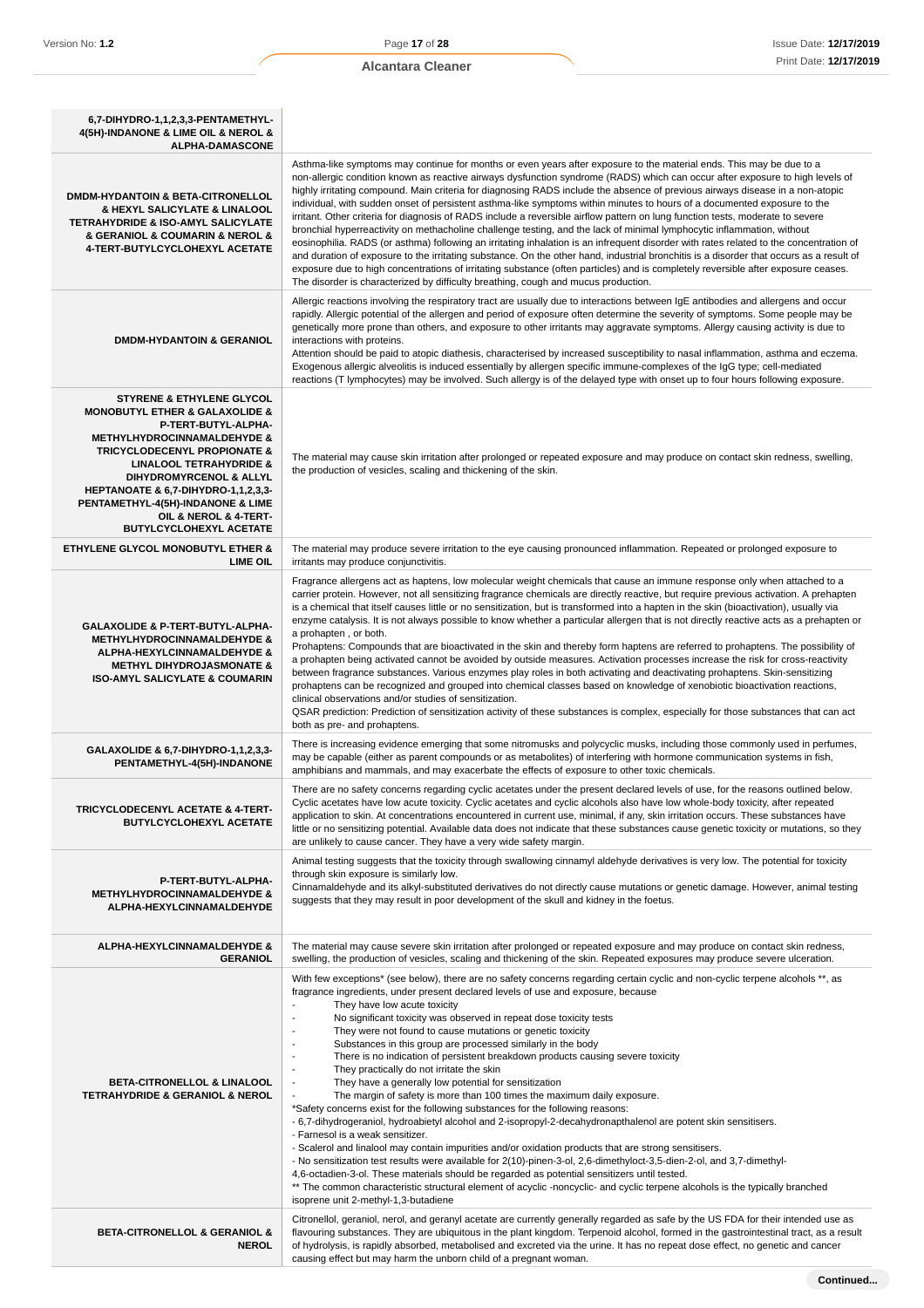Current opinion holds that there are no safety concerns regarding the branched chain unsaturated non-cyclic alcohols, as

| <b>DIHYDROMYRCENOL &amp; GERANIOL &amp;</b><br>NEROL & 4-METHYL-3-DECEN-5-OL                                                                                                                                                                                                                                                                                                                                                                                                                                                                                                                                                                                                                                                                                                                                                                                                                                                                                                                                                                                                                                                                                                                                                                                                                                                                                                                                                                                                                                                                                                                                                                                                                                                                                                                     | <b>BETA-CITRONELLOL &amp;</b> | of skin or whole-body exposure requires re-evaluation.<br>application. In animals, repeated exposure at high doses caused liver changes and kidney damage.<br>they are not of primary concern. |                                 | Current opinion noids that there are no salety concerns regarding the branched chain unsaturated non-cyclic alcohols, as<br>fragrance ingredients, at current declared levels of use and exposure; however, use of these materials at higher maximum levels<br>At current declared levels of use, there was no evidence or only minimal evidence of skin irritation in humans. Sensitising<br>hydroperoxides may be formed by contact with air. It should be ensured that oxidation reactions are prevented in the end product.<br>The use of these materials under the declared levels of use and exposure will not induce sensitization. These compounds<br>generally have low acute toxicity. The branched chain, unsaturated alcohols tested had low whole-body toxicity after repeated<br>There was little or no evidence of adverse effects on fertility or development. Data on cancer-causing potential is not available, but |
|--------------------------------------------------------------------------------------------------------------------------------------------------------------------------------------------------------------------------------------------------------------------------------------------------------------------------------------------------------------------------------------------------------------------------------------------------------------------------------------------------------------------------------------------------------------------------------------------------------------------------------------------------------------------------------------------------------------------------------------------------------------------------------------------------------------------------------------------------------------------------------------------------------------------------------------------------------------------------------------------------------------------------------------------------------------------------------------------------------------------------------------------------------------------------------------------------------------------------------------------------------------------------------------------------------------------------------------------------------------------------------------------------------------------------------------------------------------------------------------------------------------------------------------------------------------------------------------------------------------------------------------------------------------------------------------------------------------------------------------------------------------------------------------------------|-------------------------------|------------------------------------------------------------------------------------------------------------------------------------------------------------------------------------------------|---------------------------------|---------------------------------------------------------------------------------------------------------------------------------------------------------------------------------------------------------------------------------------------------------------------------------------------------------------------------------------------------------------------------------------------------------------------------------------------------------------------------------------------------------------------------------------------------------------------------------------------------------------------------------------------------------------------------------------------------------------------------------------------------------------------------------------------------------------------------------------------------------------------------------------------------------------------------------------|
| <b>BETA-CITRONELLOL &amp; LINALOOL</b><br><b>TETRAHYDRIDE &amp; DIHYDROMYRCENOL &amp;</b><br>NEROL & 4-METHYL-3-DECEN-5-OL                                                                                                                                                                                                                                                                                                                                                                                                                                                                                                                                                                                                                                                                                                                                                                                                                                                                                                                                                                                                                                                                                                                                                                                                                                                                                                                                                                                                                                                                                                                                                                                                                                                                       |                               | are broken down and rapidly excreted by the body.                                                                                                                                              |                                 | Alkyl alcohols of chain length C6-13 are absorbed from skin, when inhaled or swallowed but show evidence of little harm. They                                                                                                                                                                                                                                                                                                                                                                                                                                                                                                                                                                                                                                                                                                                                                                                                         |
| For certain benzyl derivatives:<br>The members of this group are rapidly absorbed through the gastrointestinal tract, metabolised primarily in the liver, and excreted<br>primarily in the urine either unchanged or as conjugates of benzoic acid derivatives. At high dose levels, gut micro-organisms may<br>act to produce minor amounts of breakdown products. However, no adverse effects have been reported even at repeated high<br>doses. Similarly, no effects were observed on reproduction, foetal development and tumour potential.<br>The salicylates are well absorbed by mouth, and oral bioavailability is assumed to be total. In humans, absorption through skin is<br><b>HEXYL SALICYLATE &amp; ISO-AMYL</b><br>more limited. The salicylates are expected to be broken down to salicylic acid, mostly in the liver, and then conjugated with glycine<br>or glucuronide and excreted in the urine. The expected metabolism of the salicylates do not present toxicological concerns.<br><b>SALICYLATE</b><br>Animal testing shows that acute toxicity by skin contact is very low, while acute toxicity by mouth is moderate. Salicylates do not<br>possess genetic toxicity, and generally do not have the potential to cause cancer. The reproductive and developmental toxicity<br>data on methyl salicylate shows that high doses which are toxic to the mother may cause toxicity to the embryo and birth defects.<br>At concentrations likely to be encountered through their use as fragrance ingredients, salicylates are considered to be<br>non-irritating to the skin. The salicylates in general have no, or very limited, potential to sensitise skin. They do not possess light-<br>mediated toxicity and do not cause light-mediated irritation or allergies. |                               |                                                                                                                                                                                                |                                 |                                                                                                                                                                                                                                                                                                                                                                                                                                                                                                                                                                                                                                                                                                                                                                                                                                                                                                                                       |
| LINALOOL TETRAHYDRIDE &<br><b>DIHYDROMYRCENOL</b>                                                                                                                                                                                                                                                                                                                                                                                                                                                                                                                                                                                                                                                                                                                                                                                                                                                                                                                                                                                                                                                                                                                                                                                                                                                                                                                                                                                                                                                                                                                                                                                                                                                                                                                                                |                               | For terpenoid tertiary alcohols and their related esters:<br>cause dose dependent harm to both the foetus and mother.                                                                          |                                 | These substances are metabolised in the liver and excreted primarily in the urine and faeces. A portion is also excreted<br>unchanged. They have low short term toxicity when ingested or applied on the skin. However, repeated and long term use may                                                                                                                                                                                                                                                                                                                                                                                                                                                                                                                                                                                                                                                                                |
| (E)-12-MUSK DECENONE                                                                                                                                                                                                                                                                                                                                                                                                                                                                                                                                                                                                                                                                                                                                                                                                                                                                                                                                                                                                                                                                                                                                                                                                                                                                                                                                                                                                                                                                                                                                                                                                                                                                                                                                                                             |                               | Mutagenicity (Salmonella Reversion) (OECD 471): non mutagenic                                                                                                                                  |                                 |                                                                                                                                                                                                                                                                                                                                                                                                                                                                                                                                                                                                                                                                                                                                                                                                                                                                                                                                       |
| <b>Acute Toxicity</b>                                                                                                                                                                                                                                                                                                                                                                                                                                                                                                                                                                                                                                                                                                                                                                                                                                                                                                                                                                                                                                                                                                                                                                                                                                                                                                                                                                                                                                                                                                                                                                                                                                                                                                                                                                            | ×                             |                                                                                                                                                                                                | Carcinogenicity                 | ×                                                                                                                                                                                                                                                                                                                                                                                                                                                                                                                                                                                                                                                                                                                                                                                                                                                                                                                                     |
| <b>Skin Irritation/Corrosion</b>                                                                                                                                                                                                                                                                                                                                                                                                                                                                                                                                                                                                                                                                                                                                                                                                                                                                                                                                                                                                                                                                                                                                                                                                                                                                                                                                                                                                                                                                                                                                                                                                                                                                                                                                                                 | ×                             |                                                                                                                                                                                                | Reproductivity                  | ×                                                                                                                                                                                                                                                                                                                                                                                                                                                                                                                                                                                                                                                                                                                                                                                                                                                                                                                                     |
| <b>Serious Eye Damage/Irritation</b>                                                                                                                                                                                                                                                                                                                                                                                                                                                                                                                                                                                                                                                                                                                                                                                                                                                                                                                                                                                                                                                                                                                                                                                                                                                                                                                                                                                                                                                                                                                                                                                                                                                                                                                                                             | ×                             |                                                                                                                                                                                                | <b>STOT - Single Exposure</b>   | ×                                                                                                                                                                                                                                                                                                                                                                                                                                                                                                                                                                                                                                                                                                                                                                                                                                                                                                                                     |
| <b>Respiratory or Skin</b><br>sensitisation                                                                                                                                                                                                                                                                                                                                                                                                                                                                                                                                                                                                                                                                                                                                                                                                                                                                                                                                                                                                                                                                                                                                                                                                                                                                                                                                                                                                                                                                                                                                                                                                                                                                                                                                                      | ×                             |                                                                                                                                                                                                | <b>STOT - Repeated Exposure</b> | ×                                                                                                                                                                                                                                                                                                                                                                                                                                                                                                                                                                                                                                                                                                                                                                                                                                                                                                                                     |
| <b>Mutagenicity</b>                                                                                                                                                                                                                                                                                                                                                                                                                                                                                                                                                                                                                                                                                                                                                                                                                                                                                                                                                                                                                                                                                                                                                                                                                                                                                                                                                                                                                                                                                                                                                                                                                                                                                                                                                                              | ×                             |                                                                                                                                                                                                | <b>Aspiration Hazard</b>        | ×                                                                                                                                                                                                                                                                                                                                                                                                                                                                                                                                                                                                                                                                                                                                                                                                                                                                                                                                     |
|                                                                                                                                                                                                                                                                                                                                                                                                                                                                                                                                                                                                                                                                                                                                                                                                                                                                                                                                                                                                                                                                                                                                                                                                                                                                                                                                                                                                                                                                                                                                                                                                                                                                                                                                                                                                  |                               |                                                                                                                                                                                                |                                 |                                                                                                                                                                                                                                                                                                                                                                                                                                                                                                                                                                                                                                                                                                                                                                                                                                                                                                                                       |

**Legend:**  $\mathbf{X}$  – Data either not available or does not fill the criteria for classification – Data available to make classification

# **SECTION 12 ECOLOGICAL INFORMATION**

#### **Toxicity**

|                          | <b>ENDPOINT</b>  | <b>TEST DURATION (HR)</b> | <b>SPECIES</b>                | VALUE            | <b>SOURCE</b>    |
|--------------------------|------------------|---------------------------|-------------------------------|------------------|------------------|
| <b>Alcantara Cleaner</b> | Not<br>Available | Not Available             | Not Available                 | Not<br>Available | Not<br>Available |
|                          | <b>ENDPOINT</b>  | <b>TEST DURATION (HR)</b> | <b>SPECIES</b>                | <b>VALUE</b>     | <b>SOURCE</b>    |
| water                    | <b>LC50</b>      | 96                        | Fish                          | 897.520mg/L      | 3                |
|                          | <b>EC50</b>      | 96                        | Algae or other aquatic plants | 8768.874mg/L     | 3                |
|                          | <b>ENDPOINT</b>  | <b>TEST DURATION (HR)</b> | <b>SPECIES</b>                | <b>VALUE</b>     | <b>SOURCE</b>    |
|                          | <b>LC50</b>      | 96                        | Fish                          | 173mg/L          | 4                |
| DMDM-hydantoin           | <b>EC50</b>      | 48                        | Crustacea                     | ca.29.1mg/L      | $\overline{2}$   |
|                          | <b>EC50</b>      | 96                        | Algae or other aquatic plants | $>1$ -mg/L       | $\overline{2}$   |
|                          | <b>NOEC</b>      | 72                        | Algae or other aquatic plants | $5.1$ mg/L       | $\overline{2}$   |
|                          | <b>ENDPOINT</b>  | <b>TEST DURATION (HR)</b> | <b>SPECIES</b>                | VALUE            | <b>SOURCE</b>    |
|                          | <b>LC50</b>      | 96                        | Fish                          | $0.067$ mg/L     | $\overline{2}$   |
| 3-iodo-2-propynyl butyl  | <b>EC50</b>      | 48                        | Crustacea                     | $0.04$ mg/L      | 5                |
| carbamate                | <b>EC50</b>      | 72                        | Algae or other aquatic plants | 0.022mg/L        | $\overline{2}$   |
|                          | <b>EC10</b>      | 72                        | Algae or other aquatic plants | 0.0058mg/L       | $\overline{2}$   |
|                          | <b>NOEC</b>      | 72                        | Algae or other aquatic plants | 0.0046mg/L       | $\overline{2}$   |
|                          | <b>ENDPOINT</b>  | <b>TEST DURATION (HR)</b> | <b>SPECIES</b>                | <b>VALUE</b>     | <b>SOURCE</b>    |
|                          | <b>LC50</b>      | 96                        | Fish                          | 3.963mg/L        | 3                |
| styrene                  | <b>EC50</b>      | 48                        | Crustacea                     | 4.7mg/L          | 2                |
|                          | <b>EC50</b>      | 96                        | Algae or other aquatic plants | $0.72$ mg/L      | 4                |
|                          | EC10             | 96                        | Algae or other aquatic plants | $=0.13$ mg/L     | $\mathbf{1}$     |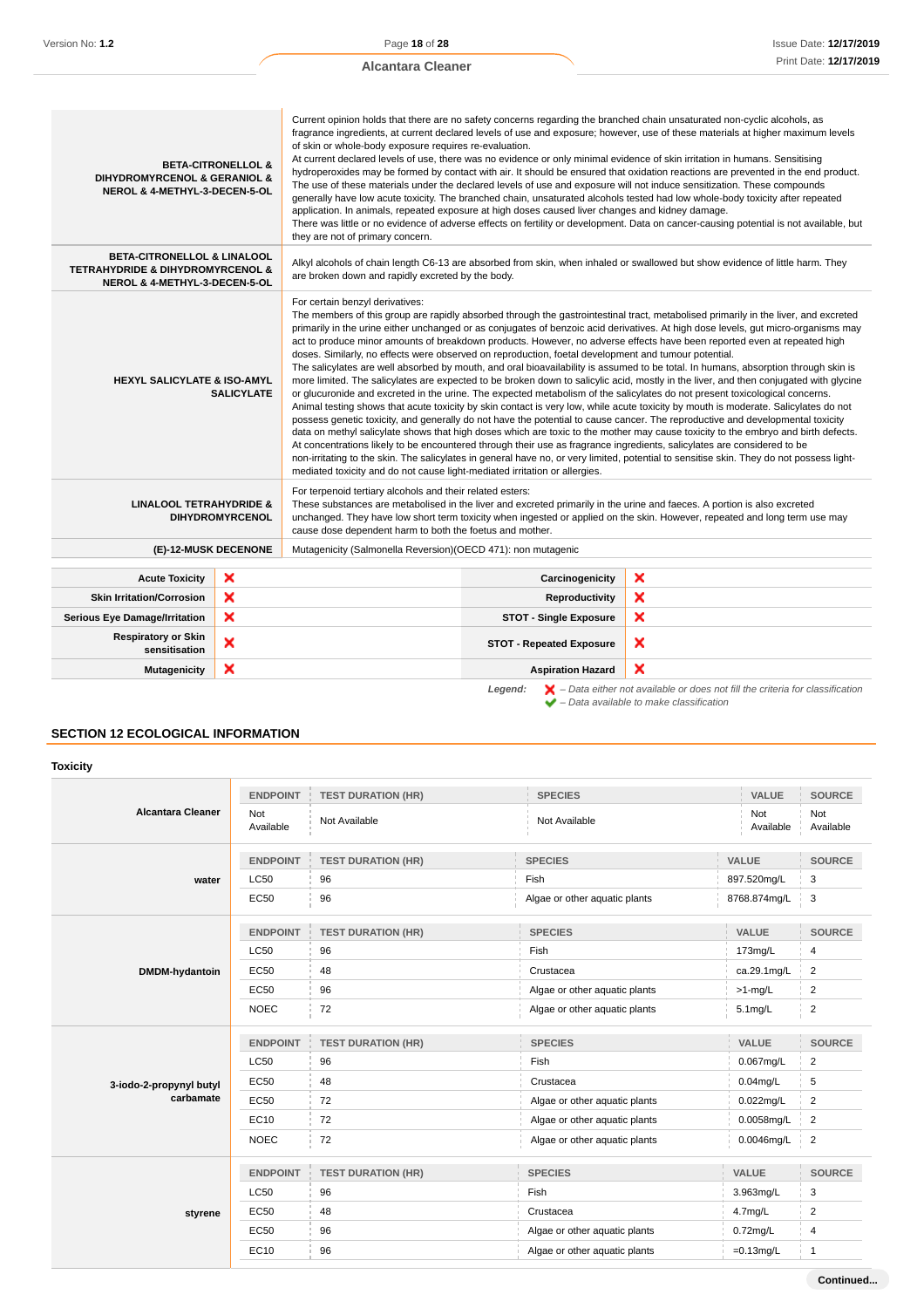| <b>ENDPOINT</b><br><b>SPECIES</b><br>VALUE<br><b>SOURCE</b><br><b>TEST DURATION (HR)</b><br><b>Anionic Polymers</b><br>Not<br>Not<br>Not<br>Not Available<br>Not Available<br>Available<br>Available<br>Available<br>VALUE<br><b>ENDPOINT</b><br><b>SOURCE</b><br><b>TEST DURATION (HR)</b><br><b>SPECIES</b><br><b>Anionic Surfactants</b><br>Not<br>Not<br>Not<br>Not Available<br>Not Available<br>Available<br>Available<br>Available<br>VALUE<br><b>ENDPOINT</b><br><b>SPECIES</b><br><b>SOURCE</b><br><b>TEST DURATION (HR)</b><br><b>LC50</b><br>$\overline{2}$<br>96<br>Fish<br>1-700mg/L<br>EC50<br>48<br>$\overline{c}$<br>Crustacea<br>ca.1-800mg/L<br>ethylene glycol monobutyl ether<br><b>EC50</b><br>72<br>$\overline{2}$<br>Algae or other aquatic plants<br>1-840mg/L<br>$\overline{2}$<br><b>NOEC</b><br>24<br>$>1$ -mg/L<br>Crustacea<br><b>ENDPOINT</b><br><b>TEST DURATION (HR)</b><br><b>SPECIES</b><br>VALUE<br><b>SOURCE</b><br><b>LC50</b><br>3<br>96<br>Fish<br>0.039mg/L<br>$\overline{\mathbf{c}}$<br>EC50<br>48<br>Crustacea<br>$0.3$ mg/L<br>galaxolide<br>96<br>3<br>EC50<br>Algae or other aquatic plants<br>0.043mg/L<br>$\overline{2}$<br><b>NOEC</b><br>132.0<br>0.037mg/L<br>Crustacea<br><b>ENDPOINT</b><br><b>SPECIES</b><br>VALUE<br><b>SOURCE</b><br><b>TEST DURATION (HR)</b><br>2-acetyl-1,2,3,4,6,7,8-<br>Not<br>Not<br>Not<br>octahydrotetramethylnaphthalene<br>Not Available<br>Not Available<br>Available<br>Available<br>Available<br><b>ENDPOINT</b><br><b>SPECIES</b><br>VALUE<br><b>SOURCE</b><br><b>TEST DURATION (HR)</b><br>3<br><b>LC50</b><br>96<br>Fish<br>10.213mg/L<br>tricyclodecenyl acetate<br>3<br>EC50<br>96<br>Algae or other aquatic plants<br>0.839mg/L<br><b>ENDPOINT</b><br><b>SPECIES</b><br>VALUE<br><b>SOURCE</b><br><b>TEST DURATION (HR)</b><br><b>LC50</b><br>Fish<br>$\overline{2}$<br>96<br>2.04mg/L<br>EC50<br>48<br>Crustacea<br>2.51mg/L<br>$\overline{2}$<br>p-tert-butyl-alpha-<br>methylhydrocinnamaldehyde<br>EC50<br>96<br>Algae or other aquatic plants<br>0.827mg/L<br>3<br>$\overline{2}$<br>EC <sub>0</sub><br>48<br>Crustacea<br>1.25mg/L<br><b>NOEC</b><br>504<br>Fish<br>0.0195mg/L<br>$\overline{2}$<br><b>ENDPOINT</b><br><b>SPECIES</b><br>VALUE<br><b>SOURCE</b><br><b>TEST DURATION (HR)</b><br><b>LC50</b><br>Fish<br>2.360mg/L<br>3<br>96<br>alpha-hexylcinnamaldehyde<br>0.343mg/L<br>EC50<br>96<br>Algae or other aquatic plants<br>$\begin{bmatrix} 3 \end{bmatrix}$<br>VALUE<br>SOURCE<br><b>ENDPOINT</b><br><b>TEST DURATION (HR)</b><br><b>SPECIES</b><br>LC50<br>5.992mg/L<br>3<br>96<br>Fish<br>tricyclodecenyl propionate<br>EC50<br>$0.501$ mg/L<br>3<br>96<br>Algae or other aquatic plants<br>SOURCE<br><b>ENDPOINT</b><br>VALUE<br><b>SPECIES</b><br><b>TEST DURATION (HR)</b><br>LC50<br>1.928mg/L<br>3<br>96<br>Fish<br>EC50<br>48<br>$\overline{2}$<br>Crustacea<br>17.48mg/L<br>beta-citronellol<br>EC50<br>72<br>$\overline{c}$<br>Algae or other aquatic plants<br>$2.4$ mg/L<br>EC20<br>72<br>$\overline{2}$<br>Algae or other aquatic plants<br>$1.1$ mg/L<br><b>NOEC</b><br>48<br>$\overline{2}$<br>Crustacea<br>$3.1$ mg/L<br><b>ENDPOINT</b><br><b>SPECIES</b><br>VALUE<br>SOURCE<br><b>TEST DURATION (HR)</b><br>LC50<br>10.243mg/L<br>3<br>96<br>Fish<br>EC50<br>48<br>8.25mg/L<br>$\overline{c}$<br>Crustacea<br>methyl dihydrojasmonate<br>EC50<br>96<br>0.845mg/L<br>3<br>Algae or other aquatic plants<br>$\overline{\mathbf{c}}$<br>504<br><b>NOEC</b><br>Crustacea<br>$0.79$ mg/L<br><b>ENDPOINT</b><br>VALUE<br>SOURCE<br><b>SPECIES</b><br><b>TEST DURATION (HR)</b><br>LC50<br>96<br>Fish<br>1.34mg/L<br>$\overline{2}$<br>EC50<br>$\overline{2}$<br>48<br>Crustacea<br>0.357mg/L<br>hexyl salicylate<br>72<br>$\overline{c}$<br>EC50<br>Algae or other aquatic plants<br>$0.28$ mg/L |  | <b>NOEC</b> | 168 | Crustacea                     | 0.00006mg/L | $\overline{2}$ |
|-----------------------------------------------------------------------------------------------------------------------------------------------------------------------------------------------------------------------------------------------------------------------------------------------------------------------------------------------------------------------------------------------------------------------------------------------------------------------------------------------------------------------------------------------------------------------------------------------------------------------------------------------------------------------------------------------------------------------------------------------------------------------------------------------------------------------------------------------------------------------------------------------------------------------------------------------------------------------------------------------------------------------------------------------------------------------------------------------------------------------------------------------------------------------------------------------------------------------------------------------------------------------------------------------------------------------------------------------------------------------------------------------------------------------------------------------------------------------------------------------------------------------------------------------------------------------------------------------------------------------------------------------------------------------------------------------------------------------------------------------------------------------------------------------------------------------------------------------------------------------------------------------------------------------------------------------------------------------------------------------------------------------------------------------------------------------------------------------------------------------------------------------------------------------------------------------------------------------------------------------------------------------------------------------------------------------------------------------------------------------------------------------------------------------------------------------------------------------------------------------------------------------------------------------------------------------------------------------------------------------------------------------------------------------------------------------------------------------------------------------------------------------------------------------------------------------------------------------------------------------------------------------------------------------------------------------------------------------------------------------------------------------------------------------------------------------------------------------------------------------------------------------------------------------------------------------------------------------------------------------------------------------------------------------------------------------------------------------------------------------------------------------------------------------------------------------------------------------------------------------------------------------------------------------------------------------------------------------------------------------------------------------------------------------------------------------------------------------------------------------------------------------------------------------------------------------------|--|-------------|-----|-------------------------------|-------------|----------------|
|                                                                                                                                                                                                                                                                                                                                                                                                                                                                                                                                                                                                                                                                                                                                                                                                                                                                                                                                                                                                                                                                                                                                                                                                                                                                                                                                                                                                                                                                                                                                                                                                                                                                                                                                                                                                                                                                                                                                                                                                                                                                                                                                                                                                                                                                                                                                                                                                                                                                                                                                                                                                                                                                                                                                                                                                                                                                                                                                                                                                                                                                                                                                                                                                                                                                                                                                                                                                                                                                                                                                                                                                                                                                                                                                                                                                                             |  |             |     |                               |             |                |
|                                                                                                                                                                                                                                                                                                                                                                                                                                                                                                                                                                                                                                                                                                                                                                                                                                                                                                                                                                                                                                                                                                                                                                                                                                                                                                                                                                                                                                                                                                                                                                                                                                                                                                                                                                                                                                                                                                                                                                                                                                                                                                                                                                                                                                                                                                                                                                                                                                                                                                                                                                                                                                                                                                                                                                                                                                                                                                                                                                                                                                                                                                                                                                                                                                                                                                                                                                                                                                                                                                                                                                                                                                                                                                                                                                                                                             |  |             |     |                               |             |                |
|                                                                                                                                                                                                                                                                                                                                                                                                                                                                                                                                                                                                                                                                                                                                                                                                                                                                                                                                                                                                                                                                                                                                                                                                                                                                                                                                                                                                                                                                                                                                                                                                                                                                                                                                                                                                                                                                                                                                                                                                                                                                                                                                                                                                                                                                                                                                                                                                                                                                                                                                                                                                                                                                                                                                                                                                                                                                                                                                                                                                                                                                                                                                                                                                                                                                                                                                                                                                                                                                                                                                                                                                                                                                                                                                                                                                                             |  |             |     |                               |             |                |
|                                                                                                                                                                                                                                                                                                                                                                                                                                                                                                                                                                                                                                                                                                                                                                                                                                                                                                                                                                                                                                                                                                                                                                                                                                                                                                                                                                                                                                                                                                                                                                                                                                                                                                                                                                                                                                                                                                                                                                                                                                                                                                                                                                                                                                                                                                                                                                                                                                                                                                                                                                                                                                                                                                                                                                                                                                                                                                                                                                                                                                                                                                                                                                                                                                                                                                                                                                                                                                                                                                                                                                                                                                                                                                                                                                                                                             |  |             |     |                               |             |                |
|                                                                                                                                                                                                                                                                                                                                                                                                                                                                                                                                                                                                                                                                                                                                                                                                                                                                                                                                                                                                                                                                                                                                                                                                                                                                                                                                                                                                                                                                                                                                                                                                                                                                                                                                                                                                                                                                                                                                                                                                                                                                                                                                                                                                                                                                                                                                                                                                                                                                                                                                                                                                                                                                                                                                                                                                                                                                                                                                                                                                                                                                                                                                                                                                                                                                                                                                                                                                                                                                                                                                                                                                                                                                                                                                                                                                                             |  |             |     |                               |             |                |
|                                                                                                                                                                                                                                                                                                                                                                                                                                                                                                                                                                                                                                                                                                                                                                                                                                                                                                                                                                                                                                                                                                                                                                                                                                                                                                                                                                                                                                                                                                                                                                                                                                                                                                                                                                                                                                                                                                                                                                                                                                                                                                                                                                                                                                                                                                                                                                                                                                                                                                                                                                                                                                                                                                                                                                                                                                                                                                                                                                                                                                                                                                                                                                                                                                                                                                                                                                                                                                                                                                                                                                                                                                                                                                                                                                                                                             |  |             |     |                               |             |                |
|                                                                                                                                                                                                                                                                                                                                                                                                                                                                                                                                                                                                                                                                                                                                                                                                                                                                                                                                                                                                                                                                                                                                                                                                                                                                                                                                                                                                                                                                                                                                                                                                                                                                                                                                                                                                                                                                                                                                                                                                                                                                                                                                                                                                                                                                                                                                                                                                                                                                                                                                                                                                                                                                                                                                                                                                                                                                                                                                                                                                                                                                                                                                                                                                                                                                                                                                                                                                                                                                                                                                                                                                                                                                                                                                                                                                                             |  |             |     |                               |             |                |
|                                                                                                                                                                                                                                                                                                                                                                                                                                                                                                                                                                                                                                                                                                                                                                                                                                                                                                                                                                                                                                                                                                                                                                                                                                                                                                                                                                                                                                                                                                                                                                                                                                                                                                                                                                                                                                                                                                                                                                                                                                                                                                                                                                                                                                                                                                                                                                                                                                                                                                                                                                                                                                                                                                                                                                                                                                                                                                                                                                                                                                                                                                                                                                                                                                                                                                                                                                                                                                                                                                                                                                                                                                                                                                                                                                                                                             |  |             |     |                               |             |                |
|                                                                                                                                                                                                                                                                                                                                                                                                                                                                                                                                                                                                                                                                                                                                                                                                                                                                                                                                                                                                                                                                                                                                                                                                                                                                                                                                                                                                                                                                                                                                                                                                                                                                                                                                                                                                                                                                                                                                                                                                                                                                                                                                                                                                                                                                                                                                                                                                                                                                                                                                                                                                                                                                                                                                                                                                                                                                                                                                                                                                                                                                                                                                                                                                                                                                                                                                                                                                                                                                                                                                                                                                                                                                                                                                                                                                                             |  |             |     |                               |             |                |
|                                                                                                                                                                                                                                                                                                                                                                                                                                                                                                                                                                                                                                                                                                                                                                                                                                                                                                                                                                                                                                                                                                                                                                                                                                                                                                                                                                                                                                                                                                                                                                                                                                                                                                                                                                                                                                                                                                                                                                                                                                                                                                                                                                                                                                                                                                                                                                                                                                                                                                                                                                                                                                                                                                                                                                                                                                                                                                                                                                                                                                                                                                                                                                                                                                                                                                                                                                                                                                                                                                                                                                                                                                                                                                                                                                                                                             |  |             |     |                               |             |                |
|                                                                                                                                                                                                                                                                                                                                                                                                                                                                                                                                                                                                                                                                                                                                                                                                                                                                                                                                                                                                                                                                                                                                                                                                                                                                                                                                                                                                                                                                                                                                                                                                                                                                                                                                                                                                                                                                                                                                                                                                                                                                                                                                                                                                                                                                                                                                                                                                                                                                                                                                                                                                                                                                                                                                                                                                                                                                                                                                                                                                                                                                                                                                                                                                                                                                                                                                                                                                                                                                                                                                                                                                                                                                                                                                                                                                                             |  |             |     |                               |             |                |
|                                                                                                                                                                                                                                                                                                                                                                                                                                                                                                                                                                                                                                                                                                                                                                                                                                                                                                                                                                                                                                                                                                                                                                                                                                                                                                                                                                                                                                                                                                                                                                                                                                                                                                                                                                                                                                                                                                                                                                                                                                                                                                                                                                                                                                                                                                                                                                                                                                                                                                                                                                                                                                                                                                                                                                                                                                                                                                                                                                                                                                                                                                                                                                                                                                                                                                                                                                                                                                                                                                                                                                                                                                                                                                                                                                                                                             |  |             |     |                               |             |                |
|                                                                                                                                                                                                                                                                                                                                                                                                                                                                                                                                                                                                                                                                                                                                                                                                                                                                                                                                                                                                                                                                                                                                                                                                                                                                                                                                                                                                                                                                                                                                                                                                                                                                                                                                                                                                                                                                                                                                                                                                                                                                                                                                                                                                                                                                                                                                                                                                                                                                                                                                                                                                                                                                                                                                                                                                                                                                                                                                                                                                                                                                                                                                                                                                                                                                                                                                                                                                                                                                                                                                                                                                                                                                                                                                                                                                                             |  |             |     |                               |             |                |
|                                                                                                                                                                                                                                                                                                                                                                                                                                                                                                                                                                                                                                                                                                                                                                                                                                                                                                                                                                                                                                                                                                                                                                                                                                                                                                                                                                                                                                                                                                                                                                                                                                                                                                                                                                                                                                                                                                                                                                                                                                                                                                                                                                                                                                                                                                                                                                                                                                                                                                                                                                                                                                                                                                                                                                                                                                                                                                                                                                                                                                                                                                                                                                                                                                                                                                                                                                                                                                                                                                                                                                                                                                                                                                                                                                                                                             |  |             |     |                               |             |                |
|                                                                                                                                                                                                                                                                                                                                                                                                                                                                                                                                                                                                                                                                                                                                                                                                                                                                                                                                                                                                                                                                                                                                                                                                                                                                                                                                                                                                                                                                                                                                                                                                                                                                                                                                                                                                                                                                                                                                                                                                                                                                                                                                                                                                                                                                                                                                                                                                                                                                                                                                                                                                                                                                                                                                                                                                                                                                                                                                                                                                                                                                                                                                                                                                                                                                                                                                                                                                                                                                                                                                                                                                                                                                                                                                                                                                                             |  |             |     |                               |             |                |
|                                                                                                                                                                                                                                                                                                                                                                                                                                                                                                                                                                                                                                                                                                                                                                                                                                                                                                                                                                                                                                                                                                                                                                                                                                                                                                                                                                                                                                                                                                                                                                                                                                                                                                                                                                                                                                                                                                                                                                                                                                                                                                                                                                                                                                                                                                                                                                                                                                                                                                                                                                                                                                                                                                                                                                                                                                                                                                                                                                                                                                                                                                                                                                                                                                                                                                                                                                                                                                                                                                                                                                                                                                                                                                                                                                                                                             |  |             |     |                               |             |                |
|                                                                                                                                                                                                                                                                                                                                                                                                                                                                                                                                                                                                                                                                                                                                                                                                                                                                                                                                                                                                                                                                                                                                                                                                                                                                                                                                                                                                                                                                                                                                                                                                                                                                                                                                                                                                                                                                                                                                                                                                                                                                                                                                                                                                                                                                                                                                                                                                                                                                                                                                                                                                                                                                                                                                                                                                                                                                                                                                                                                                                                                                                                                                                                                                                                                                                                                                                                                                                                                                                                                                                                                                                                                                                                                                                                                                                             |  |             |     |                               |             |                |
|                                                                                                                                                                                                                                                                                                                                                                                                                                                                                                                                                                                                                                                                                                                                                                                                                                                                                                                                                                                                                                                                                                                                                                                                                                                                                                                                                                                                                                                                                                                                                                                                                                                                                                                                                                                                                                                                                                                                                                                                                                                                                                                                                                                                                                                                                                                                                                                                                                                                                                                                                                                                                                                                                                                                                                                                                                                                                                                                                                                                                                                                                                                                                                                                                                                                                                                                                                                                                                                                                                                                                                                                                                                                                                                                                                                                                             |  |             |     |                               |             |                |
|                                                                                                                                                                                                                                                                                                                                                                                                                                                                                                                                                                                                                                                                                                                                                                                                                                                                                                                                                                                                                                                                                                                                                                                                                                                                                                                                                                                                                                                                                                                                                                                                                                                                                                                                                                                                                                                                                                                                                                                                                                                                                                                                                                                                                                                                                                                                                                                                                                                                                                                                                                                                                                                                                                                                                                                                                                                                                                                                                                                                                                                                                                                                                                                                                                                                                                                                                                                                                                                                                                                                                                                                                                                                                                                                                                                                                             |  |             |     |                               |             |                |
|                                                                                                                                                                                                                                                                                                                                                                                                                                                                                                                                                                                                                                                                                                                                                                                                                                                                                                                                                                                                                                                                                                                                                                                                                                                                                                                                                                                                                                                                                                                                                                                                                                                                                                                                                                                                                                                                                                                                                                                                                                                                                                                                                                                                                                                                                                                                                                                                                                                                                                                                                                                                                                                                                                                                                                                                                                                                                                                                                                                                                                                                                                                                                                                                                                                                                                                                                                                                                                                                                                                                                                                                                                                                                                                                                                                                                             |  |             |     |                               |             |                |
|                                                                                                                                                                                                                                                                                                                                                                                                                                                                                                                                                                                                                                                                                                                                                                                                                                                                                                                                                                                                                                                                                                                                                                                                                                                                                                                                                                                                                                                                                                                                                                                                                                                                                                                                                                                                                                                                                                                                                                                                                                                                                                                                                                                                                                                                                                                                                                                                                                                                                                                                                                                                                                                                                                                                                                                                                                                                                                                                                                                                                                                                                                                                                                                                                                                                                                                                                                                                                                                                                                                                                                                                                                                                                                                                                                                                                             |  |             |     |                               |             |                |
|                                                                                                                                                                                                                                                                                                                                                                                                                                                                                                                                                                                                                                                                                                                                                                                                                                                                                                                                                                                                                                                                                                                                                                                                                                                                                                                                                                                                                                                                                                                                                                                                                                                                                                                                                                                                                                                                                                                                                                                                                                                                                                                                                                                                                                                                                                                                                                                                                                                                                                                                                                                                                                                                                                                                                                                                                                                                                                                                                                                                                                                                                                                                                                                                                                                                                                                                                                                                                                                                                                                                                                                                                                                                                                                                                                                                                             |  |             |     |                               |             |                |
|                                                                                                                                                                                                                                                                                                                                                                                                                                                                                                                                                                                                                                                                                                                                                                                                                                                                                                                                                                                                                                                                                                                                                                                                                                                                                                                                                                                                                                                                                                                                                                                                                                                                                                                                                                                                                                                                                                                                                                                                                                                                                                                                                                                                                                                                                                                                                                                                                                                                                                                                                                                                                                                                                                                                                                                                                                                                                                                                                                                                                                                                                                                                                                                                                                                                                                                                                                                                                                                                                                                                                                                                                                                                                                                                                                                                                             |  |             |     |                               |             |                |
|                                                                                                                                                                                                                                                                                                                                                                                                                                                                                                                                                                                                                                                                                                                                                                                                                                                                                                                                                                                                                                                                                                                                                                                                                                                                                                                                                                                                                                                                                                                                                                                                                                                                                                                                                                                                                                                                                                                                                                                                                                                                                                                                                                                                                                                                                                                                                                                                                                                                                                                                                                                                                                                                                                                                                                                                                                                                                                                                                                                                                                                                                                                                                                                                                                                                                                                                                                                                                                                                                                                                                                                                                                                                                                                                                                                                                             |  |             |     |                               |             |                |
|                                                                                                                                                                                                                                                                                                                                                                                                                                                                                                                                                                                                                                                                                                                                                                                                                                                                                                                                                                                                                                                                                                                                                                                                                                                                                                                                                                                                                                                                                                                                                                                                                                                                                                                                                                                                                                                                                                                                                                                                                                                                                                                                                                                                                                                                                                                                                                                                                                                                                                                                                                                                                                                                                                                                                                                                                                                                                                                                                                                                                                                                                                                                                                                                                                                                                                                                                                                                                                                                                                                                                                                                                                                                                                                                                                                                                             |  |             |     |                               |             |                |
|                                                                                                                                                                                                                                                                                                                                                                                                                                                                                                                                                                                                                                                                                                                                                                                                                                                                                                                                                                                                                                                                                                                                                                                                                                                                                                                                                                                                                                                                                                                                                                                                                                                                                                                                                                                                                                                                                                                                                                                                                                                                                                                                                                                                                                                                                                                                                                                                                                                                                                                                                                                                                                                                                                                                                                                                                                                                                                                                                                                                                                                                                                                                                                                                                                                                                                                                                                                                                                                                                                                                                                                                                                                                                                                                                                                                                             |  |             |     |                               |             |                |
|                                                                                                                                                                                                                                                                                                                                                                                                                                                                                                                                                                                                                                                                                                                                                                                                                                                                                                                                                                                                                                                                                                                                                                                                                                                                                                                                                                                                                                                                                                                                                                                                                                                                                                                                                                                                                                                                                                                                                                                                                                                                                                                                                                                                                                                                                                                                                                                                                                                                                                                                                                                                                                                                                                                                                                                                                                                                                                                                                                                                                                                                                                                                                                                                                                                                                                                                                                                                                                                                                                                                                                                                                                                                                                                                                                                                                             |  |             |     |                               |             |                |
|                                                                                                                                                                                                                                                                                                                                                                                                                                                                                                                                                                                                                                                                                                                                                                                                                                                                                                                                                                                                                                                                                                                                                                                                                                                                                                                                                                                                                                                                                                                                                                                                                                                                                                                                                                                                                                                                                                                                                                                                                                                                                                                                                                                                                                                                                                                                                                                                                                                                                                                                                                                                                                                                                                                                                                                                                                                                                                                                                                                                                                                                                                                                                                                                                                                                                                                                                                                                                                                                                                                                                                                                                                                                                                                                                                                                                             |  |             |     |                               |             |                |
|                                                                                                                                                                                                                                                                                                                                                                                                                                                                                                                                                                                                                                                                                                                                                                                                                                                                                                                                                                                                                                                                                                                                                                                                                                                                                                                                                                                                                                                                                                                                                                                                                                                                                                                                                                                                                                                                                                                                                                                                                                                                                                                                                                                                                                                                                                                                                                                                                                                                                                                                                                                                                                                                                                                                                                                                                                                                                                                                                                                                                                                                                                                                                                                                                                                                                                                                                                                                                                                                                                                                                                                                                                                                                                                                                                                                                             |  |             |     |                               |             |                |
|                                                                                                                                                                                                                                                                                                                                                                                                                                                                                                                                                                                                                                                                                                                                                                                                                                                                                                                                                                                                                                                                                                                                                                                                                                                                                                                                                                                                                                                                                                                                                                                                                                                                                                                                                                                                                                                                                                                                                                                                                                                                                                                                                                                                                                                                                                                                                                                                                                                                                                                                                                                                                                                                                                                                                                                                                                                                                                                                                                                                                                                                                                                                                                                                                                                                                                                                                                                                                                                                                                                                                                                                                                                                                                                                                                                                                             |  |             |     |                               |             |                |
|                                                                                                                                                                                                                                                                                                                                                                                                                                                                                                                                                                                                                                                                                                                                                                                                                                                                                                                                                                                                                                                                                                                                                                                                                                                                                                                                                                                                                                                                                                                                                                                                                                                                                                                                                                                                                                                                                                                                                                                                                                                                                                                                                                                                                                                                                                                                                                                                                                                                                                                                                                                                                                                                                                                                                                                                                                                                                                                                                                                                                                                                                                                                                                                                                                                                                                                                                                                                                                                                                                                                                                                                                                                                                                                                                                                                                             |  |             |     |                               |             |                |
|                                                                                                                                                                                                                                                                                                                                                                                                                                                                                                                                                                                                                                                                                                                                                                                                                                                                                                                                                                                                                                                                                                                                                                                                                                                                                                                                                                                                                                                                                                                                                                                                                                                                                                                                                                                                                                                                                                                                                                                                                                                                                                                                                                                                                                                                                                                                                                                                                                                                                                                                                                                                                                                                                                                                                                                                                                                                                                                                                                                                                                                                                                                                                                                                                                                                                                                                                                                                                                                                                                                                                                                                                                                                                                                                                                                                                             |  |             |     |                               |             |                |
|                                                                                                                                                                                                                                                                                                                                                                                                                                                                                                                                                                                                                                                                                                                                                                                                                                                                                                                                                                                                                                                                                                                                                                                                                                                                                                                                                                                                                                                                                                                                                                                                                                                                                                                                                                                                                                                                                                                                                                                                                                                                                                                                                                                                                                                                                                                                                                                                                                                                                                                                                                                                                                                                                                                                                                                                                                                                                                                                                                                                                                                                                                                                                                                                                                                                                                                                                                                                                                                                                                                                                                                                                                                                                                                                                                                                                             |  |             |     |                               |             |                |
|                                                                                                                                                                                                                                                                                                                                                                                                                                                                                                                                                                                                                                                                                                                                                                                                                                                                                                                                                                                                                                                                                                                                                                                                                                                                                                                                                                                                                                                                                                                                                                                                                                                                                                                                                                                                                                                                                                                                                                                                                                                                                                                                                                                                                                                                                                                                                                                                                                                                                                                                                                                                                                                                                                                                                                                                                                                                                                                                                                                                                                                                                                                                                                                                                                                                                                                                                                                                                                                                                                                                                                                                                                                                                                                                                                                                                             |  |             |     |                               |             |                |
|                                                                                                                                                                                                                                                                                                                                                                                                                                                                                                                                                                                                                                                                                                                                                                                                                                                                                                                                                                                                                                                                                                                                                                                                                                                                                                                                                                                                                                                                                                                                                                                                                                                                                                                                                                                                                                                                                                                                                                                                                                                                                                                                                                                                                                                                                                                                                                                                                                                                                                                                                                                                                                                                                                                                                                                                                                                                                                                                                                                                                                                                                                                                                                                                                                                                                                                                                                                                                                                                                                                                                                                                                                                                                                                                                                                                                             |  |             |     |                               |             |                |
|                                                                                                                                                                                                                                                                                                                                                                                                                                                                                                                                                                                                                                                                                                                                                                                                                                                                                                                                                                                                                                                                                                                                                                                                                                                                                                                                                                                                                                                                                                                                                                                                                                                                                                                                                                                                                                                                                                                                                                                                                                                                                                                                                                                                                                                                                                                                                                                                                                                                                                                                                                                                                                                                                                                                                                                                                                                                                                                                                                                                                                                                                                                                                                                                                                                                                                                                                                                                                                                                                                                                                                                                                                                                                                                                                                                                                             |  |             |     |                               |             |                |
|                                                                                                                                                                                                                                                                                                                                                                                                                                                                                                                                                                                                                                                                                                                                                                                                                                                                                                                                                                                                                                                                                                                                                                                                                                                                                                                                                                                                                                                                                                                                                                                                                                                                                                                                                                                                                                                                                                                                                                                                                                                                                                                                                                                                                                                                                                                                                                                                                                                                                                                                                                                                                                                                                                                                                                                                                                                                                                                                                                                                                                                                                                                                                                                                                                                                                                                                                                                                                                                                                                                                                                                                                                                                                                                                                                                                                             |  |             |     |                               |             |                |
|                                                                                                                                                                                                                                                                                                                                                                                                                                                                                                                                                                                                                                                                                                                                                                                                                                                                                                                                                                                                                                                                                                                                                                                                                                                                                                                                                                                                                                                                                                                                                                                                                                                                                                                                                                                                                                                                                                                                                                                                                                                                                                                                                                                                                                                                                                                                                                                                                                                                                                                                                                                                                                                                                                                                                                                                                                                                                                                                                                                                                                                                                                                                                                                                                                                                                                                                                                                                                                                                                                                                                                                                                                                                                                                                                                                                                             |  |             |     |                               |             |                |
|                                                                                                                                                                                                                                                                                                                                                                                                                                                                                                                                                                                                                                                                                                                                                                                                                                                                                                                                                                                                                                                                                                                                                                                                                                                                                                                                                                                                                                                                                                                                                                                                                                                                                                                                                                                                                                                                                                                                                                                                                                                                                                                                                                                                                                                                                                                                                                                                                                                                                                                                                                                                                                                                                                                                                                                                                                                                                                                                                                                                                                                                                                                                                                                                                                                                                                                                                                                                                                                                                                                                                                                                                                                                                                                                                                                                                             |  |             |     |                               |             |                |
|                                                                                                                                                                                                                                                                                                                                                                                                                                                                                                                                                                                                                                                                                                                                                                                                                                                                                                                                                                                                                                                                                                                                                                                                                                                                                                                                                                                                                                                                                                                                                                                                                                                                                                                                                                                                                                                                                                                                                                                                                                                                                                                                                                                                                                                                                                                                                                                                                                                                                                                                                                                                                                                                                                                                                                                                                                                                                                                                                                                                                                                                                                                                                                                                                                                                                                                                                                                                                                                                                                                                                                                                                                                                                                                                                                                                                             |  |             |     |                               |             |                |
|                                                                                                                                                                                                                                                                                                                                                                                                                                                                                                                                                                                                                                                                                                                                                                                                                                                                                                                                                                                                                                                                                                                                                                                                                                                                                                                                                                                                                                                                                                                                                                                                                                                                                                                                                                                                                                                                                                                                                                                                                                                                                                                                                                                                                                                                                                                                                                                                                                                                                                                                                                                                                                                                                                                                                                                                                                                                                                                                                                                                                                                                                                                                                                                                                                                                                                                                                                                                                                                                                                                                                                                                                                                                                                                                                                                                                             |  |             |     |                               |             |                |
|                                                                                                                                                                                                                                                                                                                                                                                                                                                                                                                                                                                                                                                                                                                                                                                                                                                                                                                                                                                                                                                                                                                                                                                                                                                                                                                                                                                                                                                                                                                                                                                                                                                                                                                                                                                                                                                                                                                                                                                                                                                                                                                                                                                                                                                                                                                                                                                                                                                                                                                                                                                                                                                                                                                                                                                                                                                                                                                                                                                                                                                                                                                                                                                                                                                                                                                                                                                                                                                                                                                                                                                                                                                                                                                                                                                                                             |  |             |     |                               |             |                |
|                                                                                                                                                                                                                                                                                                                                                                                                                                                                                                                                                                                                                                                                                                                                                                                                                                                                                                                                                                                                                                                                                                                                                                                                                                                                                                                                                                                                                                                                                                                                                                                                                                                                                                                                                                                                                                                                                                                                                                                                                                                                                                                                                                                                                                                                                                                                                                                                                                                                                                                                                                                                                                                                                                                                                                                                                                                                                                                                                                                                                                                                                                                                                                                                                                                                                                                                                                                                                                                                                                                                                                                                                                                                                                                                                                                                                             |  |             |     |                               |             |                |
|                                                                                                                                                                                                                                                                                                                                                                                                                                                                                                                                                                                                                                                                                                                                                                                                                                                                                                                                                                                                                                                                                                                                                                                                                                                                                                                                                                                                                                                                                                                                                                                                                                                                                                                                                                                                                                                                                                                                                                                                                                                                                                                                                                                                                                                                                                                                                                                                                                                                                                                                                                                                                                                                                                                                                                                                                                                                                                                                                                                                                                                                                                                                                                                                                                                                                                                                                                                                                                                                                                                                                                                                                                                                                                                                                                                                                             |  |             |     |                               |             |                |
|                                                                                                                                                                                                                                                                                                                                                                                                                                                                                                                                                                                                                                                                                                                                                                                                                                                                                                                                                                                                                                                                                                                                                                                                                                                                                                                                                                                                                                                                                                                                                                                                                                                                                                                                                                                                                                                                                                                                                                                                                                                                                                                                                                                                                                                                                                                                                                                                                                                                                                                                                                                                                                                                                                                                                                                                                                                                                                                                                                                                                                                                                                                                                                                                                                                                                                                                                                                                                                                                                                                                                                                                                                                                                                                                                                                                                             |  |             |     |                               |             |                |
|                                                                                                                                                                                                                                                                                                                                                                                                                                                                                                                                                                                                                                                                                                                                                                                                                                                                                                                                                                                                                                                                                                                                                                                                                                                                                                                                                                                                                                                                                                                                                                                                                                                                                                                                                                                                                                                                                                                                                                                                                                                                                                                                                                                                                                                                                                                                                                                                                                                                                                                                                                                                                                                                                                                                                                                                                                                                                                                                                                                                                                                                                                                                                                                                                                                                                                                                                                                                                                                                                                                                                                                                                                                                                                                                                                                                                             |  |             |     |                               |             |                |
|                                                                                                                                                                                                                                                                                                                                                                                                                                                                                                                                                                                                                                                                                                                                                                                                                                                                                                                                                                                                                                                                                                                                                                                                                                                                                                                                                                                                                                                                                                                                                                                                                                                                                                                                                                                                                                                                                                                                                                                                                                                                                                                                                                                                                                                                                                                                                                                                                                                                                                                                                                                                                                                                                                                                                                                                                                                                                                                                                                                                                                                                                                                                                                                                                                                                                                                                                                                                                                                                                                                                                                                                                                                                                                                                                                                                                             |  |             |     |                               |             |                |
|                                                                                                                                                                                                                                                                                                                                                                                                                                                                                                                                                                                                                                                                                                                                                                                                                                                                                                                                                                                                                                                                                                                                                                                                                                                                                                                                                                                                                                                                                                                                                                                                                                                                                                                                                                                                                                                                                                                                                                                                                                                                                                                                                                                                                                                                                                                                                                                                                                                                                                                                                                                                                                                                                                                                                                                                                                                                                                                                                                                                                                                                                                                                                                                                                                                                                                                                                                                                                                                                                                                                                                                                                                                                                                                                                                                                                             |  | EC0         | 72  | Algae or other aquatic plants | 0.19mg/L    | $\overline{2}$ |
| <b>NOEC</b><br>$\overline{2}$<br>24<br>Crustacea<br>$0.14$ mg/L                                                                                                                                                                                                                                                                                                                                                                                                                                                                                                                                                                                                                                                                                                                                                                                                                                                                                                                                                                                                                                                                                                                                                                                                                                                                                                                                                                                                                                                                                                                                                                                                                                                                                                                                                                                                                                                                                                                                                                                                                                                                                                                                                                                                                                                                                                                                                                                                                                                                                                                                                                                                                                                                                                                                                                                                                                                                                                                                                                                                                                                                                                                                                                                                                                                                                                                                                                                                                                                                                                                                                                                                                                                                                                                                                             |  |             |     |                               |             |                |

**Continued...**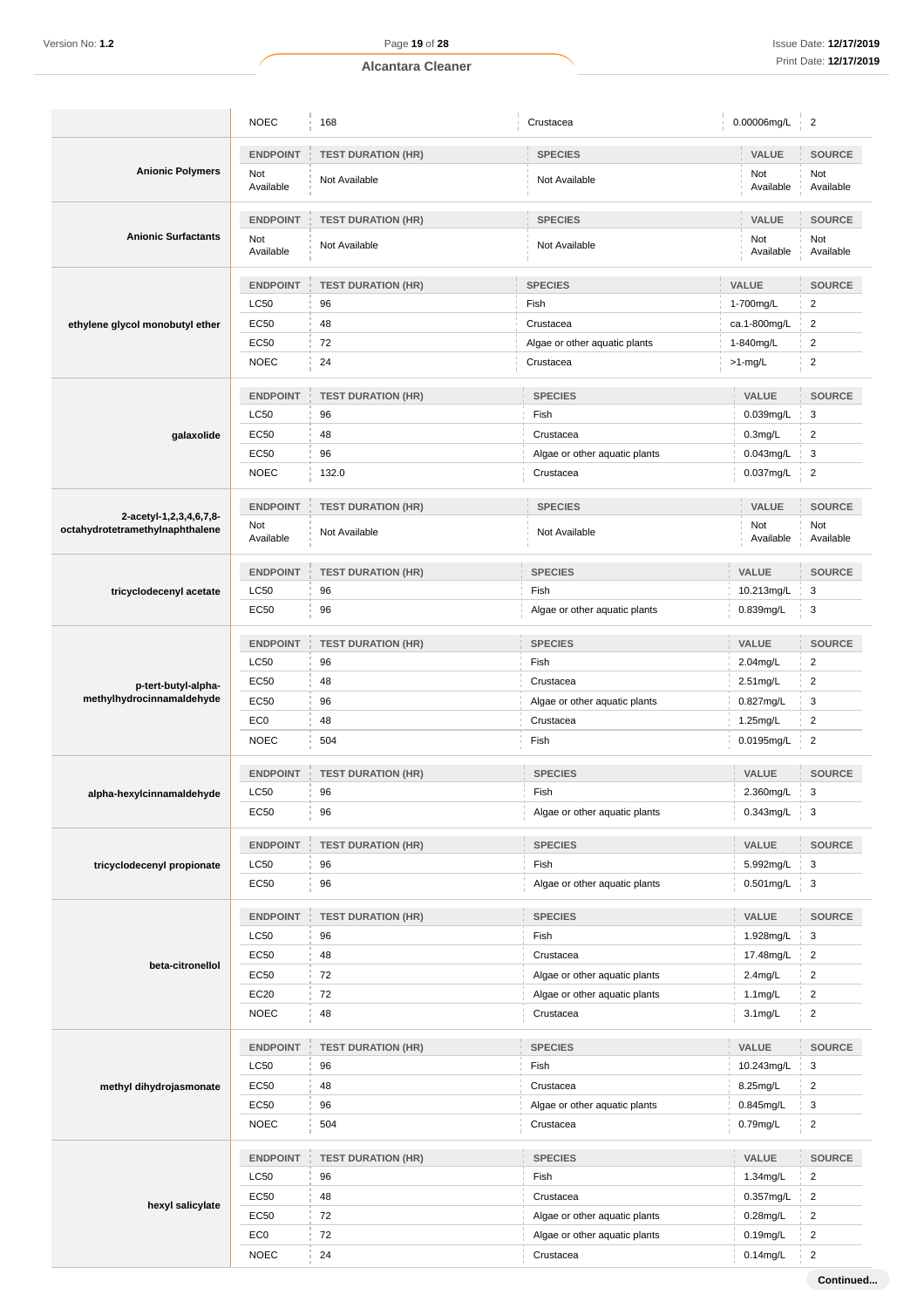| linalool tetrahydride                                | <b>ENDPOINT</b> | <b>TEST DURATION (HR)</b>     | <b>SPECIES</b>                | VALUE        | <b>SOURCE</b>           |
|------------------------------------------------------|-----------------|-------------------------------|-------------------------------|--------------|-------------------------|
|                                                      | LC50            | 96                            | Fish                          | 1.826mg/L    | 3                       |
|                                                      | EC50            | 48                            | Crustacea                     | 14.2mg/L     | $\overline{c}$          |
|                                                      | EC50            | 96                            | Algae or other aquatic plants | 3.016mg/L    | 3                       |
|                                                      | <b>NOEC</b>     | 96                            | Fish                          | 5mg/L        | $\overline{\mathbf{c}}$ |
|                                                      | <b>ENDPOINT</b> | <b>TEST DURATION (HR)</b>     | <b>SPECIES</b>                | VALUE        | SOURCE                  |
|                                                      | LC50            | 96                            | Fish                          | 0.895mg/L    | 3                       |
| iso-amyl salicylate                                  | EC50            | 48                            | Crustacea                     | 1.97mg/L     | $\overline{c}$          |
|                                                      | EC50            | 96                            | Algae or other aquatic plants | 0.128mg/L    | 3                       |
|                                                      | <b>NOEC</b>     | 72                            | Algae or other aquatic plants | 0.017mg/L    | 2                       |
|                                                      | <b>ENDPOINT</b> | <b>TEST DURATION (HR)</b>     | <b>SPECIES</b>                | VALUE        | SOURCE                  |
|                                                      | LC50            | 96                            | Fish                          | >0.797mg/L   | $\overline{c}$          |
| (E)-12-musk decenone                                 | EC50            | 48                            | Crustacea                     | >0.17mg/L    | $\overline{\mathbf{c}}$ |
|                                                      | EC50            | 72                            | Algae or other aquatic plants | $0.4$ mg/L   | $\overline{2}$          |
|                                                      | <b>NOEC</b>     | 792                           | Fish                          | 0.027mg/L    | $\overline{c}$          |
|                                                      | <b>ENDPOINT</b> | <b>TEST DURATION (HR)</b>     | <b>SPECIES</b>                | VALUE        | SOURCE                  |
|                                                      | LC50            | 96                            | Fish                          | 27.8mg/L     | $\overline{c}$          |
| dihydromyrcenol                                      | EC50            | 48                            | Crustacea                     | 38mg/L       | $\overline{2}$          |
|                                                      | EC50            | 72                            | Algae or other aquatic plants | 65mg/L       | $\overline{c}$          |
|                                                      | <b>NOEC</b>     | 96                            | Fish                          | $<$ 3.5mg/L  | $\overline{2}$          |
|                                                      | <b>ENDPOINT</b> | <b>TEST DURATION (HR)</b>     | <b>SPECIES</b>                | VALUE        | SOURCE                  |
|                                                      | LC50            | 96                            | Fish                          | 0.117mg/L    | $\overline{2}$          |
|                                                      | EC50            | 48                            | Crustacea                     | 0.89mg/L     | $\overline{2}$          |
| allyl heptanoate                                     | EC50            | 96                            | Algae or other aquatic plants | 0.279mg/L    | 3                       |
|                                                      | <b>NOEC</b>     | 72                            | Algae or other aquatic plants | $0.158$ mg/L | $\overline{\mathbf{c}}$ |
|                                                      |                 |                               |                               |              |                         |
|                                                      | <b>ENDPOINT</b> | <b>TEST DURATION (HR)</b>     | <b>SPECIES</b>                | VALUE        | SOURCE                  |
|                                                      | LC50            | 96                            | Fish                          | 0.572mg/L    | 3                       |
| geraniol                                             | EC50            | 48                            | Crustacea                     | 10.8mg/L     | $\overline{c}$          |
|                                                      | EC50            | 72                            | Algae or other aquatic plants | 13.1mg/L     | $\overline{c}$          |
|                                                      | EC10            | 72                            | Algae or other aquatic plants | 3.77mg/L     | $\overline{c}$          |
|                                                      | <b>NOEC</b>     | 72                            | Algae or other aquatic plants | 1mg/L        | $\overline{\mathbf{c}}$ |
|                                                      |                 | ENDPOINT   TEST DURATION (HR) | SPECIES                       | VALUE        | SOURCE                  |
|                                                      | <b>LC50</b>     | 96                            | Fish                          | 1.324mg/L    | $\overline{2}$          |
| coumarin                                             | EC50            | 48                            | Crustacea                     | 8.012mg/L    | $\overline{2}$          |
|                                                      | EC50            | 96                            | Algae or other aquatic plants | 1.452mg/L    | $\overline{2}$          |
|                                                      | <b>BCF</b>      | 24                            | Algae or other aquatic plants | $0.05$ mg/L  | 4                       |
|                                                      | <b>NOEC</b>     | 72                            | Algae or other aquatic plants | 0.431mg/L    | $\overline{2}$          |
|                                                      | <b>ENDPOINT</b> | <b>TEST DURATION (HR)</b>     | <b>SPECIES</b>                | VALUE        | SOURCE                  |
|                                                      | LC50            | 96                            | Fish                          | 2.12mg/L     | $\overline{2}$          |
| 6,7-dihydro-1,1,2,3,3-<br>pentamethyl-4(5H)-indanone | EC50            | 48                            | Crustacea                     | 1.5mg/L      | $\overline{\mathbf{c}}$ |
|                                                      | EC50            | 72                            | Algae or other aquatic plants | 6.6mg/L      | $\overline{c}$          |
|                                                      | NOEC            | 72                            | Algae or other aquatic plants | $1.4$ mg/L   | $\overline{c}$          |
|                                                      | <b>ENDPOINT</b> | <b>TEST DURATION (HR)</b>     | <b>SPECIES</b>                | VALUE        | SOURCE                  |
| lime oil                                             | <b>LC50</b>     | 96                            | Fish                          | >18mg/L      | $\overline{2}$          |
|                                                      | EC50            | 48                            | Crustacea                     | 5mg/L        | $\overline{c}$          |
|                                                      | <b>ENDPOINT</b> | <b>TEST DURATION (HR)</b>     | <b>SPECIES</b>                | VALUE        | <b>SOURCE</b>           |
| nerol                                                | LC50            | 96                            | Fish                          | 0.572mg/L    | 3                       |
|                                                      | EC50            | 48                            | Crustacea                     | 32.4mg/L     | $\overline{c}$          |
|                                                      | <b>ENDPOINT</b> | <b>TEST DURATION (HR)</b>     | <b>SPECIES</b>                | VALUE        | SOURCE                  |
|                                                      | LC50            | 96                            | Fish                          | 1.09mg/L     | $\overline{c}$          |
| alpha-damascone                                      |                 |                               |                               |              |                         |
|                                                      | EC50            | 48                            | Crustacea                     | 9mg/L        | $\overline{c}$          |

**Continued...**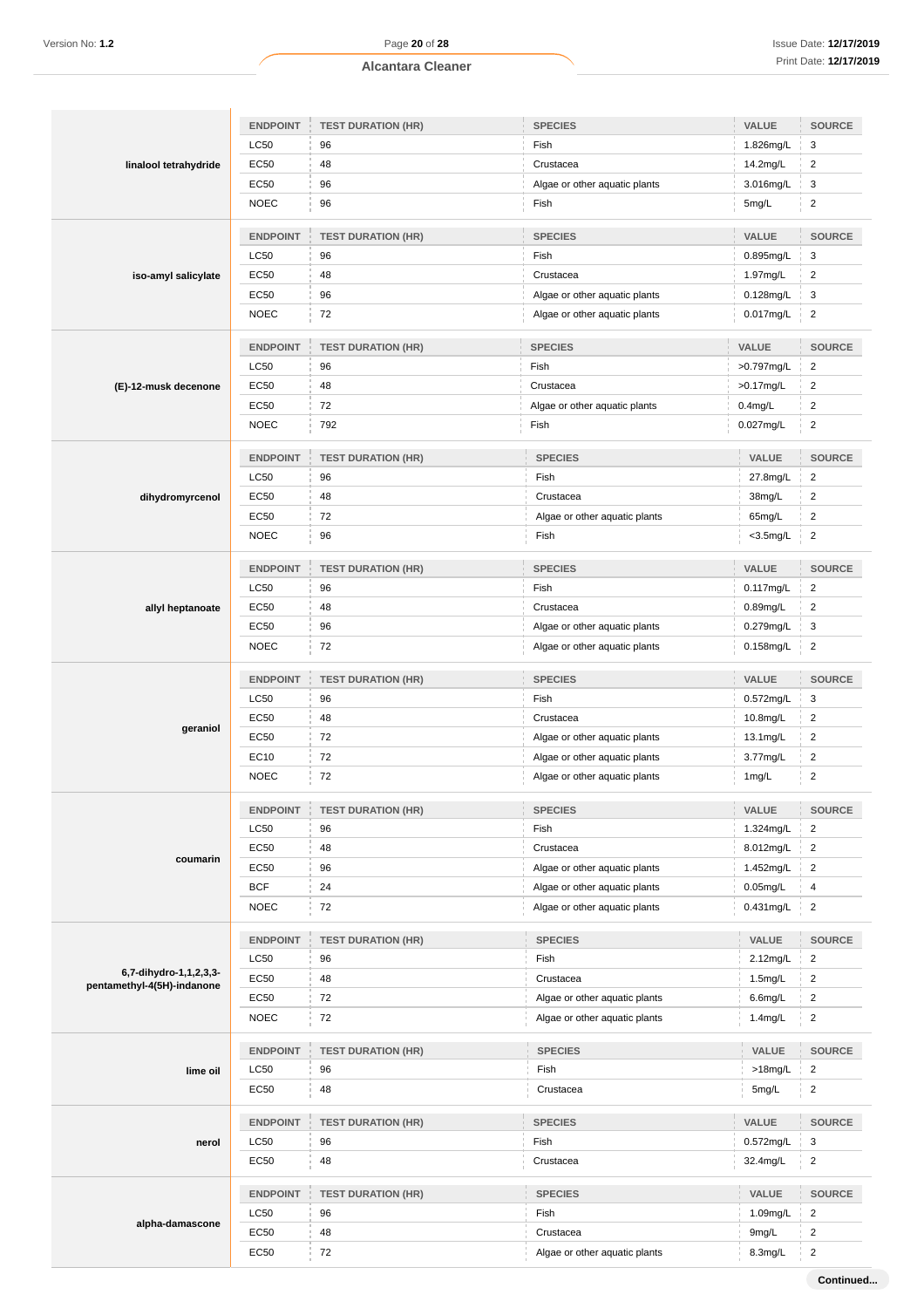|                                                                 | <b>ENDPOINT</b> | <b>TEST DURATION (HR)</b> | <b>SPECIES</b>                                                                                                                                | <b>VALUE</b> | <b>SOURCE</b>  |
|-----------------------------------------------------------------|-----------------|---------------------------|-----------------------------------------------------------------------------------------------------------------------------------------------|--------------|----------------|
|                                                                 | LC50            | 96                        | Fish                                                                                                                                          | 1.523mg/L    | 3              |
| 4-tert-butylcyclohexyl acetate                                  | <b>EC50</b>     | 48                        | Crustacea                                                                                                                                     | 5.3mg/L      | 2              |
|                                                                 | <b>EC50</b>     | 96                        | Algae or other aquatic plants                                                                                                                 | 0.133mg/L    | 3              |
|                                                                 | <b>NOEC</b>     | 72                        | Algae or other aquatic plants                                                                                                                 | $6.8$ mg/L   | $\overline{c}$ |
|                                                                 | <b>ENDPOINT</b> | <b>TEST DURATION (HR)</b> | <b>SPECIES</b>                                                                                                                                | <b>VALUE</b> | <b>SOURCE</b>  |
|                                                                 | <b>LC50</b>     | 96                        | Fish                                                                                                                                          | $1.1$ mg/L   | 2              |
| 2-ethyl-4-(2,2,3-trimethyl-<br>3-cyclopenten-1-yl)-2-buten-1-ol | <b>EC50</b>     | 48                        | Crustacea                                                                                                                                     | 1.34mg/L     | 2              |
|                                                                 | <b>EC50</b>     | 72                        | Algae or other aquatic plants                                                                                                                 | ca.1.4mg/L   | 2              |
|                                                                 | <b>NOEC</b>     | 504                       | Crustacea                                                                                                                                     | ca.0.14mg/L  | $\overline{2}$ |
|                                                                 | <b>ENDPOINT</b> | <b>TEST DURATION (HR)</b> | <b>SPECIES</b>                                                                                                                                | <b>VALUE</b> | <b>SOURCE</b>  |
| 4-methyl-3-decen-5-ol                                           | <b>EC50</b>     | 72                        | Algae or other aquatic plants                                                                                                                 | $3.6$ mg/L   | 2              |
|                                                                 | <b>NOEC</b>     | 504                       | Crustacea                                                                                                                                     | 0.025mg/L    | $\overline{2}$ |
| Legend:                                                         |                 |                           | Extracted from 1. IUCLID Toxicity Data 2. Europe ECHA Registered Substances - Ecotoxicological Information - Aquatic Toxicity 3. EPIWIN Suite |              |                |

V3.12 (QSAR) - Aquatic Toxicity Data (Estimated) 4. US EPA, Ecotox database - Aquatic Toxicity Data 5. ECETOC Aquatic Hazard Assessment Data 6. NITE (Japan) - Bioconcentration Data 7. METI (Japan) - Bioconcentration Data 8. Vendor Data

# Harmful to aquatic organisms.

**DO NOT** discharge into sewer or waterways.

#### **Persistence and degradability**

| Ingredient                                                      | Persistence: Water/Soil              | Persistence: Air              |
|-----------------------------------------------------------------|--------------------------------------|-------------------------------|
| water                                                           | LOW                                  | LOW                           |
| DMDM-hydantoin                                                  | LOW                                  | LOW                           |
| 3-iodo-2-propynyl butyl<br>carbamate                            | <b>HIGH</b>                          | <b>HIGH</b>                   |
| styrene                                                         | HIGH (Half-life = 210 days)          | LOW (Half-life $= 0.3$ days)  |
| ethylene glycol monobutyl ether                                 | LOW (Half-life = $56 \text{ days}$ ) | LOW (Half-life $= 1.37$ days) |
| galaxolide                                                      | <b>HIGH</b>                          | <b>HIGH</b>                   |
| tricyclodecenyl acetate                                         | LOW                                  | LOW                           |
| p-tert-butyl-alpha-<br>methylhydrocinnamaldehyde                | <b>HIGH</b>                          | <b>HIGH</b>                   |
| alpha-hexylcinnamaldehyde                                       | LOW                                  | LOW                           |
| tricyclodecenyl propionate                                      | LOW                                  | LOW                           |
| beta-citronellol                                                | LOW                                  | LOW                           |
| methyl dihydrojasmonate                                         | LOW                                  | LOW                           |
| hexyl salicylate                                                | LOW                                  | LOW                           |
| linalool tetrahydride                                           | <b>HIGH</b>                          | <b>HIGH</b>                   |
| iso-amyl salicylate                                             | LOW                                  | LOW                           |
| dihydromyrcenol                                                 | <b>HIGH</b>                          | <b>HIGH</b>                   |
| allyl heptanoate                                                | LOW                                  | LOW                           |
| geraniol                                                        | LOW                                  | LOW                           |
| coumarin                                                        | LOW                                  | LOW                           |
| nerol                                                           | LOW                                  | LOW                           |
| alpha-damascone                                                 | <b>HIGH</b>                          | <b>HIGH</b>                   |
| 4-tert-butylcyclohexyl acetate                                  | <b>HIGH</b>                          | <b>HIGH</b>                   |
| 2-ethyl-4-(2,2,3-trimethyl-<br>3-cyclopenten-1-yl)-2-buten-1-ol | <b>HIGH</b>                          | <b>HIGH</b>                   |

# **Bioaccumulative potential**

| Ingredient                                       | <b>Bioaccumulation</b>    |
|--------------------------------------------------|---------------------------|
| water                                            | LOW (LogKOW = $-1.38$ )   |
| DMDM-hydantoin                                   | LOW (LogKOW = $-2.3729$ ) |
| 3-iodo-2-propynyl butyl<br>carbamate             | LOW (LogKOW = $2.4542$ )  |
| styrene                                          | $LOW (BCF = 77)$          |
| ethylene glycol monobutyl ether                  | LOW (BCF = $2.51$ )       |
| galaxolide                                       | $HIGH (LogKOW = 5.9183)$  |
| tricyclodecenyl acetate                          | LOW (LogKOW = $2.847$ )   |
| p-tert-butyl-alpha-<br>methylhydrocinnamaldehyde | $LOW (BCF = 15)$          |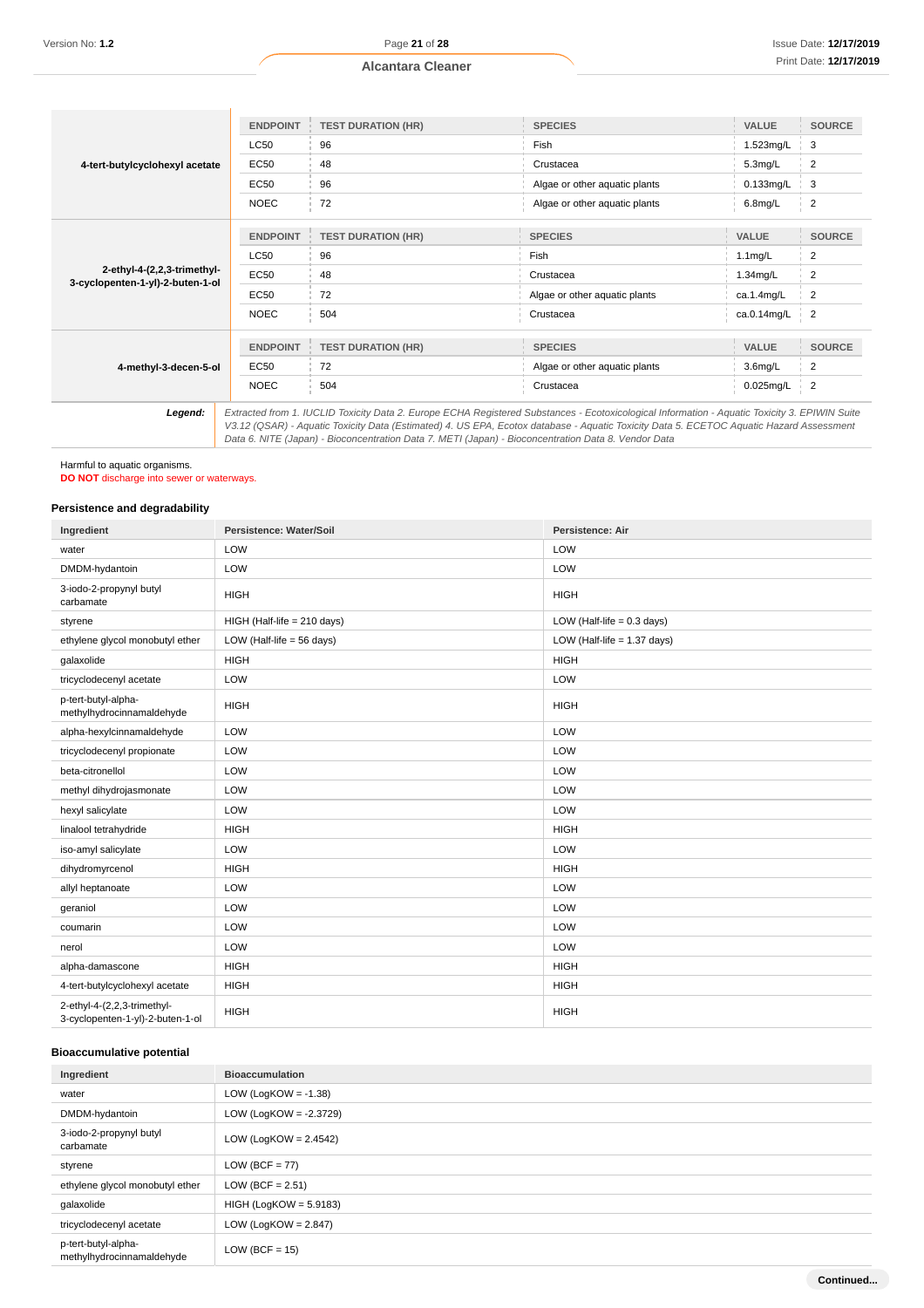| alpha-hexylcinnamaldehyde                                       | $HIGH (LogKOW = 4.8208)$   |
|-----------------------------------------------------------------|----------------------------|
| tricyclodecenyl propionate                                      | LOW (LogKOW = $3.3381$ )   |
| beta-citronellol                                                | $MEDIUM (LogKOW = 3.91)$   |
| methyl dihydrojasmonate                                         | LOW (LogKOW = $2.975$ )    |
| hexyl salicylate                                                | $MEDIUM (LogKOW = 3.8035)$ |
| linalool tetrahydride                                           | LOW (LogKOW = $3.603$ )    |
| iso-amyl salicylate                                             | MEDIUM (LogKOW = 4.4945)   |
| dihydromyrcenol                                                 | LOW (LogKOW = $3.4666$ )   |
| allyl heptanoate                                                | LOW (LogKOW = $3.6744$ )   |
| geraniol                                                        | LOW (LogKOW = $3.47$ )     |
| coumarin                                                        | LOW (LogKOW = $1.39$ )     |
| nerol                                                           | LOW (LogKOW = $3.47$ )     |
| alpha-damascone                                                 | $MEDIUM (LogKOW = 4.2938)$ |
| 4-tert-butylcyclohexyl acetate                                  | $MEDIUM (LogKOW = 4.4225)$ |
| 2-ethyl-4-(2,2,3-trimethyl-<br>3-cyclopenten-1-yl)-2-buten-1-ol | $HIGH (LogKOW = 5.1374)$   |

#### **Mobility in soil**

| Ingredient                                                      | <b>Mobility</b>       |
|-----------------------------------------------------------------|-----------------------|
| water                                                           | LOW ( $KOC = 14.3$ )  |
| DMDM-hydantoin                                                  | LOW ( $KOC = 10$ )    |
| 3-iodo-2-propynyl butyl<br>carbamate                            | LOW ( $KOC = 365.3$ ) |
| styrene                                                         | LOW ( $KOC = 517.8$ ) |
| ethylene glycol monobutyl ether                                 | $HIGH (KOC = 1)$      |
| galaxolide                                                      | LOW ( $KOC = 10380$ ) |
| tricyclodecenyl acetate                                         | LOW ( $KOC = 805$ )   |
| p-tert-butyl-alpha-<br>methylhydrocinnamaldehyde                | LOW ( $KOC = 1285$ )  |
| alpha-hexylcinnamaldehyde                                       | LOW ( $KOC = 4025$ )  |
| tricyclodecenyl propionate                                      | LOW ( $KOC = 1556$ )  |
| beta-citronellol                                                | LOW ( $KOC = 70.79$ ) |
| methyl dihydrojasmonate                                         | LOW ( $KOC = 142.3$ ) |
| hexyl salicylate                                                | LOW ( $KOC = 2736$ )  |
| linalool tetrahydride                                           | LOW ( $KOC = 56.32$ ) |
| iso-amyl salicylate                                             | LOW ( $KOC = 1243$ )  |
| dihydromyrcenol                                                 | LOW ( $KOC = 54.78$ ) |
| allyl heptanoate                                                | LOW ( $KOC = 252.8$ ) |
| geraniol                                                        | LOW ( $KOC = 70.79$ ) |
| coumarin                                                        | LOW ( $KOC = 146.1$ ) |
| nerol                                                           | LOW ( $KOC = 70.79$ ) |
| alpha-damascone                                                 | LOW ( $KOC = 668.6$ ) |
| 4-tert-butylcyclohexyl acetate                                  | $LOW (KOC = 517.4)$   |
| 2-ethyl-4-(2,2,3-trimethyl-<br>3-cyclopenten-1-yl)-2-buten-1-ol | LOW ( $KOC = 685.5$ ) |

# **SECTION 13 DISPOSAL CONSIDERATIONS**

| Waste treatment methods      |                                                                                                                                                                                                                                                                                                                                                                                                                                                                                                                                                                                                                                                                                                                                                                                                                                                                                                                                                                                                                                                                                                                                                                                                          |  |
|------------------------------|----------------------------------------------------------------------------------------------------------------------------------------------------------------------------------------------------------------------------------------------------------------------------------------------------------------------------------------------------------------------------------------------------------------------------------------------------------------------------------------------------------------------------------------------------------------------------------------------------------------------------------------------------------------------------------------------------------------------------------------------------------------------------------------------------------------------------------------------------------------------------------------------------------------------------------------------------------------------------------------------------------------------------------------------------------------------------------------------------------------------------------------------------------------------------------------------------------|--|
| Product / Packaging disposal | ► Containers may still present a chemical hazard/ danger when empty.<br>▶ Return to supplier for reuse/ recycling if possible.<br>Otherwise:<br>If container can not be cleaned sufficiently well to ensure that residuals do not remain or if the container cannot be used to store the same<br>product, then puncture containers, to prevent re-use, and bury at an authorised landfill.<br>► Where possible retain label warnings and SDS and observe all notices pertaining to the product.<br>Legislation addressing waste disposal requirements may differ by country, state and/ or territory. Each user must refer to laws operating in their<br>area. In some areas, certain wastes must be tracked.<br>A Hierarchy of Controls seems to be common - the user should investigate:<br>▶ Reduction<br>$\triangleright$ Reuse<br>$\triangleright$ Recycling<br>▶ Disposal (if all else fails)<br>This material may be recycled if unused, or if it has not been contaminated so as to make it unsuitable for its intended use. If it has been<br>contaminated, it may be possible to reclaim the product by filtration, distillation or some other means. Shelf life considerations should also be |  |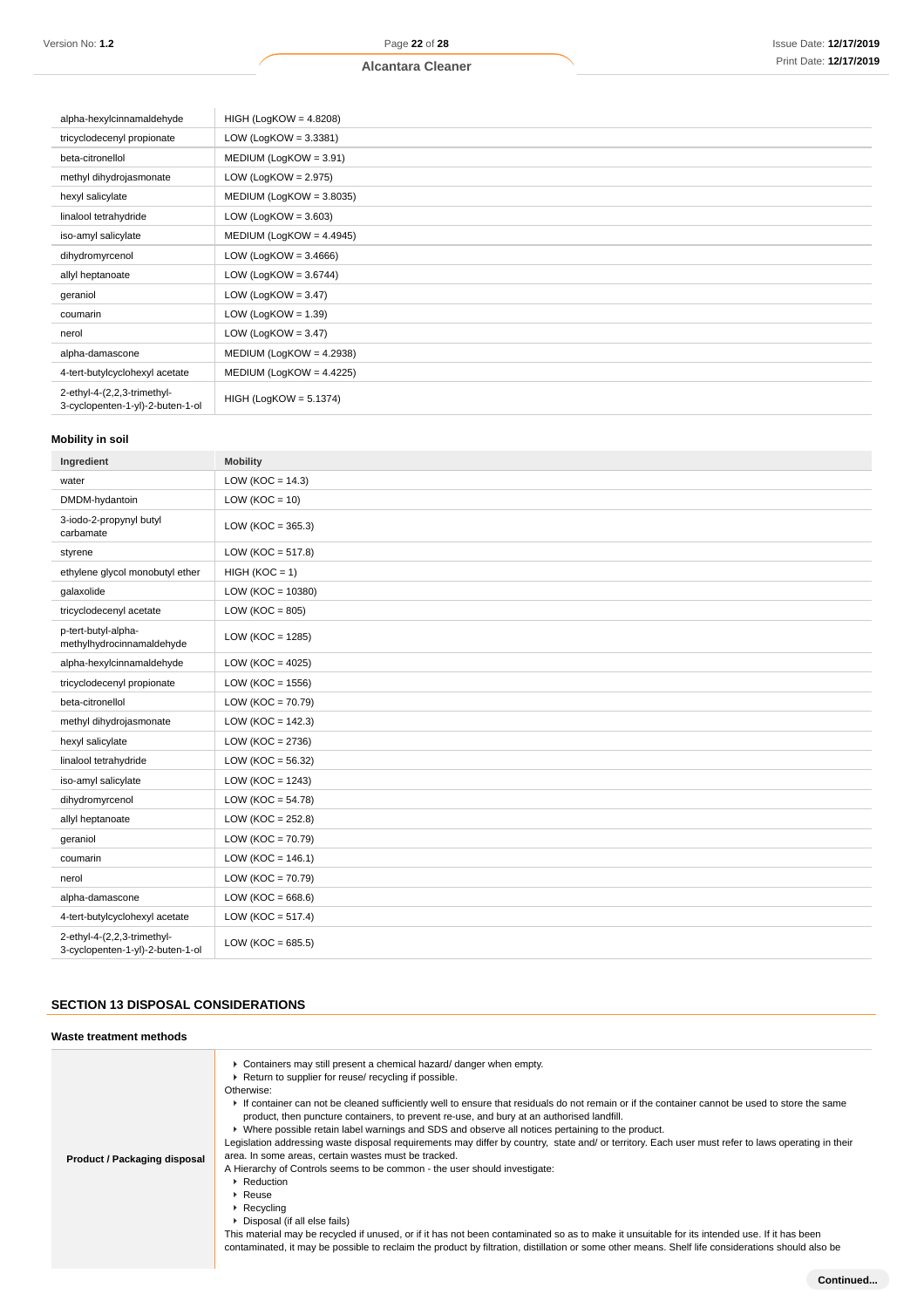|                                                            | applied in making decisions of this type. Note that properties of a material may change in use, and recycling or reuse may not always be<br>appropriate.<br>DO NOT allow wash water from cleaning or process equipment to enter drains.<br>It may be necessary to collect all wash water for treatment before disposal.<br>In all cases disposal to sewer may be subject to local laws and regulations and these should be considered first.<br>• Where in doubt contact the responsible authority.<br>▶ Recycle wherever possible or consult manufacturer for recycling options.<br>Consult State Land Waste Authority for disposal.<br>▶ Bury or incinerate residue at an approved site.<br>▶ Recycle containers if possible, or dispose of in an authorised landfill. |  |
|------------------------------------------------------------|--------------------------------------------------------------------------------------------------------------------------------------------------------------------------------------------------------------------------------------------------------------------------------------------------------------------------------------------------------------------------------------------------------------------------------------------------------------------------------------------------------------------------------------------------------------------------------------------------------------------------------------------------------------------------------------------------------------------------------------------------------------------------|--|
| SECTION 14 TRANSPORT INFORMATION<br><b>Labels Required</b> |                                                                                                                                                                                                                                                                                                                                                                                                                                                                                                                                                                                                                                                                                                                                                                          |  |
| <b>Marine Pollutant</b>                                    | <b>NO</b>                                                                                                                                                                                                                                                                                                                                                                                                                                                                                                                                                                                                                                                                                                                                                                |  |

#### **Land transport (DOT): NOT REGULATED FOR TRANSPORT OF DANGEROUS GOODS**

**Air transport (ICAO-IATA / DGR): NOT REGULATED FOR TRANSPORT OF DANGEROUS GOODS**

**Sea transport (IMDG-Code / GGVSee): NOT REGULATED FOR TRANSPORT OF DANGEROUS GOODS**

**Transport in bulk according to Annex II of MARPOL and the IBC code**

Not Applicable

#### **SECTION 15 REGULATORY INFORMATION**

**Safety, health and environmental regulations / legislation specific for the substance or mixture**

#### **WATER IS FOUND ON THE FOLLOWING REGULATORY LISTS**

IMO IBC Code Chapter 18: List of products to which the Code does not apply US Toxic Substances Control Act (TSCA) - Chemical Substance Inventory

**DMDM-HYDANTOIN IS FOUND ON THE FOLLOWING REGULATORY LISTS**

US Toxic Substances Control Act (TSCA) - Chemical Substance Inventory US TSCA Chemical Substance Inventory - Interim List of Active Substances

US TSCA Chemical Substance Inventory - Interim List of Active Substances

#### **3-IODO-2-PROPYNYL BUTYL CARBAMATE IS FOUND ON THE FOLLOWING REGULATORY LISTS**

International Air Transport Association (IATA) Dangerous Goods Regulations International Maritime Dangerous Goods Requirements (IMDG Code) United Nations Recommendations on the Transport of Dangerous Goods Model Regulations

US - Oregon Permissible Exposure Limits (Z-3)

US Department of Transportation (DOT), Hazardous Material Table

US DOE Temporary Emergency Exposure Limits (TEELs)

**STYRENE IS FOUND ON THE FOLLOWING REGULATORY LISTS**

US EPCRA Section 313 Chemical List

US List of Active Substances Exempt from the TSCA Inventory Notifications (Active-Inactive) Rule

US OSHA Permissible Exposure Levels (PELs) - Table Z3

US Postal Service (USPS) Hazardous Materials Table: Postal Service Mailability Guide US Postal Service (USPS) Numerical Listing of Proper Shipping Names by Identification (ID) Number

US Toxic Substances Control Act (TSCA) - Chemical Substance Inventory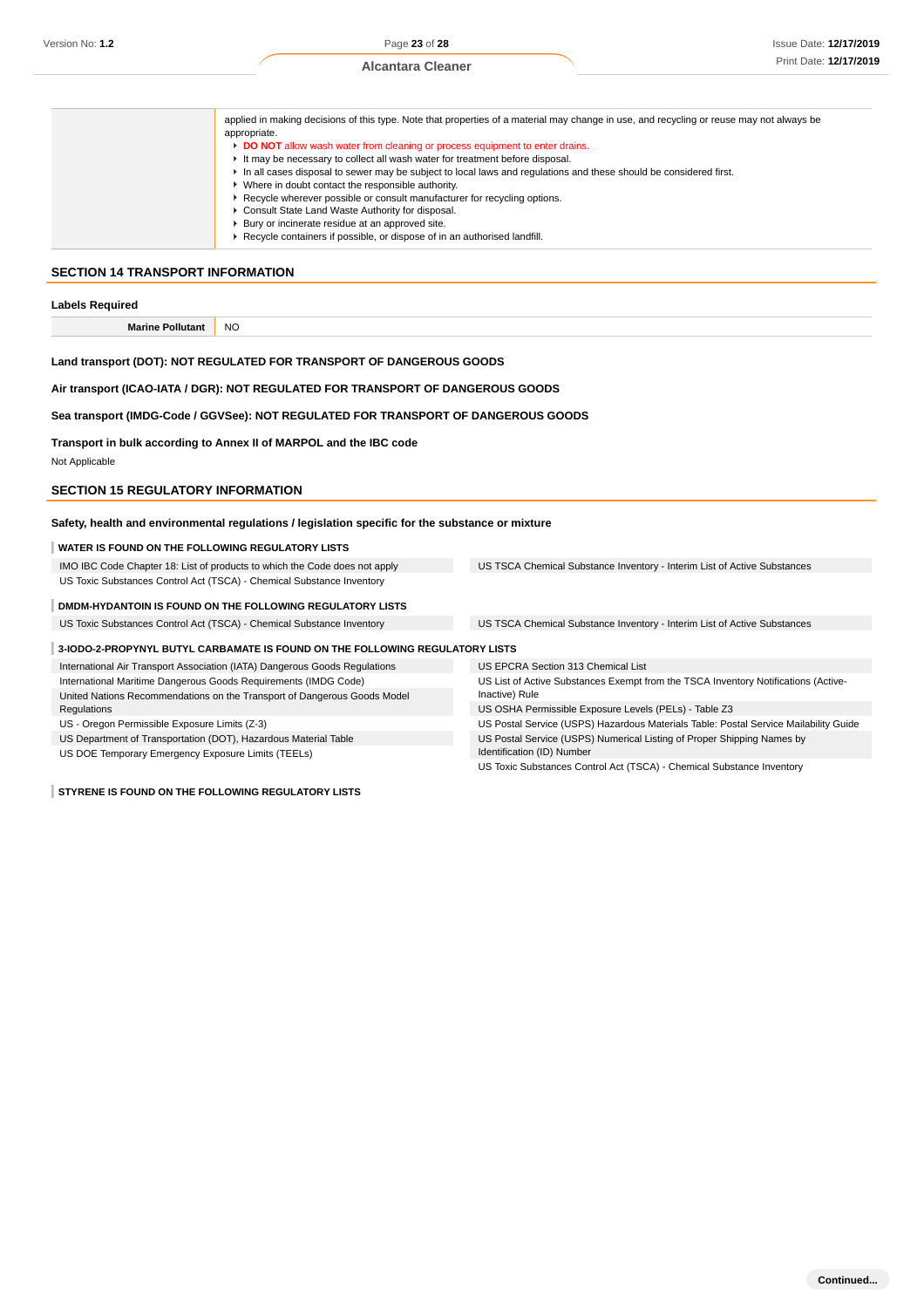- GESAMP/EHS Composite List GESAMP Hazard Profiles
- IMO IBC Code Chapter 17: Summary of minimum requirements
- IMO MARPOL (Annex II) List of Noxious Liquid Substances Carried in Bulk International Agency for Research on Cancer (IARC) - Agents Classified by the IARC Monographs
- International Air Transport Association (IATA) Dangerous Goods Regulations
- International Air Transport Association (IATA) Dangerous Goods Regulations -
- Prohibited List Passenger and Cargo Aircraft
- International Maritime Dangerous Goods Requirements (IMDG Code) United Nations Recommendations on the Transport of Dangerous Goods Model Regulations
- US Alaska Limits for Air Contaminants
- US California OEHHA/ARB Acute Reference Exposure Levels and Target Organs  $(RFIs)$
- US California Office of Environmental Health Hazard Assessment Proposition 65 No Significant Risk Levels (NSRLs) for Carcinogens and Maximum Allowable Dose Levels (MADLs) for Chemicals Causing Reproductive Toxicity
- US California Permissible Exposure Limits for Chemical Contaminants
- US California Proposition 65 Carcinogens
- US California Proposition 65 No Significant Risk Levels (NSRLs) for Carcinogens
- US Hawaii Air Contaminant Limits
- US Idaho Acceptable Maximum Peak Concentrations
- US Idaho Limits for Air Contaminants
- US Idaho Toxic Air Pollutants Non- Carcinogenic Increments Occupational Exposure Limits
- US Michigan Exposure Limits for Air Contaminants
- US Minnesota Permissible Exposure Limits (PELs)
- US Oregon Permissible Exposure Limits (Z-1)
- US Oregon Permissible Exposure Limits (Z-2)
- US Tennessee Occupational Exposure Limits Limits For Air Contaminants
- US Vermont Permissible Exposure Limits Table Z-1-A Final Rule Limits for Air **Contaminants**
- US Vermont Permissible Exposure Limits Table Z-1-A Transitional Limits for Air **Contaminants**
- US Washington Permissible exposure limits of air contaminants
- **ANIONIC POLYMERS IS FOUND ON THE FOLLOWING REGULATORY LISTS** Not Applicable

#### **ANIONIC SURFACTANTS IS FOUND ON THE FOLLOWING REGULATORY LISTS** Not Applicable

#### **ETHYLENE GLYCOL MONOBUTYL ETHER IS FOUND ON THE FOLLOWING REGULATORY LISTS**

GESAMP/EHS Composite List - GESAMP Hazard Profiles

- IMO IBC Code Chapter 17: Summary of minimum requirements
- IMO MARPOL 73/78 (Annex II) List of Other Liquid Substances
- International Agency for Research on Cancer (IARC) Agents Classified by the IARC Monographs
- International Air Transport Association (IATA) Dangerous Goods Regulations
- International Maritime Dangerous Goods Requirements (IMDG Code)
- United Nations Recommendations on the Transport of Dangerous Goods Model
- Regulations
- US Alaska Limits for Air Contaminants
- US California OEHHA/ARB Acute Reference Exposure Levels and Target Organs (RELs)
- US California Permissible Exposure Limits for Chemical Contaminants
- US Hawaii Air Contaminant Limits
- US Idaho Limits for Air Contaminants

US - Idaho Toxic Air Pollutants Non- Carcinogenic Increments - Occupational Exposure Limits

- US Michigan Exposure Limits for Air Contaminants
- US Minnesota Permissible Exposure Limits (PELs)
- US Oregon Permissible Exposure Limits (Z-1)
- US Tennessee Occupational Exposure Limits Limits For Air Contaminants
- US Vermont Permissible Exposure Limits Table Z-1-A Final Rule Limits for Air Contaminants
- US Vermont Permissible Exposure Limits Table Z-1-A Transitional Limits for Air **Contaminants**
- US Washington Permissible exposure limits of air contaminants

#### **GALAXOLIDE IS FOUND ON THE FOLLOWING REGULATORY LISTS**

International Air Transport Association (IATA) Dangerous Goods Regulations International Maritime Dangerous Goods Requirements (IMDG Code) United Nations Recommendations on the Transport of Dangerous Goods Model Regulations

- US Oregon Permissible Exposure Limits (Z-3)
- US Chemical Footprint Project Chemicals of High Concern List
- US Department of Transportation (DOT), Hazardous Material Table
- US Wyoming Toxic and Hazardous Substances Table Z1 Limits for Air Contaminants US - Wyoming Toxic and Hazardous Substances Table Z-2 Acceptable ceiling concentration, Acceptable maximum peak above the acceptable ceiling concentration for an 8-hr shift US ACGIH Threshold Limit Values (Spanish) US ACGIH Threshold Limit Values (TLV) US AIHA Workplace Environmental Exposure Levels (WEELs) US ATSDR Minimal Risk Levels for Hazardous Substances (MRLs) US Chemical Footprint Project - Chemicals of High Concern List US Clean Air Act - Hazardous Air Pollutants US Coast Guard, Department of Homeland Security Part 153: Ships Carrying Bulk Liquid, Liquefied gas or compressed gas hazardous materials. Table 1 to Part 153 --Summary of Minimum Requirements US CWA (Clean Water Act) - List of Hazardous Substances US Department of Transportation (DOT) List of Hazardous Substances and Reportable Quantities - Hazardous Substances Other Than Radionuclides US Department of Transportation (DOT), Hazardous Material Table US DOE Temporary Emergency Exposure Limits (TEELs) US EPCRA Section 313 Chemical List US National Toxicology Program (NTP) 14th Report Part B. Reasonably Anticipated to be a Human Carcinogen US NIOSH Recommended Exposure Limits (RELs) US NIOSH Recommended Exposure Limits (RELs) (Spanish) US OSHA Permissible Exposure Levels (PELs) - Table Z1 US OSHA Permissible Exposure Levels (PELs) - Table Z2 US OSHA Permissible Exposure Limits - Annotated Table Z-1 (Spanish) US OSHA Permissible Exposure Limits - Annotated Table Z-2 (Spanish) US Postal Service (USPS) Hazardous Materials Table: Postal Service Mailability Guide US Postal Service (USPS) Numerical Listing of Proper Shipping Names by
- Identification (ID) Number US Toxic Substances Control Act (TSCA) - Chemical Substance Inventory
- US TSCA Chemical Substance Inventory Interim List of Active Substances
- US Wyoming Toxic and Hazardous Substances Table Z1 Limits for Air Contaminants US ACGIH Threshold Limit Values (Spanish) US ACGIH Threshold Limit Values (TLV) US AIHA Workplace Environmental Exposure Levels (WEELs) US ATSDR Minimal Risk Levels for Hazardous Substances (MRLs) US Chemical Footprint Project - Chemicals of High Concern List US Clean Air Act - Hazardous Air Pollutants US Coast Guard, Department of Homeland Security Part 153: Ships Carrying Bulk Liquid, Liquefied gas or compressed gas hazardous materials. Table 1 to Part 153 --Summary of Minimum Requirements US Department of Transportation (DOT), Hazardous Material Table US DOE Temporary Emergency Exposure Limits (TEELs) US EPA Carcinogens Listing US EPCRA Section 313 Chemical List US NIOSH Recommended Exposure Limits (RELs) US NIOSH Recommended Exposure Limits (RELs) (Spanish) US OSHA Permissible Exposure Levels (PELs) - Table Z1 US OSHA Permissible Exposure Limits - Annotated Table Z-1 (Spanish) US Postal Service (USPS) Hazardous Materials Table: Postal Service Mailability Guide US Postal Service (USPS) Numerical Listing of Proper Shipping Names by Identification (ID) Number US Toxic Substances Control Act (TSCA) - Chemical Substance Inventory US TSCA Chemical Substance Inventory - Interim List of Active Substances
- US OSHA Permissible Exposure Levels (PELs) Table Z3
- US Postal Service (USPS) Hazardous Materials Table: Postal Service Mailability Guide US Postal Service (USPS) Numerical Listing of Proper Shipping Names by
- Identification (ID) Number US Toxic Substances Control Act (TSCA) - Chemical Substance Inventory
- US TSCA Chemical Substance Inventory Interim List of Active Substances
- **2-ACETYL-1,2,3,4,6,7,8-OCTAHYDROTETRAMETHYLNAPHTHALENE IS FOUND ON THE FOLLOWING REGULATORY LISTS**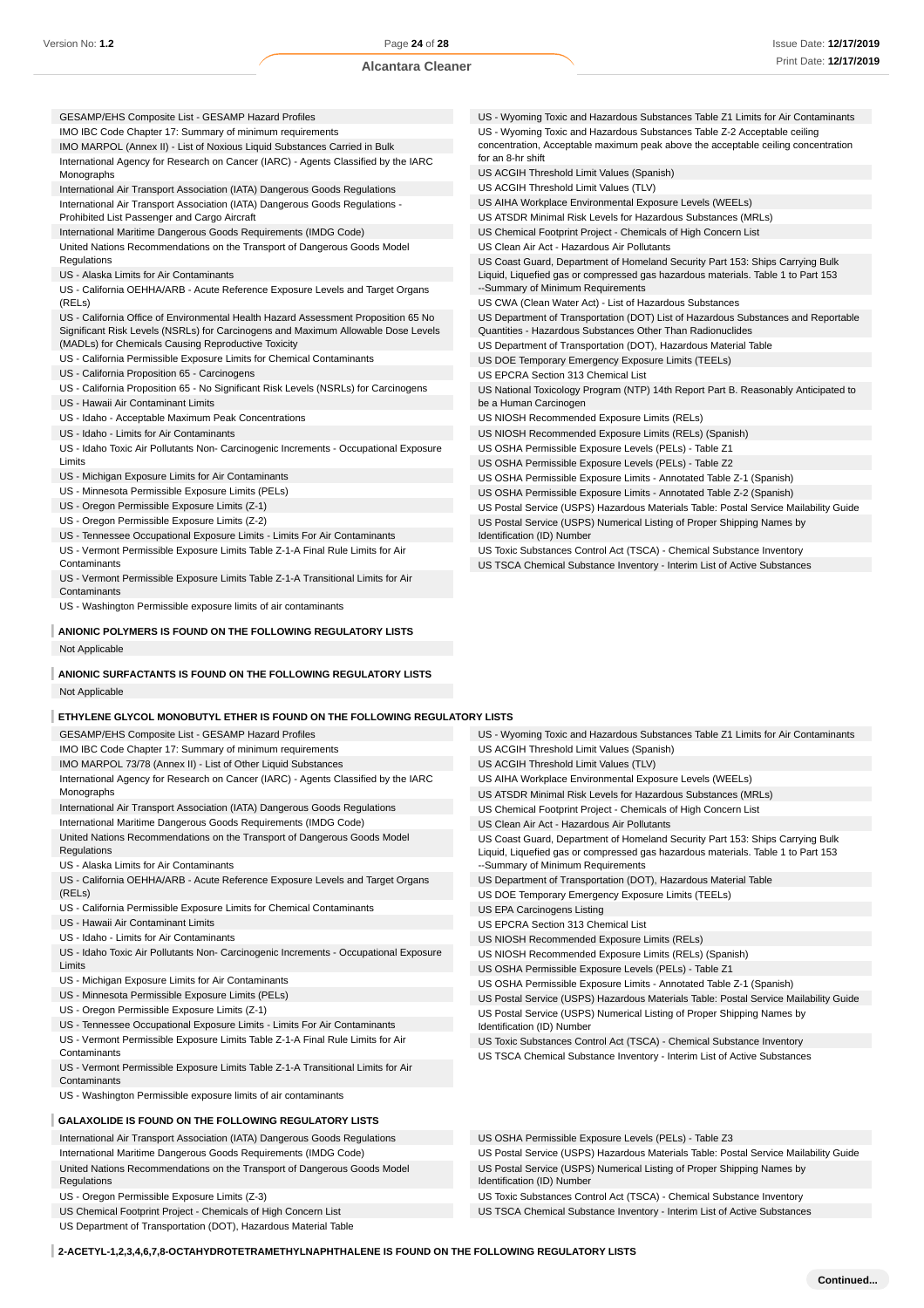| International Air Transport Association (IATA) Dangerous Goods Regulations                                                                                                                             | US Postal Service (USPS) Hazardous Materials Table: Postal Service Mailability Guide                                                               |
|--------------------------------------------------------------------------------------------------------------------------------------------------------------------------------------------------------|----------------------------------------------------------------------------------------------------------------------------------------------------|
| International Maritime Dangerous Goods Requirements (IMDG Code)<br>United Nations Recommendations on the Transport of Dangerous Goods Model                                                            | US Postal Service (USPS) Numerical Listing of Proper Shipping Names by<br>Identification (ID) Number                                               |
| Regulations                                                                                                                                                                                            | US Toxic Substances Control Act (TSCA) - Chemical Substance Inventory                                                                              |
| US Department of Transportation (DOT), Hazardous Material Table                                                                                                                                        | US TSCA Chemical Substance Inventory - Interim List of Active Substances                                                                           |
| TRICYCLODECENYL ACETATE IS FOUND ON THE FOLLOWING REGULATORY LISTS                                                                                                                                     |                                                                                                                                                    |
| US Toxic Substances Control Act (TSCA) - Chemical Substance Inventory                                                                                                                                  | US TSCA Chemical Substance Inventory - Interim List of Active Substances                                                                           |
| P-TERT-BUTYL-ALPHA-METHYLHYDROCINNAMALDEHYDE IS FOUND ON THE FOLLOWING REGULATORY LISTS                                                                                                                |                                                                                                                                                    |
| International Air Transport Association (IATA) Dangerous Goods Regulations                                                                                                                             | US Postal Service (USPS) Hazardous Materials Table: Postal Service Mailability Guide                                                               |
| International Maritime Dangerous Goods Requirements (IMDG Code)                                                                                                                                        | US Postal Service (USPS) Numerical Listing of Proper Shipping Names by                                                                             |
| United Nations Recommendations on the Transport of Dangerous Goods Model                                                                                                                               | Identification (ID) Number                                                                                                                         |
| Regulations<br>US Department of Transportation (DOT), Hazardous Material Table                                                                                                                         | US Toxic Substances Control Act (TSCA) - Chemical Substance Inventory<br>US TSCA Chemical Substance Inventory - Interim List of Active Substances  |
|                                                                                                                                                                                                        |                                                                                                                                                    |
| ALPHA-HEXYLCINNAMALDEHYDE IS FOUND ON THE FOLLOWING REGULATORY LISTS<br>International Air Transport Association (IATA) Dangerous Goods Regulations                                                     | US Postal Service (USPS) Hazardous Materials Table: Postal Service Mailability Guide                                                               |
| International Maritime Dangerous Goods Requirements (IMDG Code)                                                                                                                                        | US Postal Service (USPS) Numerical Listing of Proper Shipping Names by                                                                             |
| United Nations Recommendations on the Transport of Dangerous Goods Model                                                                                                                               | Identification (ID) Number                                                                                                                         |
| Regulations                                                                                                                                                                                            | US Toxic Substances Control Act (TSCA) - Chemical Substance Inventory                                                                              |
| US Department of Transportation (DOT), Hazardous Material Table                                                                                                                                        | US TSCA Chemical Substance Inventory - Interim List of Active Substances                                                                           |
| TRICYCLODECENYL PROPIONATE IS FOUND ON THE FOLLOWING REGULATORY LISTS                                                                                                                                  |                                                                                                                                                    |
| International Air Transport Association (IATA) Dangerous Goods Regulations                                                                                                                             | US Postal Service (USPS) Hazardous Materials Table: Postal Service Mailability Guide                                                               |
| International Maritime Dangerous Goods Requirements (IMDG Code)                                                                                                                                        | US Postal Service (USPS) Numerical Listing of Proper Shipping Names by                                                                             |
| United Nations Recommendations on the Transport of Dangerous Goods Model                                                                                                                               | Identification (ID) Number                                                                                                                         |
| Regulations                                                                                                                                                                                            | US Toxic Substances Control Act (TSCA) - Chemical Substance Inventory                                                                              |
| US Department of Transportation (DOT), Hazardous Material Table                                                                                                                                        | US TSCA Chemical Substance Inventory - Interim List of Active Substances                                                                           |
| BETA-CITRONELLOL IS FOUND ON THE FOLLOWING REGULATORY LISTS                                                                                                                                            |                                                                                                                                                    |
| GESAMP/EHS Composite List - GESAMP Hazard Profiles                                                                                                                                                     | US List of Active Substances Exempt from the TSCA Inventory Notifications (Active-<br>Inactive) Rule                                               |
| IMO IBC Code Chapter 17: Summary of minimum requirements<br>International Air Transport Association (IATA) Dangerous Goods Regulations                                                                 | US Postal Service (USPS) Hazardous Materials Table: Postal Service Mailability Guide                                                               |
| International Maritime Dangerous Goods Requirements (IMDG Code)                                                                                                                                        | US Postal Service (USPS) Numerical Listing of Proper Shipping Names by                                                                             |
| United Nations Recommendations on the Transport of Dangerous Goods Model                                                                                                                               | Identification (ID) Number                                                                                                                         |
| Regulations                                                                                                                                                                                            | US Toxic Substances Control Act (TSCA) - Chemical Substance Inventory                                                                              |
| US Department of Transportation (DOT), Hazardous Material Table                                                                                                                                        | US TSCA Chemical Substance Inventory - Interim List of Active Substances                                                                           |
| <b>METHYL DIHYDROJASMONATE IS FOUND ON THE FOLLOWING REGULATORY LISTS</b>                                                                                                                              |                                                                                                                                                    |
| US List of Active Substances Exempt from the TSCA Inventory Notifications (Active-<br>Inactive) Rule                                                                                                   | US TSCA Chemical Substance Inventory - Interim List of Active Substances                                                                           |
| US Toxic Substances Control Act (TSCA) - Chemical Substance Inventory                                                                                                                                  |                                                                                                                                                    |
| HEXYL SALICYLATE IS FOUND ON THE FOLLOWING REGULATORY LISTS                                                                                                                                            |                                                                                                                                                    |
| International Air Transport Association (IATA) Dangerous Goods Regulations                                                                                                                             | US Postal Service (USPS) Hazardous Materials Table: Postal Service Mailability Guide                                                               |
| International Maritime Dangerous Goods Requirements (IMDG Code)                                                                                                                                        | US Postal Service (USPS) Numerical Listing of Proper Shipping Names by                                                                             |
| United Nations Recommendations on the Transport of Dangerous Goods Model                                                                                                                               | Identification (ID) Number                                                                                                                         |
| Regulations<br>US Department of Transportation (DOT), Hazardous Material Table                                                                                                                         | US Toxic Substances Control Act (TSCA) - Chemical Substance Inventory<br>US TSCA Chemical Substance Inventory - Interim List of Active Substances  |
|                                                                                                                                                                                                        |                                                                                                                                                    |
| LINALOOL TETRAHYDRIDE IS FOUND ON THE FOLLOWING REGULATORY LISTS<br>IMO IBC Code Chapter 17: Summary of minimum requirements                                                                           |                                                                                                                                                    |
| IMO MARPOL (Annex II) - List of Noxious Liquid Substances Carried in Bulk                                                                                                                              | US Department of Transportation (DOT), Hazardous Material Table<br>US DOT Coast Guard Bulk Hazardous Materials - List of Flammable and Combustible |
| IMO Provisional Categorization of Liquid Substances - List 2: Pollutant only mixtures                                                                                                                  | <b>Bulk Liquid Cargoes</b>                                                                                                                         |
| containing at least 99% by weight of components already assessed by IMO                                                                                                                                | US Postal Service (USPS) Hazardous Materials Table: Postal Service Mailability Guide                                                               |
| International Air Transport Association (IATA) Dangerous Goods Regulations                                                                                                                             | US Postal Service (USPS) Numerical Listing of Proper Shipping Names by                                                                             |
| International Maritime Dangerous Goods Requirements (IMDG Code)                                                                                                                                        | Identification (ID) Number                                                                                                                         |
| United Nations Recommendations on the Transport of Dangerous Goods Model                                                                                                                               | US Toxic Substances Control Act (TSCA) - Chemical Substance Inventory                                                                              |
| Regulations                                                                                                                                                                                            | US TSCA Chemical Substance Inventory - Interim List of Active Substances                                                                           |
| US Coast Guard, Department of Homeland Security Part 153: Ships Carrying Bulk<br>Liquid, Liquefied gas or compressed gas hazardous materials. Table 1 to Part 153<br>--Summary of Minimum Requirements |                                                                                                                                                    |
| ISO-AMYL SALICYLATE IS FOUND ON THE FOLLOWING REGULATORY LISTS                                                                                                                                         |                                                                                                                                                    |
|                                                                                                                                                                                                        | US Postal Service (USPS) Hazardous Materials Table: Postal Service Mailability Guide                                                               |
| International Air Transport Association (IATA) Dangerous Goods Regulations                                                                                                                             |                                                                                                                                                    |
| International Maritime Dangerous Goods Requirements (IMDG Code)                                                                                                                                        | US Postal Service (USPS) Numerical Listing of Proper Shipping Names by                                                                             |
| United Nations Recommendations on the Transport of Dangerous Goods Model                                                                                                                               | Identification (ID) Number                                                                                                                         |
| Regulations<br>US Department of Transportation (DOT), Hazardous Material Table                                                                                                                         | US Toxic Substances Control Act (TSCA) - Chemical Substance Inventory<br>US TSCA Chemical Substance Inventory - Interim List of Active Substances  |

International Air Transport Association (IATA) Dangerous Goods Regulations International Maritime Dangerous Goods Requirements (IMDG Code) United Nations Recommendations on the Transport of Dangerous Goods Model

Regulations

US Department of Transportation (DOT), Hazardous Material Table

**DIHYDROMYRCENOL IS FOUND ON THE FOLLOWING REGULATORY LISTS**

Identification (ID) Number US Toxic Substances Control Act (TSCA) - Chemical Substance Inventory

US Postal Service (USPS) Numerical Listing of Proper Shipping Names by

US Postal Service (USPS) Hazardous Materials Table: Postal Service Mailability Guide

US TSCA Chemical Substance Inventory - Interim List of Active Substances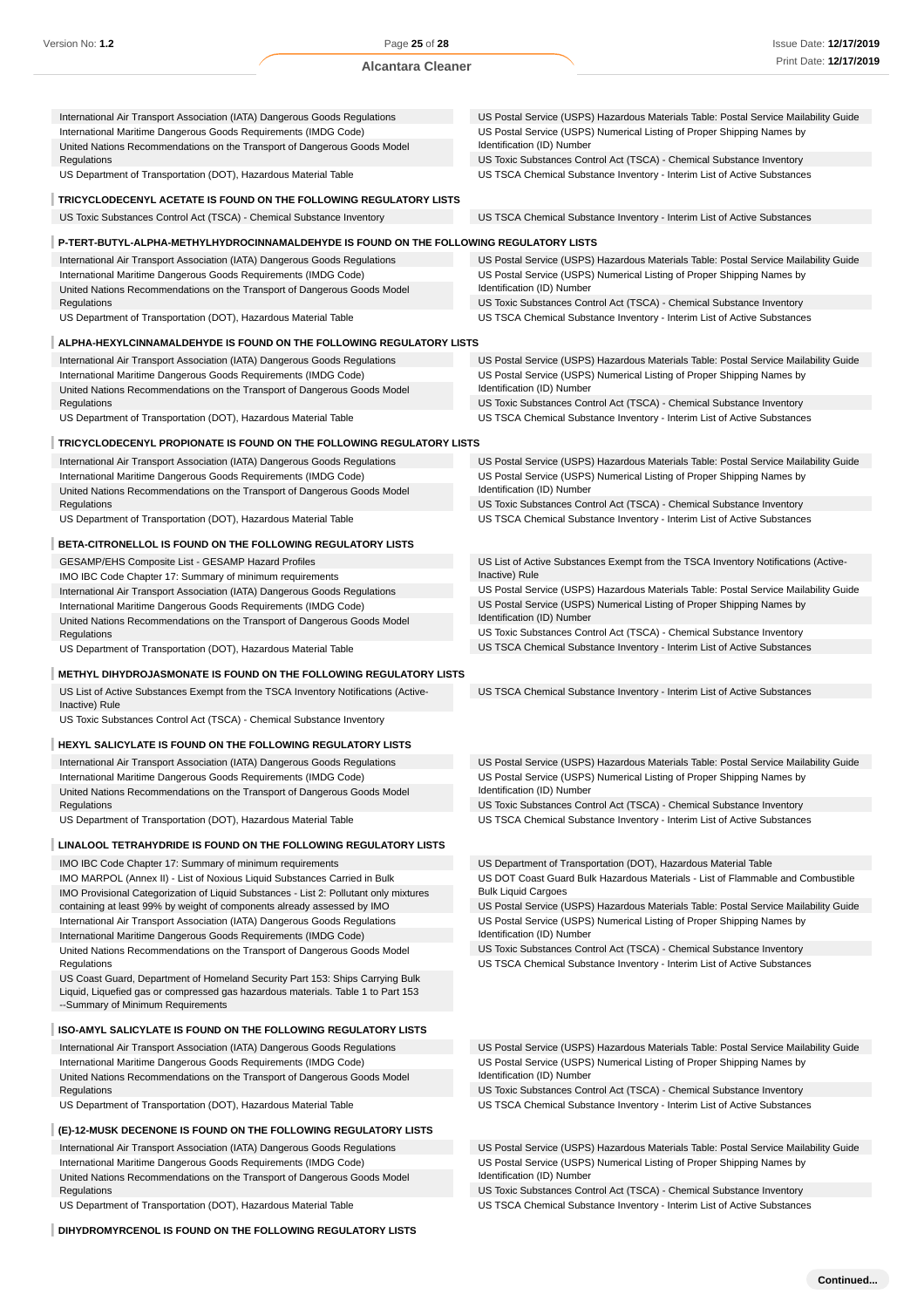| US List of Active Substances Exempt from the TSCA Inventory Notifications (Active-                                                            | US TSCA Chemical Substance Inventory - Interim List of Active Substances                                                                                       |
|-----------------------------------------------------------------------------------------------------------------------------------------------|----------------------------------------------------------------------------------------------------------------------------------------------------------------|
| Inactive) Rule<br>US Toxic Substances Control Act (TSCA) - Chemical Substance Inventory                                                       |                                                                                                                                                                |
| ALLYL HEPTANOATE IS FOUND ON THE FOLLOWING REGULATORY LISTS                                                                                   |                                                                                                                                                                |
| International Air Transport Association (IATA) Dangerous Goods Regulations                                                                    | US Postal Service (USPS) Hazardous Materials Table: Postal Service Mailability Guide                                                                           |
| International Maritime Dangerous Goods Requirements (IMDG Code)                                                                               | US Postal Service (USPS) Numerical Listing of Proper Shipping Names by                                                                                         |
| United Nations Recommendations on the Transport of Dangerous Goods Model<br>Regulations                                                       | Identification (ID) Number<br>US Toxic Substances Control Act (TSCA) - Chemical Substance Inventory                                                            |
| US Department of Transportation (DOT), Hazardous Material Table                                                                               | US TSCA Chemical Substance Inventory - Interim List of Active Substances                                                                                       |
| <b>GERANIOL IS FOUND ON THE FOLLOWING REGULATORY LISTS</b>                                                                                    |                                                                                                                                                                |
| GESAMP/EHS Composite List - GESAMP Hazard Profiles                                                                                            | US Department of Transportation (DOT), Hazardous Material Table                                                                                                |
| IMO IBC Code Chapter 17: Summary of minimum requirements                                                                                      | US Postal Service (USPS) Hazardous Materials Table: Postal Service Mailability Guide                                                                           |
| International Air Transport Association (IATA) Dangerous Goods Regulations<br>International Maritime Dangerous Goods Requirements (IMDG Code) | US Postal Service (USPS) Numerical Listing of Proper Shipping Names by<br>Identification (ID) Number                                                           |
| United Nations Recommendations on the Transport of Dangerous Goods Model                                                                      | US Toxic Substances Control Act (TSCA) - Chemical Substance Inventory                                                                                          |
| Regulations                                                                                                                                   | US TSCA Chemical Substance Inventory - Interim List of Active Substances                                                                                       |
| <b>COUMARIN IS FOUND ON THE FOLLOWING REGULATORY LISTS</b>                                                                                    |                                                                                                                                                                |
| <b>GESAMP/EHS Composite List - GESAMP Hazard Profiles</b>                                                                                     | US Coast Guard, Department of Homeland Security Part 153: Ships Carrying Bulk                                                                                  |
| IMO IBC Code Chapter 17: Summary of minimum requirements                                                                                      | Liquid, Liquefied gas or compressed gas hazardous materials. Table 1 to Part 153                                                                               |
| IMO MARPOL (Annex II) - List of Noxious Liquid Substances Carried in Bulk                                                                     | --Summary of Minimum Requirements                                                                                                                              |
| International Agency for Research on Cancer (IARC) - Agents Classified by the IARC                                                            | US Department of Transportation (DOT), Hazardous Material Table<br>US DOE Temporary Emergency Exposure Limits (TEELs)                                          |
| Monographs<br>International Air Transport Association (IATA) Dangerous Goods Regulations                                                      | US EPCRA Section 313 Chemical List                                                                                                                             |
| International Maritime Dangerous Goods Requirements (IMDG Code)                                                                               | US OSHA Permissible Exposure Levels (PELs) - Table Z3                                                                                                          |
| United Nations Recommendations on the Transport of Dangerous Goods Model                                                                      | US Postal Service (USPS) Hazardous Materials Table: Postal Service Mailability Guide                                                                           |
| Regulations                                                                                                                                   | US Postal Service (USPS) Numerical Listing of Proper Shipping Names by                                                                                         |
| US - Oregon Permissible Exposure Limits (Z-3)<br>US Clean Air Act - Hazardous Air Pollutants                                                  | Identification (ID) Number<br>US Toxic Substances Control Act (TSCA) - Chemical Substance Inventory                                                            |
|                                                                                                                                               | US TSCA Chemical Substance Inventory - Interim List of Active Substances                                                                                       |
|                                                                                                                                               |                                                                                                                                                                |
| 6,7-DIHYDRO-1,1,2,3,3-PENTAMETHYL-4(5H)-INDANONE IS FOUND ON THE FOLLOWING REGULATORY LISTS<br>US - Oregon Permissible Exposure Limits (Z-3)  |                                                                                                                                                                |
| US OSHA Permissible Exposure Levels (PELs) - Table Z3                                                                                         | US Toxic Substances Control Act (TSCA) - Chemical Substance Inventory<br>US TSCA Chemical Substance Inventory - Interim List of Active Substances              |
|                                                                                                                                               |                                                                                                                                                                |
| LIME OIL IS FOUND ON THE FOLLOWING REGULATORY LISTS                                                                                           |                                                                                                                                                                |
| International Air Transport Association (IATA) Dangerous Goods Regulations                                                                    | US Postal Service (USPS) Hazardous Materials Table: Postal Service Mailability Guide                                                                           |
| International Maritime Dangerous Goods Requirements (IMDG Code)<br>United Nations Recommendations on the Transport of Dangerous Goods Model   | US Postal Service (USPS) Numerical Listing of Proper Shipping Names by<br>Identification (ID) Number                                                           |
| Regulations                                                                                                                                   | US Toxic Substances Control Act (TSCA) - Chemical Substance Inventory                                                                                          |
| US Department of Transportation (DOT), Hazardous Material Table                                                                               | US TSCA Chemical Substance Inventory - Interim List of Active Substances                                                                                       |
| NEROL IS FOUND ON THE FOLLOWING REGULATORY LISTS                                                                                              |                                                                                                                                                                |
| GESAMP/EHS Composite List - GESAMP Hazard Profiles                                                                                            | US Department of Transportation (DOT), Hazardous Material Table                                                                                                |
| IMO IBC Code Chapter 17: Summary of minimum requirements                                                                                      | US Postal Service (USPS) Hazardous Materials Table: Postal Service Mailability Guide                                                                           |
| International Air Transport Association (IATA) Dangerous Goods Regulations                                                                    | US Postal Service (USPS) Numerical Listing of Proper Shipping Names by                                                                                         |
| International Maritime Dangerous Goods Requirements (IMDG Code)                                                                               | Identification (ID) Number<br>US Toxic Substances Control Act (TSCA) - Chemical Substance Inventory                                                            |
| United Nations Recommendations on the Transport of Dangerous Goods Model<br>Regulations                                                       | US TSCA Chemical Substance Inventory - Interim List of Active Substances                                                                                       |
|                                                                                                                                               |                                                                                                                                                                |
| ALPHA-DAMASCONE IS FOUND ON THE FOLLOWING REGULATORY LISTS                                                                                    |                                                                                                                                                                |
| International Air Transport Association (IATA) Dangerous Goods Regulations<br>International Maritime Dangerous Goods Requirements (IMDG Code) | US List of Active Substances Exempt from the TSCA Inventory Notifications (Active-<br>Inactive) Rule                                                           |
| United Nations Recommendations on the Transport of Dangerous Goods Model                                                                      | US Postal Service (USPS) Hazardous Materials Table: Postal Service Mailability Guide                                                                           |
| Regulations                                                                                                                                   | US Postal Service (USPS) Numerical Listing of Proper Shipping Names by                                                                                         |
| US Department of Transportation (DOT), Hazardous Material Table                                                                               | Identification (ID) Number<br>US Toxic Substances Control Act (TSCA) - Chemical Substance Inventory                                                            |
|                                                                                                                                               |                                                                                                                                                                |
| 4-TERT-BUTYLCYCLOHEXYL ACETATE IS FOUND ON THE FOLLOWING REGULATORY LISTS                                                                     |                                                                                                                                                                |
| GESAMP/EHS Composite List - GESAMP Hazard Profiles                                                                                            | US Department of Transportation (DOT), Hazardous Material Table                                                                                                |
| IMO IBC Code Chapter 17: Summary of minimum requirements<br>International Air Transport Association (IATA) Dangerous Goods Regulations        | US Postal Service (USPS) Hazardous Materials Table: Postal Service Mailability Guide<br>US Postal Service (USPS) Numerical Listing of Proper Shipping Names by |
| International Maritime Dangerous Goods Requirements (IMDG Code)                                                                               | Identification (ID) Number                                                                                                                                     |
| United Nations Recommendations on the Transport of Dangerous Goods Model                                                                      | US Toxic Substances Control Act (TSCA) - Chemical Substance Inventory                                                                                          |
| Regulations                                                                                                                                   | US TSCA Chemical Substance Inventory - Interim List of Active Substances                                                                                       |
| 2-ETHYL-4-(2,2,3-TRIMETHYL-3-CYCLOPENTEN-1-YL)-2-BUTEN-1-OL IS FOUND ON THE FOLLOWING REGULATORY LISTS                                        |                                                                                                                                                                |
| International Air Transport Association (IATA) Dangerous Goods Regulations                                                                    | US Postal Service (USPS) Hazardous Materials Table: Postal Service Mailability Guide                                                                           |
| International Maritime Dangerous Goods Requirements (IMDG Code)                                                                               | US Postal Service (USPS) Numerical Listing of Proper Shipping Names by                                                                                         |
| United Nations Recommendations on the Transport of Dangerous Goods Model                                                                      | Identification (ID) Number                                                                                                                                     |
| Regulations                                                                                                                                   | US Toxic Substances Control Act (TSCA) - Chemical Substance Inventory                                                                                          |
| US Department of Transportation (DOT), Hazardous Material Table                                                                               | US TSCA Chemical Substance Inventory - Interim List of Active Substances                                                                                       |

**4-METHYL-3-DECEN-5-OL IS FOUND ON THE FOLLOWING REGULATORY LISTS**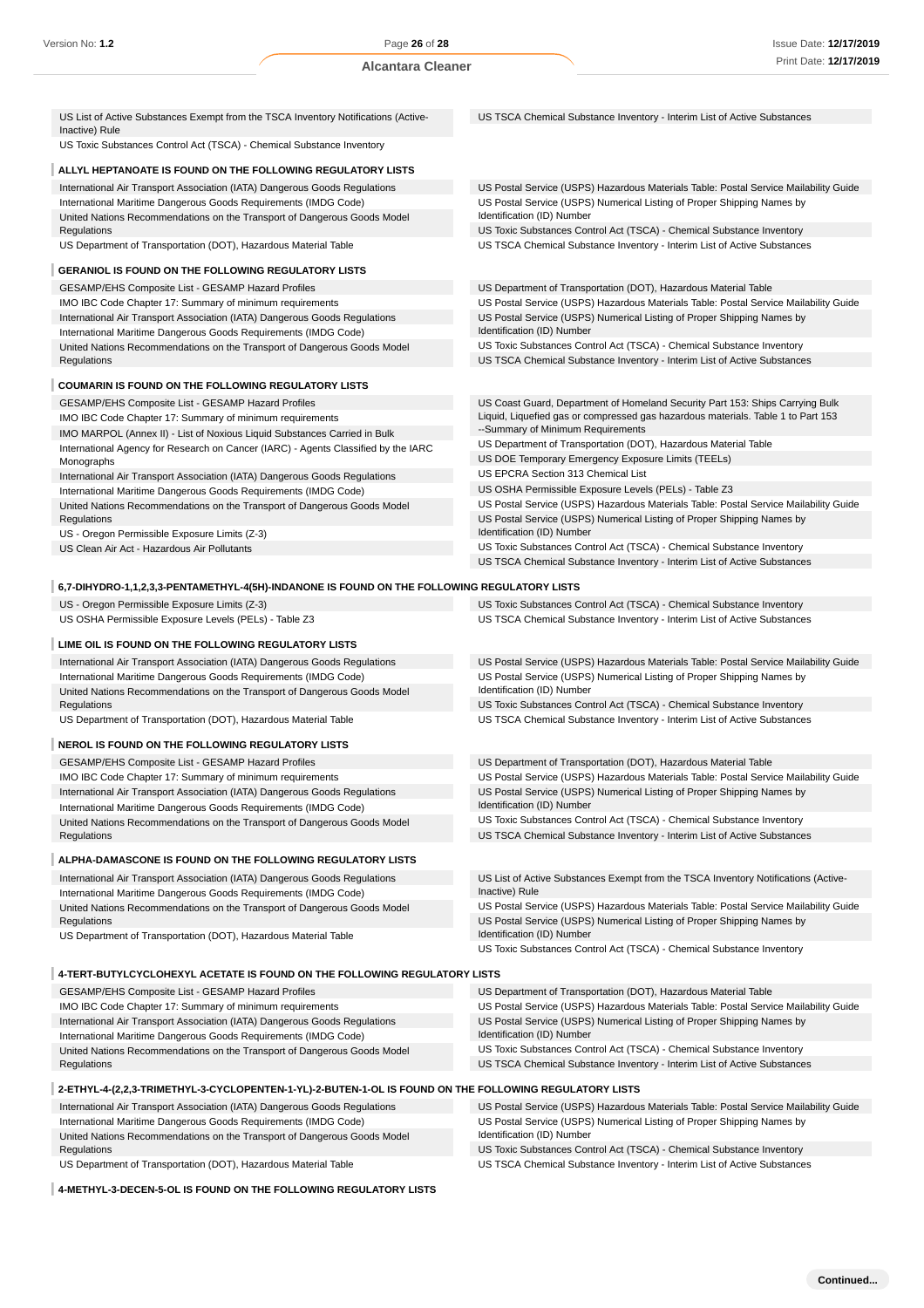International Air Transport Association (IATA) Dangerous Goods Regulations International Maritime Dangerous Goods Requirements (IMDG Code) United Nations Recommendations on the Transport of Dangerous Goods Model Regulations

US Department of Transportation (DOT), Hazardous Material Table

US Postal Service (USPS) Hazardous Materials Table: Postal Service Mailability Guide US Postal Service (USPS) Numerical Listing of Proper Shipping Names by Identification (ID) Number

US Toxic Substances Control Act (TSCA) - Chemical Substance Inventory

US TSCA Chemical Substance Inventory - Interim List of Active Substances

#### **Federal Regulations**

# **Superfund Amendments and Reauthorization Act of 1986 (SARA)**

#### **SECTION 311/312 HAZARD CATEGORIES**

Flammable (Gases, Aerosols, Liquids, or Solids) No was a statement of the statement of the statement of the statement of the No No Gas under pressure **No. 2006** No. 2006 No. 2006 No. 2006 No. 2006 No. 2006 No. 2006 No. 2006 No. 2006 No. 2006 No Explosive No Self-heating No Pyrophoric (Liquid or Solid) No Pyrophoric Gas No. 2006. In the set of the set of the set of the set of the set of the set of the set of the set of the set of the set of the set of the set of the set of the set of the set of the set of the set of the set Corrosive to metal No contract the contract of the contract of the contract of the contract of the contract of  $\sim$  No contract of the contract of the contract of the contract of the contract of the contract of the contrac Oxidizer (Liquid, Solid or Gas) No Organic Peroxide No. 2006 No. 2007 No. 2008 No. 2008 No. 2008 No. 2008 No. 2008 No. 2008 No. 2009 No. 2008 No. 2009 No. 2009 No. 2009 No. 2009 No. 2009 No. 2009 No. 2009 No. 2009 No. 2009 No. 2009 No. 2009 No. 2009 No. 200 Self-reactive No. No. 2006. In the self-reactive No. 2006. In the self-reactive No. 2006. In the Self-reactive In contact with water emits flammable gas Combustible Dust No contract the United States of the United States of No. No contract the No contract of No Contract in No Contract of No Contract in No Contract in No Contract in No Contract in No Contract in No Contract Carcinogenicity No Acute toxicity (any route of exposure) No contract the state of exposure of exposure of exposure of exposure of  $\sim$  No contract to  $\sim$  No contract to  $\sim$  No contract to  $\sim$  No contract to  $\sim$  No contract to  $\sim$  No co Reproductive toxicity No. No. 2012 19:30 No. 2012 19:30:40 No. 2012 19:30:40 No. 2012 19:30:40 No. 2013 19:30:40 No. 2013 19:30:40 No. 2014 19:30:40 No. 2014 19:30:40 No. 2014 19:30:40 No. 2014 19:30:40 No. 2014 19:30:40 N Skin Corrosion or Irritation No Respiratory or Skin Sensitization No. No. 2012 12:30 No. 2012 12:30 No. 2012 12:30 No. 2012 12:30 No. 2013 No. 2013 Serious eye damage or eye irritation No was a series of the series of the series of the series of the series of the series of the series of the series of the series of the series of the series of the series of the series o Specific target organ toxicity (single or repeated exposure) No new state of the state of the state of the state of the state of the state of the state of the state of the state of the state of the state of the state of th Aspiration Hazard No Contract the Contract of the Contract of the Contract of the Contract of No Contract of No Germ cell mutagenicity No. No. 2012 12:00:00 No. 2012 12:00:00 No. 2012 12:00:00 No. 2012 12:00:00 No. 2012 12:00:00 No. 2012 12:00:00 No. 2012 12:00:00 No. 2012 12:00:00 No. 2012 12:00:00 No. 2012 12:00:00 No. 2012 12:00: Simple Asphyxiant No Changes and Simple Asphyxiant No Changes and Simple Asphyxiant No Changes and No Changes and No Changes and No Changes and No Changes and No Changes and No Changes and No Changes and No Changes and No Hazards Not Otherwise Classified No

#### **US. EPA CERCLA HAZARDOUS SUBSTANCES AND REPORTABLE QUANTITIES (40 CFR 302.4)**

| Name    | Reportable Quantity in Pounds (lb) | Reportable Quantity in kg |
|---------|------------------------------------|---------------------------|
| Styrene | 1000                               | 454                       |

#### **State Regulations**

#### **US. CALIFORNIA PROPOSITION 65**

WARNING: This product contains a chemical known to the State of California to cause cancer and birth defects or other reproductive harm

#### **US - CALIFORNIA PROPOSITION 65 - CARCINOGENS: LISTED SUBSTANCE** Styrene Listed

#### **National Inventory Status**

| <b>National Inventory</b>     | <b>Status</b>                                                                                                                                                                                                                                                                                                                                                                                                                                                                                                                                                                                                                                                                  |  |  |
|-------------------------------|--------------------------------------------------------------------------------------------------------------------------------------------------------------------------------------------------------------------------------------------------------------------------------------------------------------------------------------------------------------------------------------------------------------------------------------------------------------------------------------------------------------------------------------------------------------------------------------------------------------------------------------------------------------------------------|--|--|
| Australia - AICS              | No ((E)-12-musk decenone)                                                                                                                                                                                                                                                                                                                                                                                                                                                                                                                                                                                                                                                      |  |  |
| Canada - DSL                  | No ((E)-12-musk decenone)                                                                                                                                                                                                                                                                                                                                                                                                                                                                                                                                                                                                                                                      |  |  |
| Canada - NDSL                 | No (galaxolide; alpha-hexylcinnamaldehyde; 4-tert-butylcyclohexyl acetate; 3-iodo-2-propynyl butyl carbamate; dihydromyrcenol; 4-methyl-<br>3-decen-5-ol; 2-acetyl-1,2,3,4,6,7,8-octahydrotetramethylnaphthalene; iso-amyl salicylate; beta-citronellol; linalool tetrahydride; styrene;<br>coumarin; 2-ethyl-4-(2,2,3-trimethyl-3-cyclopenten-1-yl)-2-buten-1-ol; allyl heptanoate; hexyl salicylate; water; nerol; p-tert-butyl-alpha-<br>methylhydrocinnamaldehyde; tricyclodecenyl acetate; DMDM-hydantoin; methyl dihydrojasmonate; tricyclodecenyl propionate; ethylene glycol<br>monobutyl ether; 6,7-dihydro-1,1,2,3,3-pentamethyl-4(5H)-indanone; lime oil; geraniol) |  |  |
| China - IECSC                 | No ((E)-12-musk decenone)                                                                                                                                                                                                                                                                                                                                                                                                                                                                                                                                                                                                                                                      |  |  |
| Europe - EINEC / ELINCS / NLP | No ((E)-12-musk decenone; lime oil)                                                                                                                                                                                                                                                                                                                                                                                                                                                                                                                                                                                                                                            |  |  |
| Japan - ENCS                  | No (2-acetyl-1,2,3,4,6,7,8-octahydrotetramethylnaphthalene; 2-ethyl-4-(2,2,3-trimethyl-3-cyclopenten-1-yl)-2-buten-1-ol; 6,7-dihydro-1,1,2,3,3-<br>pentamethyl-4(5H)-indanone; alpha-damascone; lime oil)                                                                                                                                                                                                                                                                                                                                                                                                                                                                      |  |  |
| Korea - KECI                  | No ((E)-12-musk decenone)                                                                                                                                                                                                                                                                                                                                                                                                                                                                                                                                                                                                                                                      |  |  |
| New Zealand - NZIoC           | Yes                                                                                                                                                                                                                                                                                                                                                                                                                                                                                                                                                                                                                                                                            |  |  |
| Philippines - PICCS           | No ((E)-12-musk decenone)                                                                                                                                                                                                                                                                                                                                                                                                                                                                                                                                                                                                                                                      |  |  |
| USA - TSCA                    | Yes                                                                                                                                                                                                                                                                                                                                                                                                                                                                                                                                                                                                                                                                            |  |  |
| Taiwan - TCSI                 | Yes                                                                                                                                                                                                                                                                                                                                                                                                                                                                                                                                                                                                                                                                            |  |  |
| Mexico - INSQ                 | No (alpha-hexylcinnamaldehyde; iso-amyl salicylate; hexyl salicylate; lime oil)                                                                                                                                                                                                                                                                                                                                                                                                                                                                                                                                                                                                |  |  |
| Vietnam - NCI                 | Yes                                                                                                                                                                                                                                                                                                                                                                                                                                                                                                                                                                                                                                                                            |  |  |